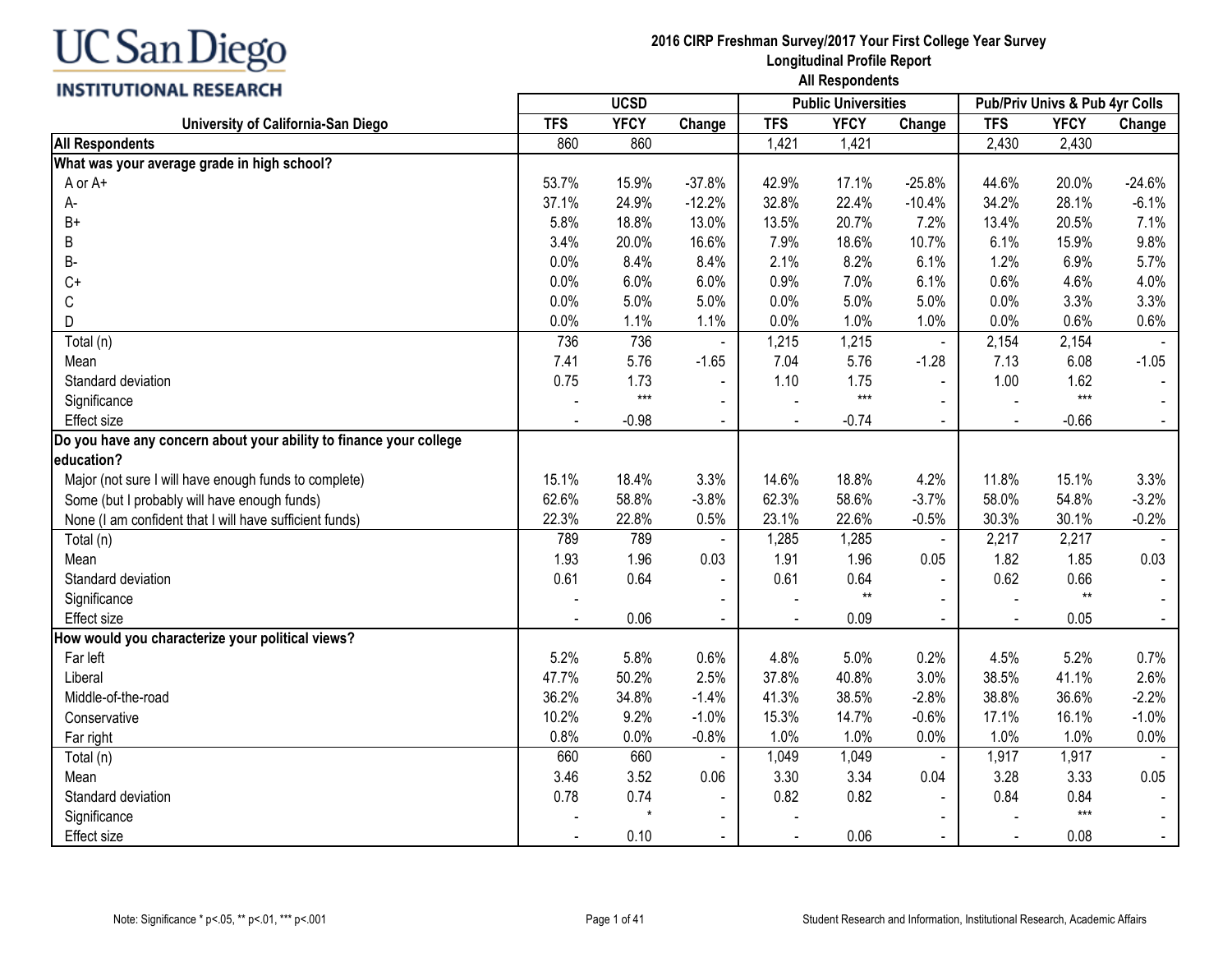

|                                                                            | <b>UCSD</b> |             |                          |            | <b>Public Universities</b> |                | Pub/Priv Univs & Pub 4yr Colls |             |          |
|----------------------------------------------------------------------------|-------------|-------------|--------------------------|------------|----------------------------|----------------|--------------------------------|-------------|----------|
| University of California-San Diego                                         | <b>TFS</b>  | <b>YFCY</b> | Change                   | <b>TFS</b> | <b>YFCY</b>                | Change         | <b>TFS</b>                     | <b>YFCY</b> | Change   |
| Rate yourself on each of the following traits as compared with the average |             |             |                          |            |                            |                |                                |             |          |
| person your age.                                                           |             |             |                          |            |                            |                |                                |             |          |
| Academic ability                                                           |             |             |                          |            |                            |                |                                |             |          |
| Highest 10%                                                                | 30.2%       | 15.2%       | $-15.0%$                 | 23.8%      | 13.5%                      | $-10.3%$       | 26.3%                          | 17.6%       | $-8.7\%$ |
| Above average                                                              | 55.4%       | 42.3%       | $-13.1%$                 | 51.7%      | 43.1%                      | $-8.6%$        | 53.4%                          | 46.8%       | $-6.6%$  |
| Average                                                                    | 13.9%       | 33.4%       | 19.5%                    | 23.2%      | 36.8%                      | 13.6%          | 19.4%                          | 31.1%       | 11.7%    |
| Below average                                                              | 0.4%        | 8.6%        | 8.2%                     | 1.2%       | 6.3%                       | 5.1%           | 0.8%                           | 4.2%        | 3.4%     |
| Lowest 10%                                                                 | 0.1%        | 0.5%        | 0.4%                     | 0.1%       | 0.3%                       | 0.2%           | 0.0%                           | 0.3%        | 0.3%     |
| Total (n)                                                                  | 755         | 755         |                          | 1,214      | 1,214                      |                | 2,119                          | 2,119       |          |
| Mean                                                                       | 4.15        | 3.63        | $-0.52$                  | 3.98       | 3.63                       | $-0.35$        | 4.05                           | 3.77        | $-0.28$  |
| Standard deviation                                                         | 0.67        | 0.86        | $\overline{\phantom{a}}$ | 0.72       | 0.81                       | $\sim$         | 0.70                           | 0.79        |          |
| Significance                                                               |             | $***$       |                          |            | $***$                      |                | $\overline{\phantom{a}}$       | $***$       |          |
| Effect size                                                                |             | $-0.61$     | $\blacksquare$           |            | $-0.43$                    | $\sim$         | $\blacksquare$                 | $-0.36$     |          |
| <b>Artistic ability</b>                                                    |             |             |                          |            |                            |                |                                |             |          |
| Highest 10%                                                                | 6.0%        | 6.1%        | 0.1%                     | 7.4%       | 6.6%                       | $-0.8%$        | 7.6%                           | 6.5%        | $-1.1%$  |
| Above average                                                              | 23.6%       | 23.1%       | $-0.5%$                  | 22.3%      | 22.7%                      | 0.4%           | 23.7%                          | 25.5%       | 1.8%     |
| Average                                                                    | 35.6%       | 38.2%       | 2.6%                     | 34.8%      | 36.5%                      | 1.7%           | 33.6%                          | 35.5%       | 1.9%     |
| Below average                                                              | 24.7%       | 25.1%       | 0.4%                     | 25.8%      | 25.6%                      | $-0.2%$        | 25.5%                          | 24.6%       | $-0.9%$  |
| Lowest 10%                                                                 | 10.1%       | 7.4%        | $-2.7%$                  | 9.7%       | 8.5%                       | $-1.2%$        | 9.6%                           | 7.9%        | $-1.7%$  |
| Total (n)                                                                  | 753         | 753         |                          | 1,210      | 1,210                      |                | 2,114                          | 2,114       |          |
| Mean                                                                       | 2.91        | 2.95        | 0.04                     | 2.92       | 2.93                       | 0.01           | 2.94                           | 2.98        | 0.04     |
| Standard deviation                                                         | 1.06        | 1.01        | $\blacksquare$           | 1.08       | 1.04                       | $\blacksquare$ | 1.09                           | 1.04        |          |
| Significance                                                               |             |             | $\overline{\phantom{a}}$ |            |                            |                |                                |             |          |
| Effect size                                                                |             | 0.05        |                          |            | 0.01                       | $\sim$         | $\overline{\phantom{a}}$       | 0.05        |          |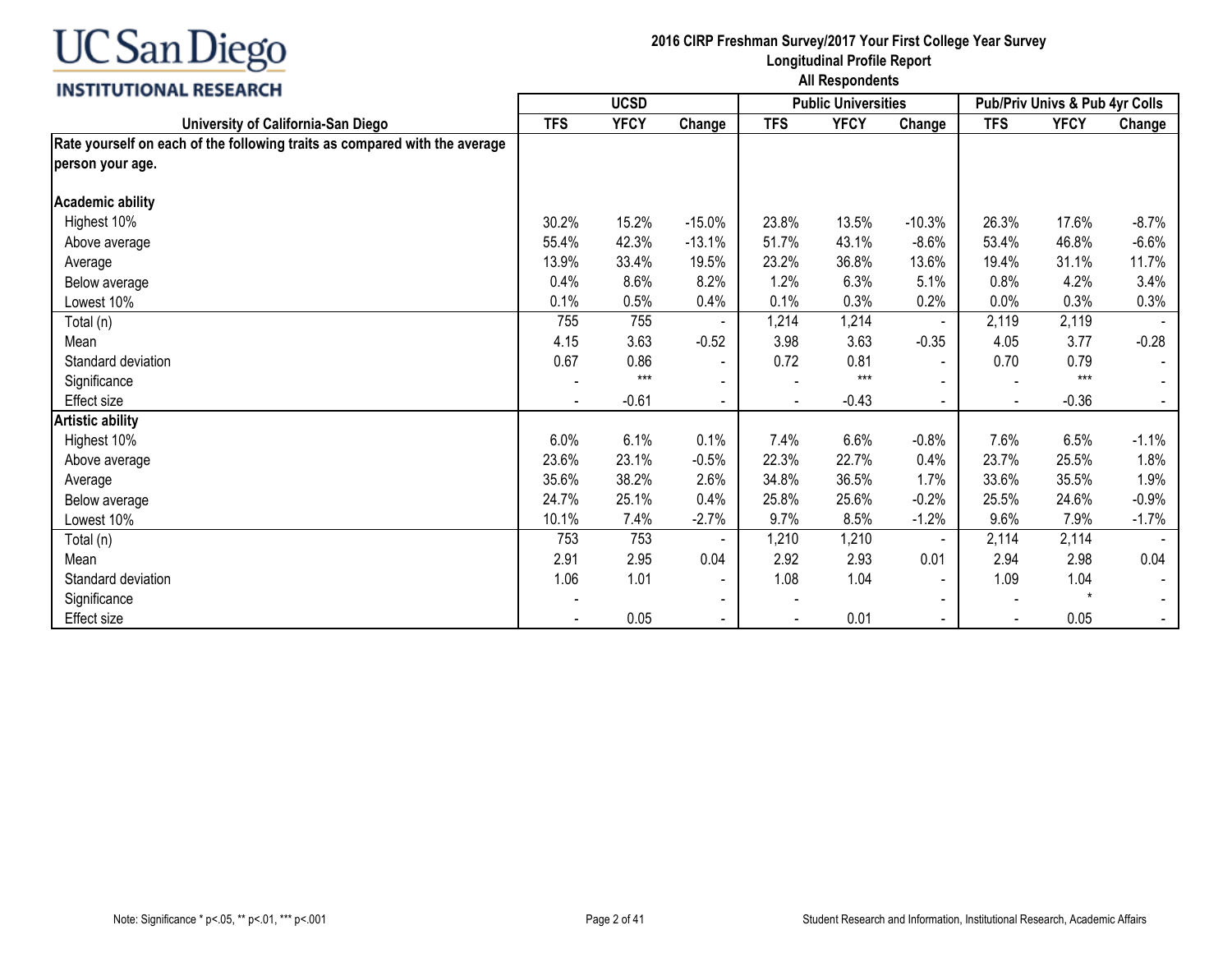

|                                                                            | <b>UCSD</b> |             |                          |            | <b>Public Universities</b> |                | Pub/Priv Univs & Pub 4yr Colls |             |         |
|----------------------------------------------------------------------------|-------------|-------------|--------------------------|------------|----------------------------|----------------|--------------------------------|-------------|---------|
| University of California-San Diego                                         | <b>TFS</b>  | <b>YFCY</b> | Change                   | <b>TFS</b> | <b>YFCY</b>                | Change         | <b>TFS</b>                     | <b>YFCY</b> | Change  |
| Rate yourself on each of the following traits as compared with the average |             |             |                          |            |                            |                |                                |             |         |
| person your age.                                                           |             |             |                          |            |                            |                |                                |             |         |
| Compassion                                                                 |             |             |                          |            |                            |                |                                |             |         |
| Highest 10%                                                                | 23.3%       | 19.6%       | $-3.7%$                  | 25.2%      | 21.4%                      | $-3.8%$        | 26.5%                          | 22.9%       | $-3.6%$ |
| Above average                                                              | 40.3%       | 44.8%       | 4.5%                     | 40.8%      | 44.6%                      | 3.8%           | 42.3%                          | 43.5%       | 1.2%    |
| Average                                                                    | 30.2%       | 29.9%       | $-0.3%$                  | 28.9%      | 28.9%                      | 0.0%           | 26.3%                          | 28.8%       | 2.5%    |
| Below average                                                              | 5.8%        | 5.0%        | $-0.8%$                  | 4.8%       | 4.6%                       | $-0.2%$        | 4.5%                           | 4.1%        | $-0.4%$ |
| Lowest 10%                                                                 | 0.4%        | 0.7%        | 0.3%                     | 0.4%       | 0.6%                       | 0.2%           | 0.5%                           | 0.8%        | 0.3%    |
| Total (n)                                                                  | 755         | 755         |                          | 1,212      | 1,212                      |                | 2,117                          | 2,117       |         |
| Mean                                                                       | 3.80        | 3.78        | $-0.02$                  | 3.85       | 3.82                       | $-0.03$        | 3.90                           | 3.84        | $-0.06$ |
| Standard deviation                                                         | 0.88        | 0.84        |                          | 0.87       | 0.84                       | $\sim$         | 0.86                           | 0.85        |         |
| Significance                                                               |             |             |                          |            |                            |                | $\overline{\phantom{a}}$       | $**$        |         |
| <b>Effect size</b>                                                         |             | $-0.02$     | $\overline{\phantom{a}}$ |            | $-0.03$                    | $\sim$         | $\blacksquare$                 | $-0.07$     |         |
| <b>Creativity</b>                                                          |             |             |                          |            |                            |                |                                |             |         |
| Highest 10%                                                                | 11.3%       | 10.8%       | $-0.5%$                  | 12.7%      | 11.4%                      | $-1.3%$        | 13.7%                          | 11.9%       | $-1.8%$ |
| Above average                                                              | 32.0%       | 33.2%       | 1.2%                     | 32.4%      | 33.8%                      | 1.4%           | 35.5%                          | 36.7%       | 1.2%    |
| Average                                                                    | 40.5%       | 39.3%       | $-1.2%$                  | 41.1%      | 39.6%                      | $-1.5%$        | 39.0%                          | 38.9%       | $-0.1%$ |
| Below average                                                              | 14.2%       | 14.9%       | 0.7%                     | 12.1%      | 13.7%                      | 1.6%           | 10.4%                          | 11.0%       | 0.6%    |
| Lowest 10%                                                                 | 2.0%        | 1.9%        | $-0.1%$                  | 1.7%       | 1.6%                       | $-0.1%$        | 1.4%                           | 1.4%        | 0.0%    |
| Total (n)                                                                  | 753         | 753         |                          | 1,211      | 1,211                      |                | 2,119                          | 2,119       |         |
| Mean                                                                       | 3.36        | 3.36        | 0.00                     | 3.42       | 3.40                       | $-0.02$        | 3.50                           | 3.47        | $-0.03$ |
| Standard deviation                                                         | 0.93        | 0.93        | $\overline{\phantom{a}}$ | 0.92       | 0.91                       | $\blacksquare$ | 0.90                           | 0.89        |         |
| Significance                                                               |             |             |                          |            |                            |                |                                |             |         |
| Effect size                                                                |             | 0.00        |                          |            | $-0.03$                    | $\blacksquare$ |                                | $-0.04$     |         |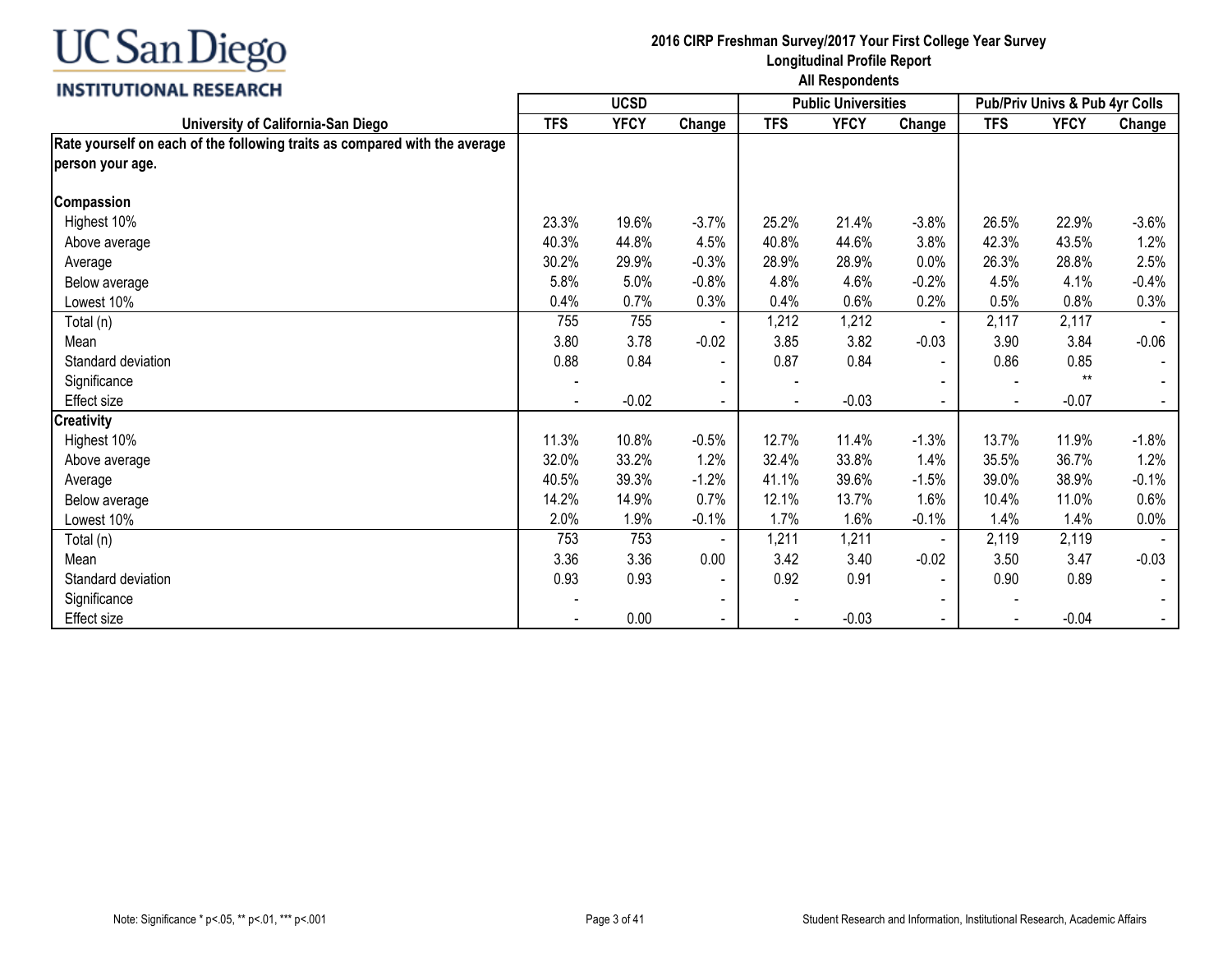

|                                                                            |            | <b>UCSD</b> |                |                | <b>Public Universities</b> |                          | Pub/Priv Univs & Pub 4yr Colls |             |                |
|----------------------------------------------------------------------------|------------|-------------|----------------|----------------|----------------------------|--------------------------|--------------------------------|-------------|----------------|
| University of California-San Diego                                         | <b>TFS</b> | <b>YFCY</b> | Change         | <b>TFS</b>     | <b>YFCY</b>                | Change                   | <b>TFS</b>                     | <b>YFCY</b> | Change         |
| Rate yourself on each of the following traits as compared with the average |            |             |                |                |                            |                          |                                |             |                |
| person your age.                                                           |            |             |                |                |                            |                          |                                |             |                |
| Drive to achieve                                                           |            |             |                |                |                            |                          |                                |             |                |
| Highest 10%                                                                | 34.1%      | 27.3%       | $-6.8%$        | 33.0%          | 26.3%                      | $-6.7%$                  | 33.2%                          | 27.2%       | $-6.0%$        |
| Above average                                                              | 43.2%      | 39.4%       | $-3.8%$        | 42.9%          | 40.2%                      | $-2.7%$                  | 43.0%                          | 40.7%       | $-2.3%$        |
| Average                                                                    | 17.6%      | 25.3%       | 7.7%           | 20.4%          | 26.8%                      | 6.4%                     | 19.9%                          | 25.9%       | 6.0%           |
| Below average                                                              | 4.9%       | 6.9%        | 2.0%           | 3.5%           | 5.8%                       | 2.3%                     | 3.4%                           | 5.3%        | 1.9%           |
| Lowest 10%                                                                 | 0.1%       | 1.1%        | 1.0%           | 0.2%           | 0.8%                       | 0.6%                     | 0.6%                           | 0.9%        | 0.3%           |
| Total (n)                                                                  | 754        | 754         | $\blacksquare$ | 1,208          | 1,208                      | $\blacksquare$           | 2,109                          | 2,109       |                |
| Mean                                                                       | 4.06       | 3.85        | $-0.21$        | 4.05           | 3.85                       | $-0.20$                  | 4.05                           | 3.88        | $-0.17$        |
| Standard deviation                                                         | 0.85       | 0.94        | $\blacksquare$ | 0.83           | 0.90                       | $\blacksquare$           | 0.85                           | 0.90        |                |
| Significance                                                               |            | $***$       | $\blacksquare$ |                | $***$                      | $\blacksquare$           |                                | $***$       |                |
| <b>Effect size</b>                                                         |            | $-0.22$     | $\blacksquare$ |                | $-0.21$                    | $\blacksquare$           | $\blacksquare$                 | $-0.19$     | $\sim$         |
| <b>Emotional health</b>                                                    |            |             |                |                |                            |                          |                                |             |                |
| Highest 10%                                                                | 15.9%      | 12.1%       | $-3.8%$        | 15.0%          | 11.5%                      | $-3.5%$                  | 15.1%                          | 12.2%       | $-2.9%$        |
| Above average                                                              | 28.4%      | 26.4%       | $-2.0%$        | 28.7%          | 25.4%                      | $-3.3%$                  | 28.8%                          | 26.7%       | $-2.1%$        |
| Average                                                                    | 36.5%      | 30.4%       | $-6.1%$        | 38.4%          | 36.4%                      | $-2.0%$                  | 38.5%                          | 38.6%       | 0.1%           |
| Below average                                                              | 16.9%      | 26.4%       | 9.5%           | 15.7%          | 23.1%                      | 7.4%                     | 15.6%                          | 19.3%       | 3.7%           |
| Lowest 10%                                                                 | 2.3%       | 4.7%        | 2.4%           | 2.2%           | 3.6%                       | 1.4%                     | 2.1%                           | 3.2%        | 1.1%           |
| Total (n)                                                                  | 750        | 750         |                | 1,207          | 1,207                      | $\overline{\phantom{a}}$ | 2,109                          | 2,109       |                |
| Mean                                                                       | 3.39       | 3.15        | $-0.24$        | 3.38           | 3.18                       | $-0.20$                  | 3.39                           | 3.25        | $-0.14$        |
| Standard deviation                                                         | 1.02       | 1.09        |                | 0.99           | 1.03                       |                          | 0.99                           | 1.01        | $\sim$         |
| Significance                                                               |            | $***$       | $\blacksquare$ |                | $***$                      |                          |                                | $***$       |                |
| <b>Effect size</b>                                                         |            | $-0.24$     |                | $\blacksquare$ | $-0.20$                    | $\sim$                   | $\sim$                         | $-0.15$     | $\sim$         |
| Leadership ability                                                         |            |             |                |                |                            |                          |                                |             |                |
| Highest 10%                                                                | 16.0%      | 14.0%       | $-2.0%$        | 18.3%          | 15.2%                      | $-3.1%$                  | 20.8%                          | 17.1%       | $-3.7%$        |
| Above average                                                              | 38.3%      | 36.1%       | $-2.2%$        | 37.2%          | 34.8%                      | $-2.4%$                  | 38.5%                          | 36.1%       | $-2.4%$        |
| Average                                                                    | 30.9%      | 34.0%       | 3.1%           | 30.6%          | 35.7%                      | 5.1%                     | 30.0%                          | 35.6%       | 5.6%           |
| Below average                                                              | 12.7%      | 12.8%       | 0.1%           | 11.9%          | 11.4%                      | $-0.5%$                  | 9.4%                           | 9.1%        | $-0.3%$        |
| Lowest 10%                                                                 | 2.1%       | 3.1%        | 1.0%           | 2.0%           | 2.9%                       | 0.9%                     | 1.4%                           | 2.2%        | 0.8%           |
| Total (n)                                                                  | 750        | 750         |                | 1,206          | 1,206                      | $\blacksquare$           | 2,110                          | 2,110       |                |
| Mean                                                                       | 3.53       | 3.45        | $-0.08$        | 3.58           | 3.48                       | $-0.10$                  | 3.68                           | 3.57        | $-0.11$        |
| Standard deviation                                                         | 0.98       | 0.98        |                | 0.98           | 0.98                       |                          | 0.95                           | 0.95        | $\blacksquare$ |
| Significance                                                               |            | $**$        | $\blacksquare$ |                | $***$                      |                          |                                | $***$       |                |
| <b>Effect size</b>                                                         |            | $-0.09$     | $\blacksquare$ |                | $-0.12$                    |                          |                                | $-0.14$     | $\sim$         |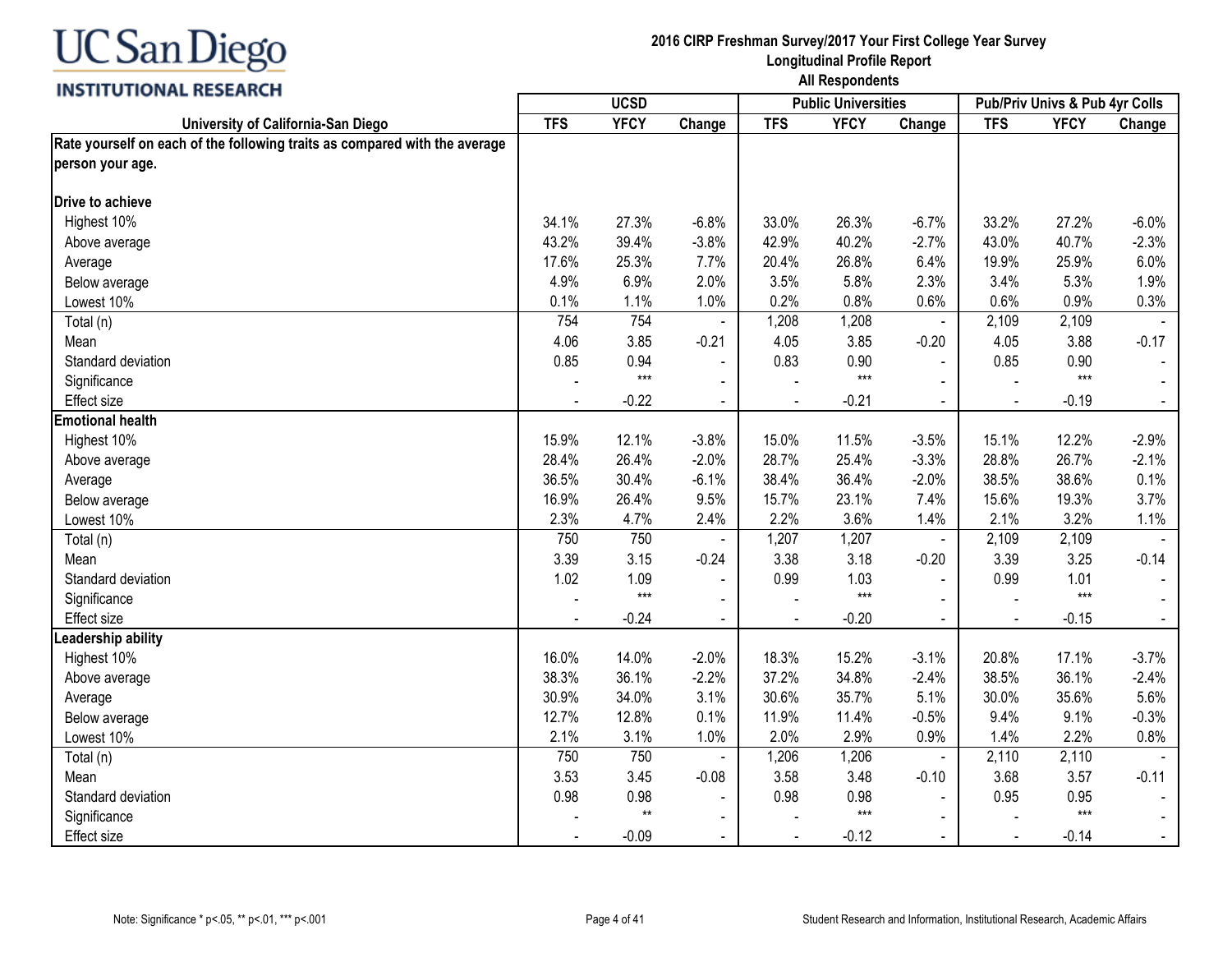

|                                                                            | <b>UCSD</b> |             |                          |            | <b>Public Universities</b> |                | Pub/Priv Univs & Pub 4yr Colls |             |         |
|----------------------------------------------------------------------------|-------------|-------------|--------------------------|------------|----------------------------|----------------|--------------------------------|-------------|---------|
| University of California-San Diego                                         | <b>TFS</b>  | <b>YFCY</b> | Change                   | <b>TFS</b> | <b>YFCY</b>                | Change         | <b>TFS</b>                     | <b>YFCY</b> | Change  |
| Rate yourself on each of the following traits as compared with the average |             |             |                          |            |                            |                |                                |             |         |
| person your age.                                                           |             |             |                          |            |                            |                |                                |             |         |
| <b>Mathematical ability</b>                                                |             |             |                          |            |                            |                |                                |             |         |
| Highest 10%                                                                | 21.0%       | 12.7%       | $-8.3%$                  | 15.9%      | 10.6%                      | $-5.3%$        | 16.7%                          | 13.1%       | $-3.6%$ |
| Above average                                                              | 41.5%       | 32.1%       | $-9.4%$                  | 37.2%      | 30.4%                      | $-6.8%$        | 38.3%                          | 31.9%       | $-6.4%$ |
| Average                                                                    | 27.9%       | 36.1%       | 8.2%                     | 32.1%      | 37.6%                      | 5.5%           | 31.8%                          | 36.8%       | 5.0%    |
| Below average                                                              | 8.0%        | 14.5%       | 6.5%                     | 12.0%      | 16.8%                      | 4.8%           | 11.1%                          | 14.9%       | 3.8%    |
| Lowest 10%                                                                 | 1.7%        | 4.6%        | 2.9%                     | 2.9%       | 4.7%                       | 1.8%           | 2.1%                           | 3.4%        | 1.3%    |
| Total (n)                                                                  | 754         | 754         |                          | 1,211      | 1,211                      | $\blacksquare$ | 2,114                          | 2,114       |         |
| Mean                                                                       | 3.72        | 3.34        | $-0.38$                  | 3.51       | 3.25                       | $-0.26$        | 3.57                           | 3.37        | $-0.20$ |
| Standard deviation                                                         | 0.94        | 1.02        | $\blacksquare$           | 0.99       | 1.01                       | $\sim$         | 0.96                           | 1.00        |         |
| Significance                                                               |             | $***$       |                          |            | $***$                      |                | $\overline{\phantom{a}}$       | $***$       |         |
| Effect size                                                                |             | $-0.44$     | $\blacksquare$           |            | $-0.30$                    | $\sim$         | $\blacksquare$                 | $-0.24$     |         |
| Physical health                                                            |             |             |                          |            |                            |                |                                |             |         |
| Highest 10%                                                                | 13.5%       | 10.1%       | $-3.4%$                  | 14.0%      | 10.2%                      | $-3.8%$        | 15.6%                          | 11.4%       | $-4.2%$ |
| Above average                                                              | 28.7%       | 25.2%       | $-3.5%$                  | 28.9%      | 25.8%                      | $-3.1%$        | 30.4%                          | 28.2%       | $-2.2%$ |
| Average                                                                    | 42.0%       | 45.7%       | 3.7%                     | 43.3%      | 46.7%                      | 3.4%           | 41.6%                          | 45.6%       | 4.0%    |
| Below average                                                              | 14.5%       | 16.7%       | 2.2%                     | 12.9%      | 15.6%                      | 2.7%           | 11.5%                          | 13.4%       | 1.9%    |
| Lowest 10%                                                                 | 1.3%        | 2.3%        | 1.0%                     | 1.0%       | 1.8%                       | 0.8%           | 0.9%                           | 1.5%        | 0.6%    |
| Total (n)                                                                  | 753         | 753         |                          | 1,211      | 1,211                      |                | 2,112                          | 2,112       |         |
| Mean                                                                       | 3.39        | 3.24        | $-0.15$                  | 3.42       | 3.27                       | $-0.15$        | 3.48                           | 3.35        | $-0.13$ |
| Standard deviation                                                         | 0.94        | 0.93        | $\blacksquare$           | 0.92       | 0.91                       | $\sim$         | 0.92                           | 0.90        |         |
| Significance                                                               |             | $***$       | $\blacksquare$           |            | $***$                      |                |                                | $***$       |         |
| Effect size                                                                |             | $-0.18$     | $\overline{\phantom{0}}$ |            | $-0.18$                    | $\sim$         | $\overline{\phantom{a}}$       | $-0.16$     |         |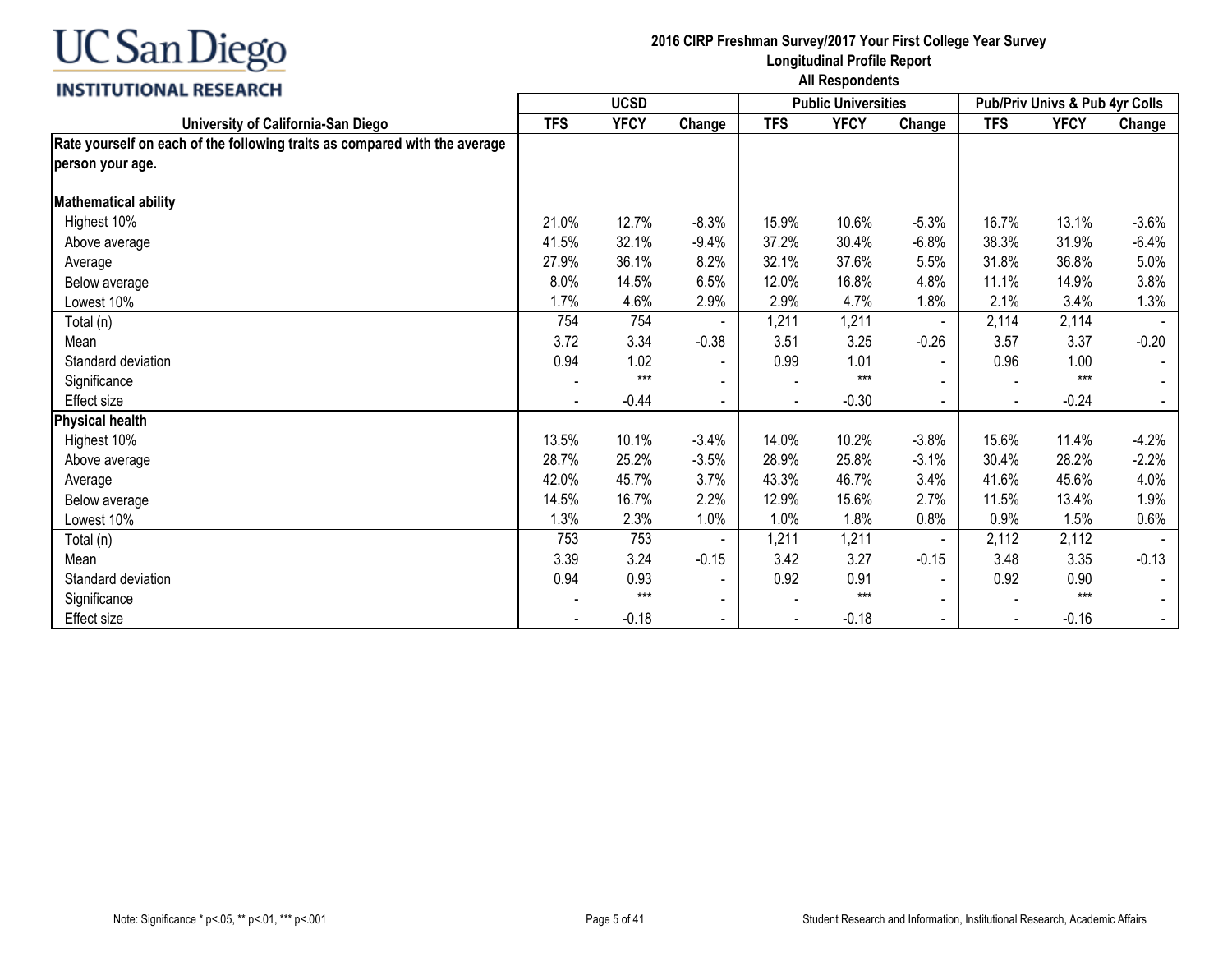

|                                                                            |            | <b>UCSD</b> |                |                | <b>Public Universities</b> |                |                | Pub/Priv Univs & Pub 4yr Colls |                |
|----------------------------------------------------------------------------|------------|-------------|----------------|----------------|----------------------------|----------------|----------------|--------------------------------|----------------|
| University of California-San Diego                                         | <b>TFS</b> | <b>YFCY</b> | Change         | <b>TFS</b>     | <b>YFCY</b>                | Change         | <b>TFS</b>     | <b>YFCY</b>                    | Change         |
| Rate yourself on each of the following traits as compared with the average |            |             |                |                |                            |                |                |                                |                |
| person your age.                                                           |            |             |                |                |                            |                |                |                                |                |
|                                                                            |            |             |                |                |                            |                |                |                                |                |
| Public speaking ability                                                    |            |             |                |                |                            |                |                |                                |                |
| Highest 10%                                                                | 11.7%      | 9.2%        | $-2.5%$        | 11.5%          | 9.0%                       | $-2.5%$        | 13.2%          | 10.2%                          | $-3.0%$        |
| Above average                                                              | 26.3%      | 26.5%       | 0.2%           | 24.5%          | 24.4%                      | $-0.1%$        | 26.4%          | 27.4%                          | 1.0%           |
| Average                                                                    | 34.4%      | 35.7%       | 1.3%           | 34.2%          | 38.1%                      | 3.9%           | 34.3%          | 38.2%                          | 3.9%           |
| Below average                                                              | 20.9%      | 22.0%       | 1.1%           | 21.9%          | 21.7%                      | $-0.2%$        | 19.9%          | 19.0%                          | $-0.9%$        |
| Lowest 10%                                                                 | 6.7%       | 6.5%        | $-0.2%$        | 7.9%           | 6.8%                       | $-1.1%$        | 6.2%           | 5.1%                           | $-1.1%$        |
| Total (n)                                                                  | 750        | 750         | $\blacksquare$ | 1,207          | 1,207                      | $\blacksquare$ | 2,111          | 2,111                          |                |
| Mean                                                                       | 3.15       | 3.10        | $-0.05$        | 3.10           | 3.07                       | $-0.03$        | 3.21           | 3.19                           | $-0.02$        |
| Standard deviation                                                         | 1.09       | 1.05        | $\blacksquare$ | 1.11           | 1.04                       | $\overline{a}$ | 1.09           | 1.02                           | $\blacksquare$ |
| Significance                                                               |            |             | $\blacksquare$ |                |                            |                |                |                                |                |
| Effect size                                                                | $\sim$     | $-0.06$     | $\blacksquare$ |                | $-0.03$                    | $\sim$         | $\blacksquare$ | $-0.02$                        | $\sim$         |
| <b>Risk-taking</b>                                                         |            |             |                |                |                            |                |                |                                |                |
| Highest 10%                                                                | 9.4%       | 9.6%        | 0.2%           | 9.6%           | 10.0%                      | 0.4%           | 9.4%           | 9.8%                           | 0.4%           |
| Above average                                                              | 27.1%      | 28.1%       | 1.0%           | 27.9%          | 26.6%                      | $-1.3%$        | 28.2%          | 26.6%                          | $-1.6%$        |
| Average                                                                    | 38.3%      | 38.4%       | 0.1%           | 40.8%          | 42.3%                      | 1.5%           | 42.5%          | 44.3%                          | 1.8%           |
| Below average                                                              | 20.7%      | 19.9%       | $-0.8%$        | 17.5%          | 17.4%                      | $-0.1%$        | 16.6%          | 16.3%                          | $-0.3%$        |
| Lowest 10%                                                                 | 4.4%       | 4.0%        | $-0.4%$        | 4.3%           | 3.7%                       | $-0.6%$        | 3.3%           | 2.9%                           | $-0.4%$        |
| Total (n)                                                                  | 752        | 752         |                | 1,209          | 1,209                      | $\blacksquare$ | 2,112          | 2,112                          |                |
| Mean                                                                       | 3.16       | 3.19        | 0.03           | 3.21           | 3.22                       | 0.01           | 3.24           | 3.24                           | 0.00           |
| Standard deviation                                                         | 1.00       | 0.99        | $\blacksquare$ | 0.98           | 0.97                       | $\blacksquare$ | 0.95           | 0.94                           | $\sim$         |
| Significance                                                               |            |             | $\blacksquare$ |                |                            |                |                |                                |                |
| Effect size                                                                |            | 0.03        | $\sim$         | $\blacksquare$ | 0.01                       |                | $\blacksquare$ | 0.00                           | $\sim$         |
| Self-confidence (intellectual)                                             |            |             |                |                |                            |                |                |                                |                |
| Highest 10%                                                                | 18.1%      | 13.0%       | $-5.1%$        | 16.8%          | 13.8%                      | $-3.0%$        | 18.1%          | 14.7%                          | $-3.4%$        |
| Above average                                                              | 41.0%      | 33.8%       | $-7.2%$        | 39.0%          | 33.9%                      | $-5.1%$        | 40.1%          | 36.8%                          | $-3.3%$        |
| Average                                                                    | 30.4%      | 33.2%       | 2.8%           | 33.9%          | 35.7%                      | 1.8%           | 32.0%          | 34.9%                          | 2.9%           |
| Below average                                                              | 8.5%       | 16.5%       | 8.0%           | 8.4%           | 14.1%                      | 5.7%           | 8.3%           | 11.8%                          | 3.5%           |
| Lowest 10%                                                                 | 2.0%       | 3.5%        | 1.5%           | 1.9%           | 2.6%                       | 0.7%           | 1.4%           | 1.8%                           | 0.4%           |
| Total (n)                                                                  | 751        | 751         |                | 1,208          | 1,208                      | $\blacksquare$ | 2,114          | 2,114                          |                |
| Mean                                                                       | 3.65       | 3.36        | $-0.29$        | 3.60           | 3.42                       | $-0.18$        | 3.65           | 3.51                           | $-0.14$        |
| Standard deviation                                                         | 0.94       | 1.02        |                | 0.93           | 0.98                       |                | 0.92           | 0.94                           |                |
| Significance                                                               |            | $***$       | $\blacksquare$ |                | $***$                      |                |                | $***$                          |                |
| Effect size                                                                |            | $-0.29$     | $\blacksquare$ |                | $-0.19$                    |                |                | $-0.15$                        | $\sim$         |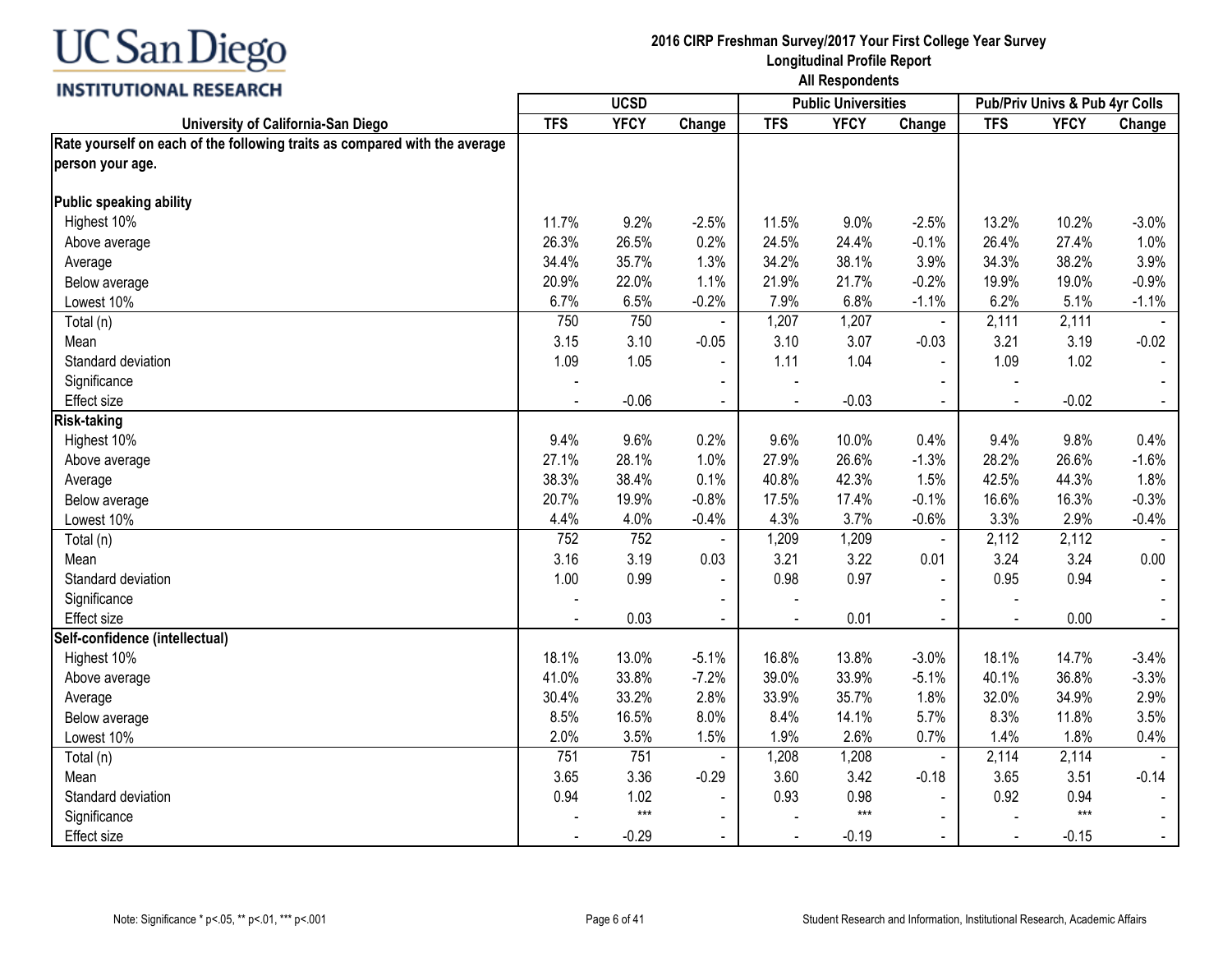

|                                                                            | <b>UCSD</b> |             |                          |            | <b>Public Universities</b> |                | <b>Pub/Priv Univs &amp; Pub 4yr Colls</b> |             |         |
|----------------------------------------------------------------------------|-------------|-------------|--------------------------|------------|----------------------------|----------------|-------------------------------------------|-------------|---------|
| University of California-San Diego                                         | <b>TFS</b>  | <b>YFCY</b> | Change                   | <b>TFS</b> | <b>YFCY</b>                | Change         | <b>TFS</b>                                | <b>YFCY</b> | Change  |
| Rate yourself on each of the following traits as compared with the average |             |             |                          |            |                            |                |                                           |             |         |
| person your age.                                                           |             |             |                          |            |                            |                |                                           |             |         |
| Self-confidence (social)                                                   |             |             |                          |            |                            |                |                                           |             |         |
| Highest 10%                                                                | 10.5%       | 9.0%        | $-1.5%$                  | 11.3%      | 10.2%                      | $-1.1%$        | 11.8%                                     | 9.9%        | $-1.9%$ |
| Above average                                                              | 25.1%       | 26.1%       | 1.0%                     | 26.7%      | 25.7%                      | $-1.0%$        | 26.5%                                     | 27.2%       | 0.7%    |
| Average                                                                    | 37.0%       | 33.1%       | $-3.9%$                  | 37.2%      | 36.1%                      | $-1.1%$        | 37.5%                                     | 38.4%       | 0.9%    |
| Below average                                                              | 21.9%       | 25.3%       | 3.4%                     | 19.8%      | 22.7%                      | 2.9%           | 20.2%                                     | 20.2%       | 0.0%    |
| Lowest 10%                                                                 | 5.5%        | 6.5%        | 1.0%                     | 5.0%       | 5.4%                       | 0.4%           | 4.1%                                      | 4.4%        | 0.3%    |
| Total (n)                                                                  | 752         | 752         |                          | 1,209      | 1,209                      | $\blacksquare$ | 2,117                                     | 2,117       |         |
| Mean                                                                       | 3.13        | 3.06        | $-0.07$                  | 3.20       | 3.13                       | $-0.07$        | 3.22                                      | 3.18        | $-0.04$ |
| Standard deviation                                                         | 1.05        | 1.06        | $\blacksquare$           | 1.04       | 1.04                       | $\blacksquare$ | 1.03                                      | 1.01        |         |
| Significance                                                               |             |             | $\overline{\phantom{a}}$ |            | $\star$                    |                |                                           |             |         |
| <b>Effect size</b>                                                         |             | $-0.07$     | $\blacksquare$           |            | $-0.07$                    | $\sim$         | $\blacksquare$                            | $-0.04$     |         |
| Rate yourself on each of the following traits as compared with the average |             |             |                          |            |                            |                |                                           |             |         |
| person your age.                                                           |             |             |                          |            |                            |                |                                           |             |         |
| <b>Spirituality</b>                                                        |             |             |                          |            |                            |                |                                           |             |         |
| Highest 10%                                                                | 9.6%        | 10.4%       | 0.8%                     | 11.0%      | 11.6%                      | 0.6%           | 10.4%                                     | 10.8%       | 0.4%    |
| Above average                                                              | 16.6%       | 17.9%       | 1.3%                     | 20.6%      | 21.7%                      | 1.1%           | 22.4%                                     | 22.4%       | 0.0%    |
| Average                                                                    | 39.8%       | 37.2%       | $-2.6%$                  | 40.3%      | 37.9%                      | $-2.4%$        | 38.2%                                     | 38.2%       | 0.0%    |
| Below average                                                              | 19.8%       | 18.4%       | $-1.4%$                  | 17.3%      | 16.4%                      | $-0.9%$        | 18.7%                                     | 16.8%       | $-1.9%$ |
| Lowest 10%                                                                 | 14.3%       | 16.0%       | 1.7%                     | 10.7%      | 12.4%                      | 1.7%           | 10.4%                                     | 11.8%       | 1.4%    |
| Total (n)                                                                  | 749         | 749         |                          | 1,207      | 1,207                      | $\blacksquare$ | 2,111                                     | 2,111       |         |
| Mean                                                                       | 2.87        | 2.88        | 0.01                     | 3.04       | 3.04                       | 0.00           | 3.04                                      | 3.04        | 0.00    |
| Standard deviation                                                         | 1.14        | 1.19        | $\blacksquare$           | 1.12       | 1.16                       | $\blacksquare$ | 1.11                                      | 1.14        |         |
| Significance                                                               |             |             | $\overline{\phantom{a}}$ |            |                            |                |                                           |             |         |
| <b>Effect size</b>                                                         |             | 0.01        | $\blacksquare$           |            | 0.00                       | $\sim$         | $\blacksquare$                            | 0.00        |         |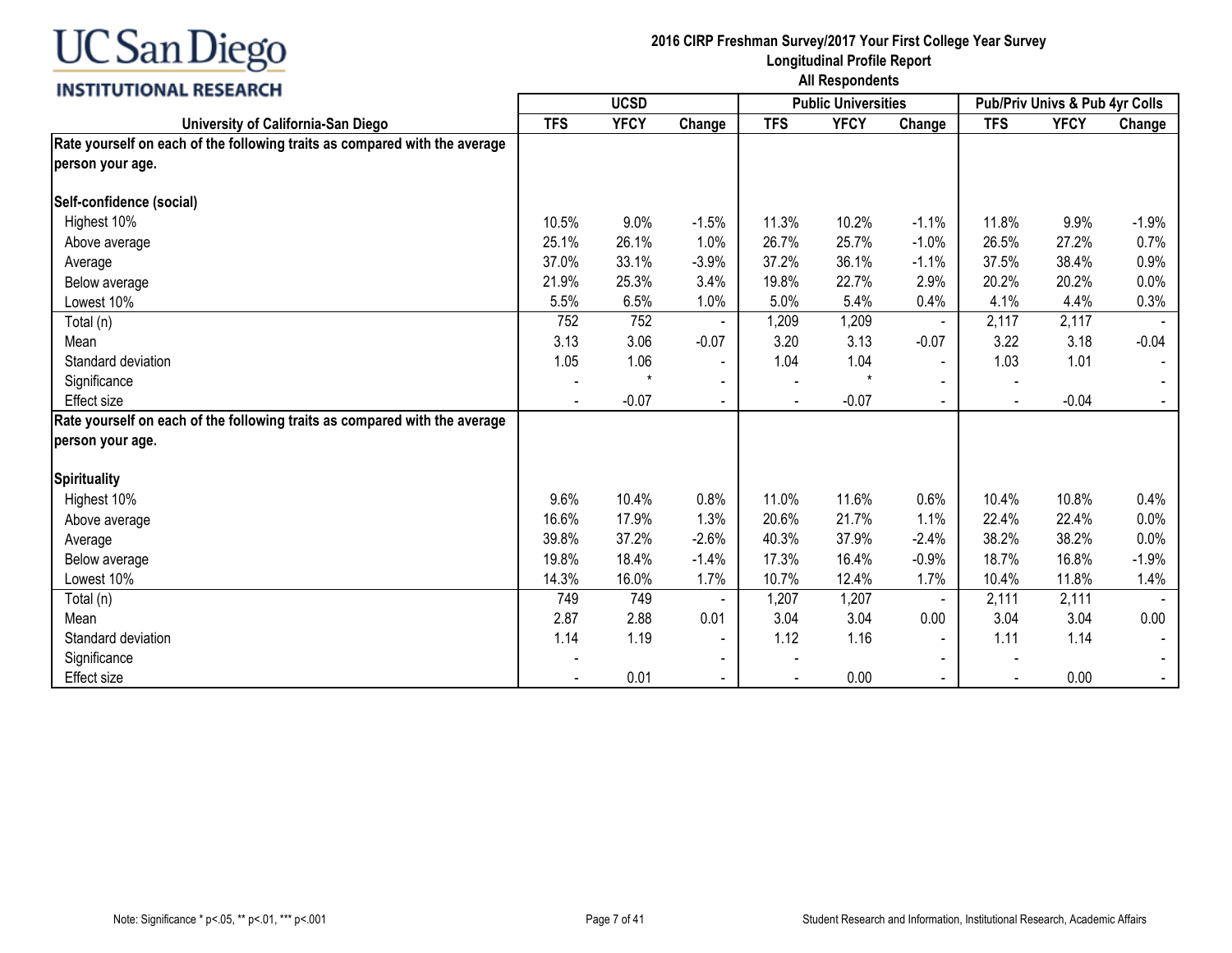

|                                                                            |            | <b>UCSD</b> |                |            | <b>Public Universities</b> |                          |                | Pub/Priv Univs & Pub 4yr Colls |                |
|----------------------------------------------------------------------------|------------|-------------|----------------|------------|----------------------------|--------------------------|----------------|--------------------------------|----------------|
| University of California-San Diego                                         | <b>TFS</b> | <b>YFCY</b> | Change         | <b>TFS</b> | <b>YFCY</b>                | Change                   | <b>TFS</b>     | <b>YFCY</b>                    | Change         |
| Rate yourself on each of the following traits as compared with the average |            |             |                |            |                            |                          |                |                                |                |
| person your age.                                                           |            |             |                |            |                            |                          |                |                                |                |
| <b>Understanding of others</b>                                             |            |             |                |            |                            |                          |                |                                |                |
| Highest 10%                                                                | 27.3%      | 25.8%       | $-1.5%$        | 27.5%      | 24.2%                      | $-3.3%$                  | 27.6%          | 23.2%                          | $-4.4%$        |
| Above average                                                              | 44.9%      | 43.3%       | $-1.6%$        | 44.4%      | 43.3%                      | $-1.1%$                  | 44.8%          | 43.7%                          | $-1.1%$        |
| Average                                                                    | 25.4%      | 27.2%       | 1.8%           | 26.0%      | 28.7%                      | 2.7%                     | 25.6%          | 28.8%                          | 3.2%           |
| Below average                                                              | 2.3%       | 3.3%        | 1.0%           | 2.0%       | 3.4%                       | 1.4%                     | 1.8%           | 3.8%                           | 2.0%           |
| Lowest 10%                                                                 | 0.1%       | 0.4%        | 0.3%           | 0.2%       | 0.4%                       | 0.2%                     | 0.2%           | 0.5%                           | 0.3%           |
| Total (n)                                                                  | 751        | 751         |                | 1,208      | 1,208                      | $\blacksquare$           | 2,113          | 2,113                          |                |
| Mean                                                                       | 3.97       | 3.91        | $-0.06$        | 3.97       | 3.87                       | $-0.10$                  | 3.98           | 3.85                           | $-0.13$        |
| Standard deviation                                                         | 0.79       | 0.83        |                | 0.79       | 0.83                       |                          | 0.79           | 0.83                           |                |
| Significance                                                               |            |             |                |            | $***$                      | $\blacksquare$           |                | $***$                          |                |
| <b>Effect size</b>                                                         |            | $-0.07$     | $\blacksquare$ |            | $-0.12$                    | $\blacksquare$           |                | $-0.15$                        | $\blacksquare$ |
| <b>Writing ability</b>                                                     |            |             |                |            |                            |                          |                |                                |                |
| Highest 10%                                                                | 10.0%      | 9.3%        | $-0.7%$        | 9.5%       | 9.3%                       | $-0.2%$                  | 13.1%          | 12.7%                          | $-0.4%$        |
| Above average                                                              | 37.8%      | 34.7%       | $-3.1%$        | 35.5%      | 35.1%                      | $-0.4%$                  | 37.8%          | 37.7%                          | $-0.1%$        |
| Average                                                                    | 37.1%      | 40.7%       | 3.6%           | 40.8%      | 42.6%                      | 1.8%                     | 37.0%          | 39.9%                          | 2.9%           |
| Below average                                                              | 12.8%      | 11.1%       | $-1.7%$        | 12.3%      | 9.8%                       | $-2.5%$                  | 10.5%          | 7.3%                           | $-3.2%$        |
| Lowest 10%                                                                 | 2.3%       | 4.1%        | 1.8%           | 1.9%       | 3.2%                       | 1.3%                     | 1.6%           | 2.4%                           | 0.8%           |
| Total (n)                                                                  | 749        | 749         |                | 1,208      | 1,208                      | $\blacksquare$           | 2,106          | 2,106                          |                |
| Mean                                                                       | 3.40       | 3.34        | $-0.06$        | 3.38       | 3.37                       | $-0.01$                  | 3.50           | 3.51                           | 0.01           |
| Standard deviation                                                         | 0.91       | 0.94        |                | 0.89       | 0.90                       |                          | 0.90           | 0.89                           |                |
| Significance                                                               |            |             | $\blacksquare$ |            |                            | $\blacksquare$           |                |                                |                |
| <b>Effect size</b>                                                         |            | $-0.07$     | $\blacksquare$ |            | $-0.01$                    | $\blacksquare$           | $\blacksquare$ | 0.01                           | $\sim$         |
| How would you rate yourself in the following areas:                        |            |             |                |            |                            |                          |                |                                |                |
| Ability to see the world from someone else's perspective                   |            |             |                |            |                            |                          |                |                                |                |
| A major strength                                                           | 30.9%      | 29.6%       | $-1.3%$        | 29.2%      | 30.4%                      | 1.2%                     | 31.0%          | 31.9%                          | 0.9%           |
| Somewhat strong                                                            | 49.2%      | 48.5%       | $-0.7%$        | 47.2%      | 46.0%                      | $-1.2%$                  | 47.6%          | 45.8%                          | $-1.8%$        |
| Average                                                                    | 18.3%      | 20.1%       | 1.8%           | 21.4%      | 21.4%                      | 0.0%                     | 19.5%          | 20.2%                          | 0.7%           |
| Somewhat weak                                                              | 1.5%       | 0.9%        | $-0.6%$        | 2.1%       | 1.7%                       | $-0.4%$                  | 1.8%           | 1.6%                           | $-0.2%$        |
| A major weakness                                                           | 0.1%       | 0.8%        | 0.7%           | 0.1%       | 0.5%                       | 0.4%                     | 0.1%           | 0.5%                           | 0.4%           |
| Total (n)                                                                  | 750        | 750         |                | 1,213      | 1,213                      | $\blacksquare$           | 2,132          | 2,132                          |                |
| Mean                                                                       | 4.09       | 4.05        | $-0.04$        | 4.03       | 4.04                       | 0.01                     | 4.07           | 4.07                           | 0.00           |
| Standard deviation                                                         | 0.74       | 0.78        |                | 0.77       | 0.79                       | $\overline{\phantom{a}}$ | 0.77           | 0.79                           | $\sim$         |
| Significance                                                               |            |             |                |            |                            |                          |                |                                |                |
| <b>Effect size</b>                                                         |            | $-0.05$     |                |            | 0.01                       | $\blacksquare$           |                | 0.00                           | $\blacksquare$ |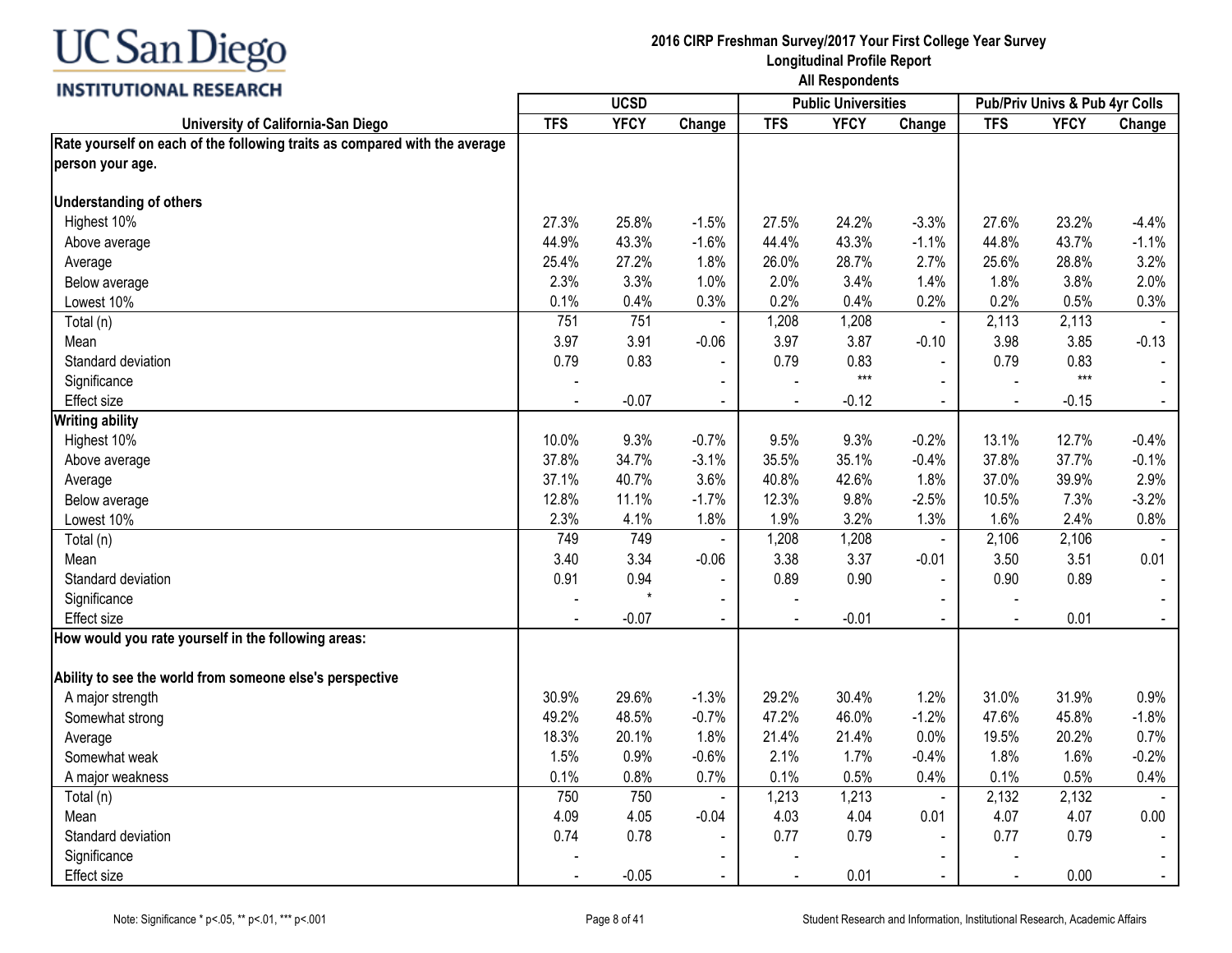## **INSTITUTIONAL RESEARCH**

|                                                       |            | <b>UCSD</b> |                |            | <b>Public Universities</b> |                |            | Pub/Priv Univs & Pub 4yr Colls |         |
|-------------------------------------------------------|------------|-------------|----------------|------------|----------------------------|----------------|------------|--------------------------------|---------|
| University of California-San Diego                    | <b>TFS</b> | <b>YFCY</b> | Change         | <b>TFS</b> | <b>YFCY</b>                | Change         | <b>TFS</b> | <b>YFCY</b>                    | Change  |
| How would you rate yourself in the following areas:   |            |             |                |            |                            |                |            |                                |         |
| Tolerance of others with different beliefs            |            |             |                |            |                            |                |            |                                |         |
| A major strength                                      | 51.2%      | 39.7%       | $-11.5%$       | 46.2%      | 38.9%                      | $-7.3%$        | 48.5%      | 40.4%                          | $-8.1%$ |
| Somewhat strong                                       | 35.3%      | 42.0%       | 6.7%           | 37.6%      | 39.2%                      | 1.6%           | 36.6%      | 39.4%                          | 2.8%    |
| Average                                               | 12.4%      | 15.1%       | 2.7%           | 14.5%      | 18.7%                      | 4.2%           | 13.4%      | 17.6%                          | 4.2%    |
| Somewhat weak                                         | 1.1%       | 2.9%        | 1.8%           | 1.5%       | 3.0%                       | 1.5%           | 1.3%       | 2.3%                           | 1.0%    |
| A major weakness                                      | 0.0%       | 0.3%        | 0.3%           | 0.2%       | 0.2%                       | 0.0%           | 0.1%       | 0.3%                           | 0.2%    |
| Total (n)                                             | 750        | 750         |                | 1,213      | 1,213                      | $\blacksquare$ | 2,132      | 2,132                          |         |
| Mean                                                  | 4.37       | 4.18        | $-0.19$        | 4.28       | 4.14                       | $-0.14$        | 4.32       | 4.17                           | $-0.15$ |
| Standard deviation                                    | 0.74       | 0.81        | $\blacksquare$ | 0.78       | 0.84                       | $\blacksquare$ | 0.76       | 0.82                           |         |
| Significance                                          |            | $***$       | $\blacksquare$ |            | $***$                      | $\blacksquare$ |            | $***$                          |         |
| <b>Effect size</b>                                    |            | $-0.22$     | $\blacksquare$ |            | $-0.16$                    | $\mathbf{r}$   |            | $-0.18$                        | $\sim$  |
| Openness to having my own views challenged            |            |             |                |            |                            |                |            |                                |         |
| A major strength                                      | 25.2%      | 26.7%       | 1.5%           | 25.2%      | 26.9%                      | 1.7%           | 26.8%      | 27.1%                          | 0.3%    |
| Somewhat strong                                       | 39.4%      | 41.7%       | 2.3%           | 37.9%      | 40.0%                      | 2.1%           | 38.9%      | 41.1%                          | 2.2%    |
| Average                                               | 28.7%      | 24.3%       | $-4.4%$        | 29.5%      | 26.0%                      | $-3.5%$        | 27.6%      | 26.5%                          | $-1.1%$ |
| Somewhat weak                                         | 5.9%       | 6.5%        | 0.6%           | 6.5%       | 6.4%                       | $-0.1%$        | 6.1%       | 4.9%                           | $-1.2%$ |
| A major weakness                                      | 0.8%       | 0.8%        | 0.0%           | 0.8%       | 0.6%                       | $-0.2%$        | 0.6%       | 0.5%                           | $-0.1%$ |
| Total (n)                                             | 749        | 749         |                | 1,210      | 1,210                      | $\blacksquare$ | 2,131      | 2,131                          |         |
| Mean                                                  | 3.82       | 3.87        | 0.05           | 3.80       | 3.86                       | 0.06           | 3.85       | 3.89                           | 0.04    |
| Standard deviation                                    | 0.90       | 0.91        |                | 0.92       | 0.91                       |                | 0.91       | 0.87                           |         |
| Significance                                          |            |             |                |            | $\star$                    |                |            |                                |         |
| <b>Effect size</b>                                    |            | 0.05        |                |            | 0.06                       |                |            | 0.04                           |         |
| Ability to discuss and negotiate controversial issues |            |             |                |            |                            |                |            |                                |         |
| A major strength                                      | 30.6%      | 27.9%       | $-2.7%$        | 30.4%      | 27.1%                      | $-3.3%$        | 33.3%      | 28.3%                          | $-5.0%$ |
| Somewhat strong                                       | 38.0%      | 40.8%       | 2.8%           | 37.7%      | 39.6%                      | 1.9%           | 37.3%      | 41.1%                          | 3.8%    |
| Average                                               | 23.5%      | 23.5%       | 0.0%           | 23.7%      | 25.8%                      | 2.1%           | 22.5%      | 24.1%                          | 1.6%    |
| Somewhat weak                                         | 6.8%       | 6.8%        | 0.0%           | 7.2%       | 6.9%                       | $-0.3%$        | 6.2%       | 5.9%                           | $-0.3%$ |
| A major weakness                                      | 1.1%       | 0.9%        | $-0.2%$        | 1.0%       | 0.7%                       | $-0.3%$        | 0.7%       | 0.6%                           | $-0.1%$ |
| Total (n)                                             | 748        | 748         |                | 1,208      | 1,208                      |                | 2,127      | 2,127                          |         |
| Mean                                                  | 3.90       | 3.88        | $-0.02$        | 3.89       | 3.86                       | $-0.03$        | 3.96       | 3.91                           | $-0.05$ |
| Standard deviation                                    | 0.95       | 0.93        | $\blacksquare$ | 0.95       | 0.92                       | $\sim$         | 0.93       | 0.90                           |         |
| Significance                                          |            |             | $\blacksquare$ |            |                            | $\blacksquare$ |            | $**$                           |         |
| <b>Effect size</b>                                    |            | $-0.02$     | $\blacksquare$ |            | $-0.03$                    | $\blacksquare$ |            | $-0.05$                        | $\sim$  |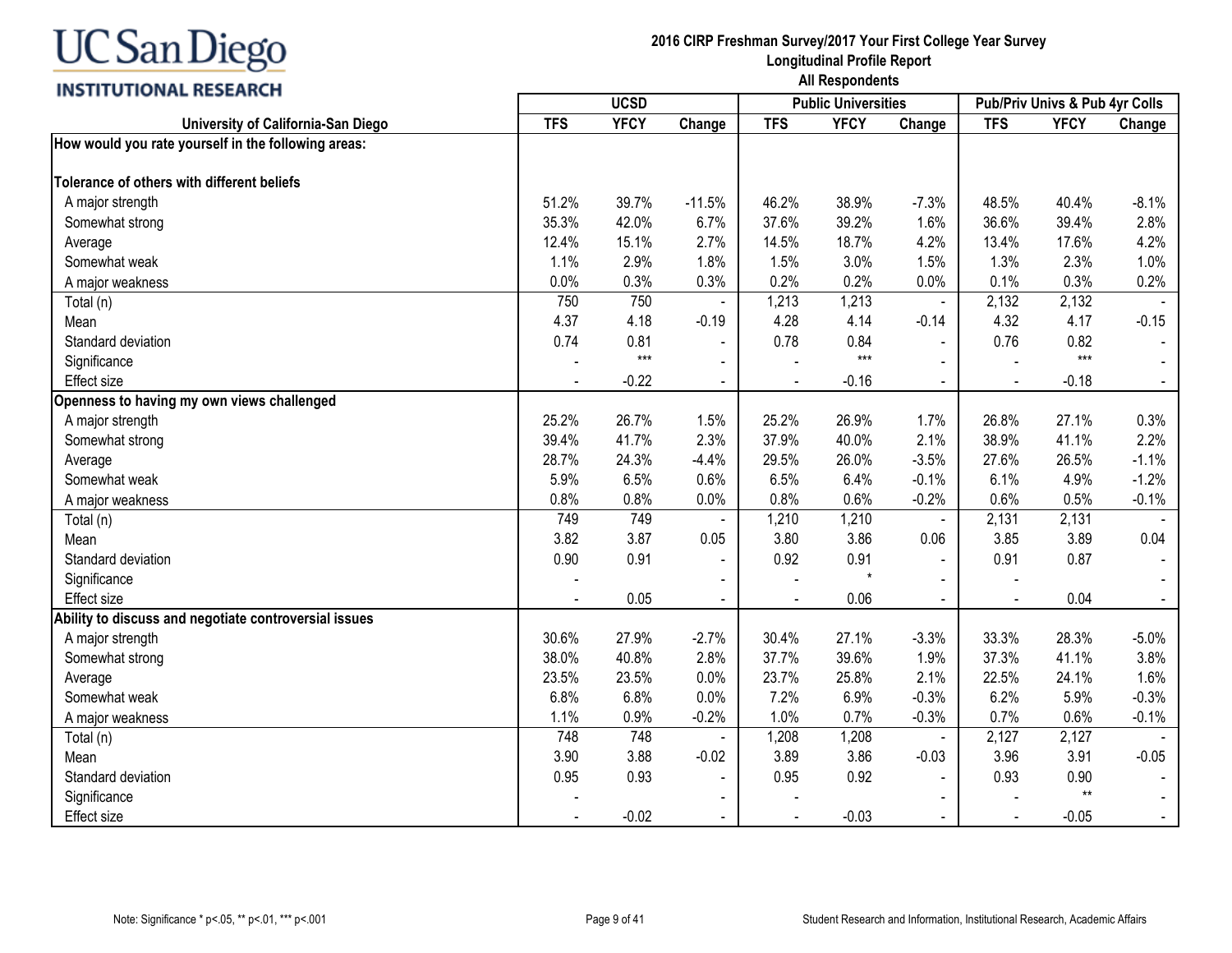## **INSTITUTIONAL RESEARCH**

|                                                     |            | <b>UCSD</b> |                          |            | <b>Public Universities</b> |                |            | Pub/Priv Univs & Pub 4yr Colls |                |
|-----------------------------------------------------|------------|-------------|--------------------------|------------|----------------------------|----------------|------------|--------------------------------|----------------|
| University of California-San Diego                  | <b>TFS</b> | <b>YFCY</b> | Change                   | <b>TFS</b> | <b>YFCY</b>                | Change         | <b>TFS</b> | <b>YFCY</b>                    | Change         |
| How would you rate yourself in the following areas: |            |             |                          |            |                            |                |            |                                |                |
| Ability to work cooperatively with diverse people   |            |             |                          |            |                            |                |            |                                |                |
| A major strength                                    | 49.7%      | 40.2%       | $-9.5%$                  | 49.5%      | 39.0%                      | $-10.5%$       | 51.5%      | 39.8%                          | $-11.7%$       |
| Somewhat strong                                     | 32.8%      | 40.8%       | 8.0%                     | 33.3%      | 40.3%                      | 7.0%           | 33.7%      | 40.3%                          | 6.6%           |
| Average                                             | 14.2%      | 16.8%       | 2.6%                     | 14.9%      | 18.1%                      | 3.2%           | 13.0%      | 17.9%                          | 4.9%           |
| Somewhat weak                                       | 2.9%       | 2.0%        | $-0.9%$                  | 2.2%       | 2.3%                       | 0.1%           | 1.7%       | 1.6%                           | $-0.1%$        |
| A major weakness                                    | 0.3%       | 0.3%        | 0.0%                     | 0.2%       | 0.2%                       | 0.0%           | 0.1%       | 0.3%                           | 0.2%           |
| Total (n)                                           | 746        | 746         |                          | 1,207      | 1,207                      | $\blacksquare$ | 2,123      | 2,123                          |                |
| Mean                                                | 4.29       | 4.19        | $-0.10$                  | 4.30       | 4.16                       | $-0.14$        | 4.35       | 4.18                           | $-0.17$        |
| Standard deviation                                  | 0.84       | 0.80        |                          | 0.81       | 0.81                       | $\sim$         | 0.78       | 0.80                           |                |
| Significance                                        |            | $**$        | $\blacksquare$           |            | $***$                      | $\sim$         |            | $***$                          |                |
| Effect size                                         |            | $-0.11$     | $\sim$                   |            | $-0.16$                    | $\sim$         |            | $-0.19$                        | $\blacksquare$ |
| <b>Critical thinking skills</b>                     |            |             |                          |            |                            |                |            |                                |                |
| A major strength                                    | 34.3%      | 27.8%       | $-6.5%$                  | 32.3%      | 26.5%                      | $-5.8%$        | 37.4%      | 29.8%                          | $-7.6%$        |
| Somewhat strong                                     | 40.7%      | 41.1%       | 0.4%                     | 40.1%      | 41.6%                      | 1.5%           | 40.6%      | 42.0%                          | 1.4%           |
| Average                                             | 21.2%      | 25.8%       | 4.6%                     | 23.9%      | 27.6%                      | 3.7%           | 19.1%      | 25.0%                          | 5.9%           |
| Somewhat weak                                       | 3.2%       | 3.7%        | 0.5%                     | 3.2%       | 3.4%                       | 0.2%           | 2.4%       | 2.5%                           | 0.1%           |
| A major weakness                                    | 0.7%       | 1.5%        | 0.8%                     | 0.7%       | 0.9%                       | 0.2%           | 0.5%       | 0.6%                           | 0.1%           |
| Total (n)                                           | 747        | 747         |                          | 1,203      | 1,203                      | $\blacksquare$ | 2,121      | 2,121                          |                |
| Mean                                                | 4.05       | 3.90        | $-0.15$                  | 4.00       | 3.89                       | $-0.11$        | 4.12       | 3.98                           | $-0.14$        |
| Standard deviation                                  | 0.86       | 0.90        |                          | 0.86       | 0.87                       | $\blacksquare$ | 0.83       | 0.84                           |                |
| Significance                                        |            | $***$       | $\overline{\phantom{a}}$ |            | $***$                      | $\sim$         |            | $***$                          |                |
| <b>Effect size</b>                                  |            | $-0.16$     | $\blacksquare$           |            | $-0.12$                    | $\blacksquare$ |            | $-0.16$                        | $\blacksquare$ |
| Ability to manage time effectively                  |            |             |                          |            |                            |                |            |                                |                |
| A major strength                                    | 18.2%      | 13.9%       | $-4.3%$                  | 18.6%      | 14.8%                      | $-3.8%$        | 21.5%      | 18.5%                          | $-3.0%$        |
| Somewhat strong                                     | 31.5%      | 28.7%       | $-2.8%$                  | 32.3%      | 28.7%                      | $-3.6%$        | 32.0%      | 30.7%                          | $-1.3%$        |
| Average                                             | 33.0%      | 29.0%       | $-4.0%$                  | 34.2%      | 31.3%                      | $-2.9%$        | 31.2%      | 29.6%                          | $-1.6%$        |
| Somewhat weak                                       | 12.7%      | 20.4%       | 7.7%                     | 11.3%      | 18.3%                      | 7.0%           | 11.9%      | 15.1%                          | 3.2%           |
| A major weakness                                    | 4.7%       | 8.0%        | 3.3%                     | 3.6%       | 6.9%                       | 3.3%           | 3.4%       | 6.1%                           | 2.7%           |
| Total (n)                                           | 749        | 749         |                          | 1,209      | 1,209                      |                | 2,127      | 2,127                          |                |
| Mean                                                | 3.46       | 3.20        | $-0.26$                  | 3.51       | 3.26                       | $-0.25$        | 3.56       | 3.40                           | $-0.16$        |
| Standard deviation                                  | 1.07       | 1.15        | $\blacksquare$           | 1.03       | 1.13                       | $\mathbf{r}$   | 1.06       | 1.13                           |                |
| Significance                                        |            | $***$       | $\blacksquare$           |            | $***$                      | $\blacksquare$ |            | $***$                          |                |
| <b>Effect size</b>                                  |            | $-0.23$     | $\blacksquare$           |            | $-0.22$                    | $\blacksquare$ |            | $-0.14$                        | $\sim$         |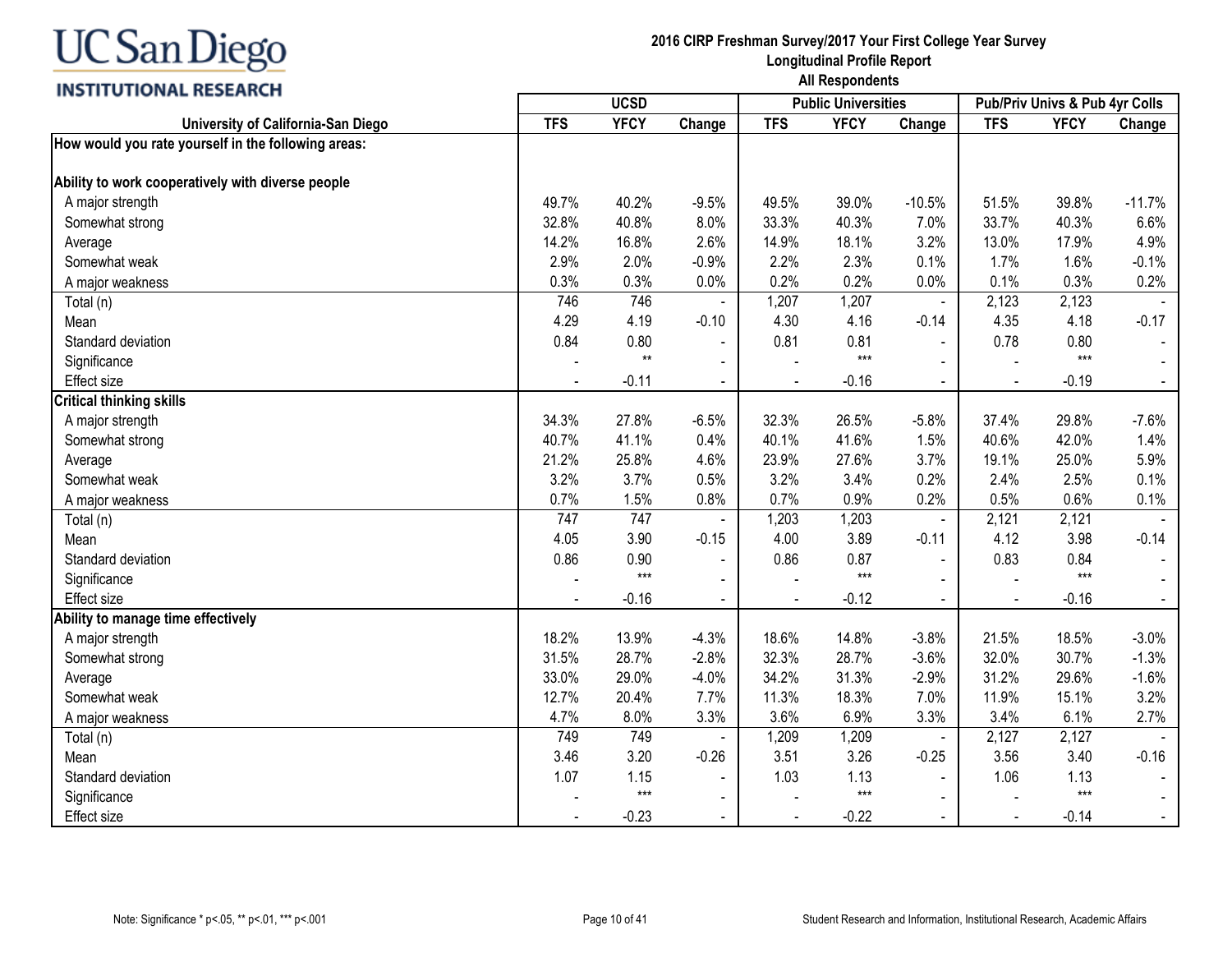## INCTITUTIONAL DECEADEL

| <b>INSITIVIIUNAL RESEARUM</b>                    |                          | <b>UCSD</b> |                          |            | <b>Public Universities</b> |                          |                          | Pub/Priv Univs & Pub 4yr Colls |          |
|--------------------------------------------------|--------------------------|-------------|--------------------------|------------|----------------------------|--------------------------|--------------------------|--------------------------------|----------|
| University of California-San Diego               | <b>TFS</b>               | <b>YFCY</b> | Change                   | <b>TFS</b> | <b>YFCY</b>                | Change                   | <b>TFS</b>               | <b>YFCY</b>                    | Change   |
| Since entering this college, how often have you: |                          |             |                          |            |                            |                          |                          |                                |          |
| Attended a religious service                     |                          |             |                          |            |                            |                          |                          |                                |          |
| Frequently                                       | 21.9%                    | 11.4%       | $-10.5%$                 | 28.4%      | 14.3%                      | $-14.1%$                 | 31.0%                    | 16.5%                          | $-14.5%$ |
| Occasionally                                     | 30.1%                    | 19.0%       | $-11.1%$                 | 32.4%      | 24.4%                      | $-8.0\%$                 | 35.4%                    | 27.7%                          | $-7.7\%$ |
| Not at all                                       | 48.0%                    | 69.6%       | 21.6%                    | 39.2%      | 61.3%                      | 22.1%                    | 33.6%                    | 55.8%                          | 22.2%    |
| Total (n)                                        | 744                      | 744         |                          | 1,203      | 1,203                      |                          | 2,125                    | 2,125                          |          |
| Mean                                             | 1.74                     | 1.42        | $-0.32$                  | 1.89       | 1.53                       | $-0.36$                  | 1.97                     | 1.61                           | $-0.36$  |
| Standard deviation                               | 0.79                     | 0.69        | $\overline{\phantom{a}}$ | 0.82       | 0.73                       | $\blacksquare$           | 0.80                     | 0.75                           |          |
| Significance                                     |                          | $***$       | $\blacksquare$           |            | $***$                      | $\blacksquare$           | $\blacksquare$           | $***$                          |          |
| Effect size                                      | $\overline{\phantom{a}}$ | $-0.44$     | $\overline{\phantom{a}}$ |            | $-0.51$                    | $\sim$                   | $\blacksquare$           | $-0.50$                        |          |
| Been bored in class                              |                          |             |                          |            |                            |                          |                          |                                |          |
| Frequently                                       | 37.6%                    | 42.4%       | 4.8%                     | 35.6%      | 40.6%                      | 5.0%                     | 37.1%                    | 38.4%                          | 1.3%     |
| Occasionally                                     | 57.2%                    | 53.8%       | $-3.4%$                  | 59.2%      | 56.3%                      | $-2.9%$                  | 58.3%                    | 58.5%                          | 0.2%     |
| Not at all                                       | 5.2%                     | 3.8%        | $-1.4%$                  | 5.2%       | 3.1%                       | $-2.1%$                  | 4.5%                     | 3.1%                           | $-1.4%$  |
| Total (n)                                        | 745                      | 745         |                          | 1,203      | 1,203                      | $\sim$                   | 2,117                    | 2,117                          |          |
| Mean                                             | 2.32                     | 2.39        | 0.07                     | 2.30       | 2.38                       | 0.08                     | 2.33                     | 2.35                           | 0.02     |
| Standard deviation                               | 0.57                     | 0.56        | $\overline{\phantom{a}}$ | 0.56       | 0.54                       |                          | 0.56                     | 0.54                           |          |
| Significance                                     |                          | $***$       | $\blacksquare$           |            | $***$                      | $\overline{\phantom{a}}$ |                          |                                |          |
| Effect size                                      |                          | 0.11        | $\overline{\phantom{a}}$ |            | 0.12                       | $\sim$                   | $\overline{\phantom{a}}$ | 0.03                           |          |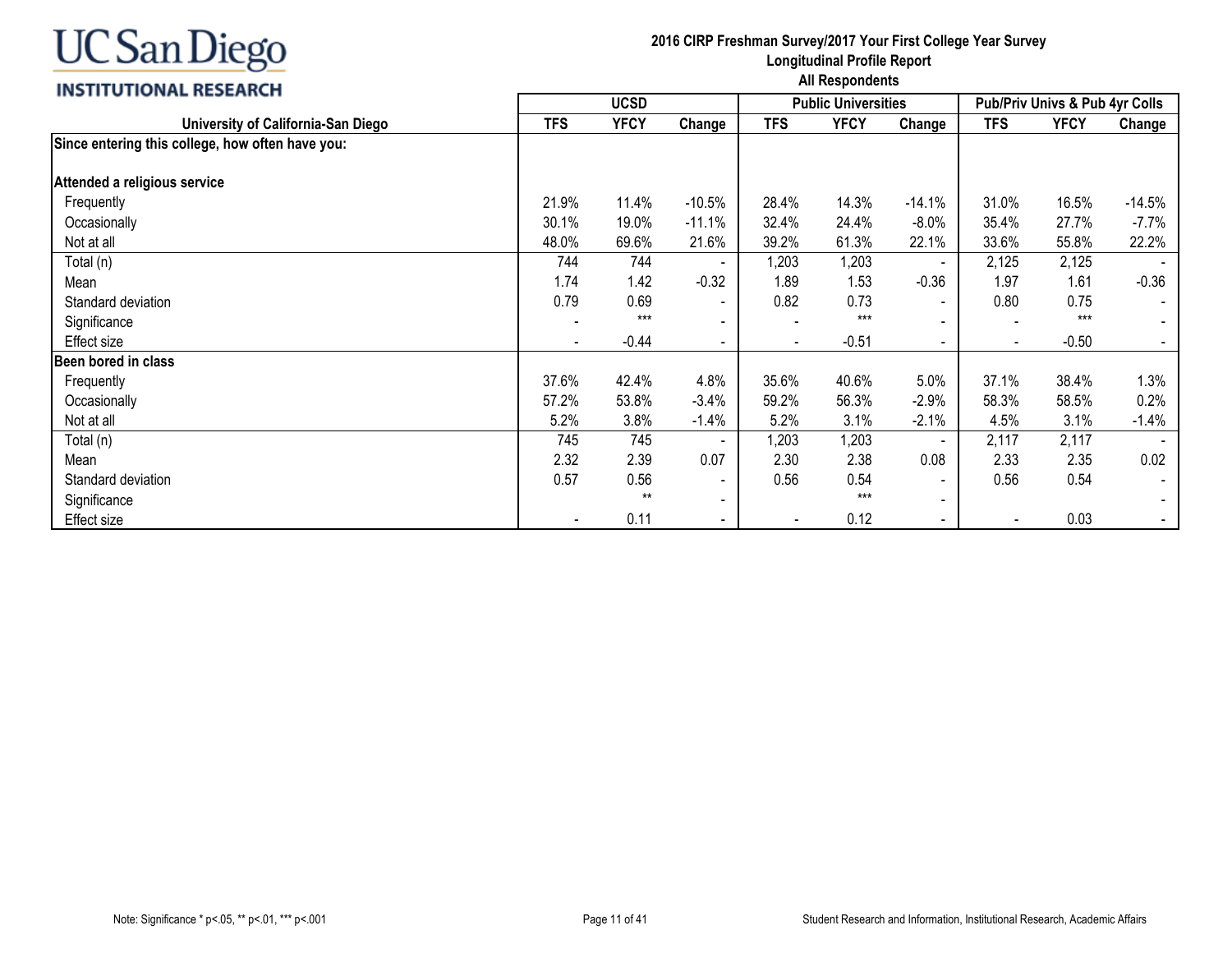## **INSTITUTIONAL RESEARCH**

|                                                          | <b>UCSD</b> |             |                          |            | <b>Public Universities</b> |                | Pub/Priv Univs & Pub 4yr Colls |             |                |
|----------------------------------------------------------|-------------|-------------|--------------------------|------------|----------------------------|----------------|--------------------------------|-------------|----------------|
| University of California-San Diego                       | <b>TFS</b>  | <b>YFCY</b> | Change                   | <b>TFS</b> | <b>YFCY</b>                | Change         | <b>TFS</b>                     | <b>YFCY</b> | Change         |
| Since entering this college, how often have you:         |             |             |                          |            |                            |                |                                |             |                |
| Demonstrated for a cause (e.g., boycott, rally, protest) |             |             |                          |            |                            |                |                                |             |                |
| Frequently                                               | 2.4%        | 3.6%        | 1.2%                     | 2.5%       | 3.3%                       | 0.8%           | 3.0%                           | 4.1%        | 1.1%           |
| Occasionally                                             | 16.5%       | 29.8%       | 13.3%                    | 15.1%      | 26.1%                      | 11.0%          | 17.8%                          | 28.6%       | 10.8%          |
| Not at all                                               | 81.0%       | 66.5%       | $-14.5%$                 | 82.4%      | 70.6%                      | $-11.8%$       | 79.2%                          | 67.3%       | $-11.9%$       |
| Total (n)                                                | 744         | 744         | $\overline{\phantom{a}}$ | 1,199      | 1,199                      | $\blacksquare$ | 2,109                          | 2,109       |                |
| Mean                                                     | 1.21        | 1.37        | 0.16                     | 1.20       | 1.33                       | 0.13           | 1.24                           | 1.37        | 0.13           |
| Standard deviation                                       | 0.47        | 0.55        | $\blacksquare$           | 0.46       | 0.54                       |                | 0.49                           | 0.56        |                |
| Significance                                             | $***$       | $***$       |                          | $***$      | $***$                      |                | $***$                          | $***$       |                |
| <b>Effect size</b>                                       |             | 0.27        |                          |            | 0.22                       |                |                                | 0.21        |                |
| <b>Studied with other students</b>                       |             |             |                          |            |                            |                |                                |             |                |
| Frequently                                               | 42.7%       | 33.8%       | $-8.9%$                  | 37.1%      | 31.3%                      | $-5.8%$        | 39.5%                          | 35.0%       | $-4.5%$        |
| Occasionally                                             | 47.0%       | 56.3%       | 9.3%                     | 50.6%      | 54.9%                      | 4.3%           | 50.6%                          | 54.0%       | 3.4%           |
| Not at all                                               | 10.3%       | 9.9%        | $-0.4%$                  | 12.4%      | 13.8%                      | 1.4%           | 9.8%                           | 11.0%       | 1.2%           |
| Total (n)                                                | 749         | 749         |                          | 1,206      | 1,206                      |                | 2,117                          | 2,117       |                |
| Mean                                                     | 2.32        | 2.24        | $-0.08$                  | 2.25       | 2.17                       | $-0.08$        | 2.30                           | 2.24        | $-0.06$        |
| Standard deviation                                       | 0.65        | 0.62        | $\blacksquare$           | 0.66       | 0.65                       | $\blacksquare$ | 0.64                           | 0.63        | $\sim$         |
| Significance                                             |             | $**$        | $\blacksquare$           |            | $**$                       |                |                                | $**$        |                |
| <b>Effect size</b>                                       |             | $-0.10$     |                          |            | $-0.10$                    |                |                                | $-0.08$     | $\sim$         |
| <b>Drank beer</b>                                        |             |             |                          |            |                            |                |                                |             |                |
| Frequently                                               | 1.9%        | 5.2%        | 3.3%                     | 3.3%       | 6.4%                       | 3.1%           | 4.8%                           | 11.2%       | 6.4%           |
| Occasionally                                             | 16.5%       | 21.9%       | 5.4%                     | 19.3%      | 25.9%                      | 6.6%           | 27.5%                          | 32.5%       | 5.0%           |
| Not at all                                               | 81.6%       | 72.8%       | $-8.8%$                  | 77.5%      | 67.7%                      | $-9.8%$        | 67.7%                          | 56.3%       | $-11.4%$       |
| Total (n)                                                | 744         | 744         |                          | 1,199      | 1,199                      | $\blacksquare$ | 2,105                          | 2,105       |                |
| Mean                                                     | 1.20        | 1.32        | 0.12                     | 1.26       | 1.39                       | 0.13           | 1.37                           | 1.55        | 0.18           |
| Standard deviation                                       | 0.45        | 0.57        | $\blacksquare$           | 0.51       | 0.60                       | $\blacksquare$ | 0.57                           | 0.69        |                |
| Significance                                             |             | $***$       | $\blacksquare$           |            | $***$                      |                |                                | $***$       |                |
| <b>Effect size</b>                                       |             | 0.22        | $\blacksquare$           |            | 0.23                       |                |                                | 0.29        | $\blacksquare$ |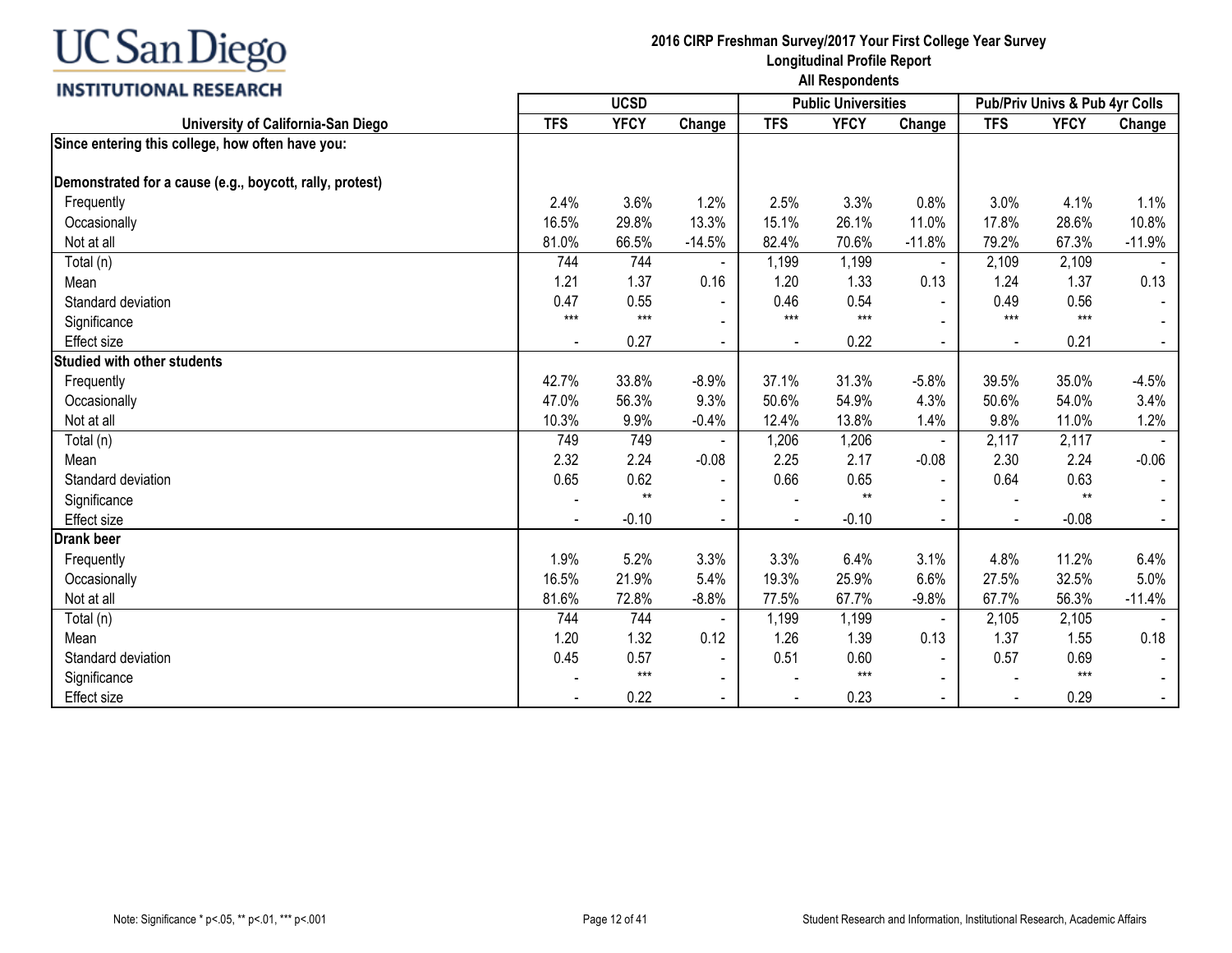## **INSTITUTIONAL RESEARCH**

|                                                  |                |             | <b>UCSD</b><br><b>Public Universities</b> |                          |             | Pub/Priv Univs & Pub 4yr Colls |                |             |          |
|--------------------------------------------------|----------------|-------------|-------------------------------------------|--------------------------|-------------|--------------------------------|----------------|-------------|----------|
| University of California-San Diego               | <b>TFS</b>     | <b>YFCY</b> | Change                                    | <b>TFS</b>               | <b>YFCY</b> | Change                         | <b>TFS</b>     | <b>YFCY</b> | Change   |
| Since entering this college, how often have you: |                |             |                                           |                          |             |                                |                |             |          |
| Drank wine or liquor                             |                |             |                                           |                          |             |                                |                |             |          |
| Frequently                                       | 2.0%           | 7.8%        | 5.8%                                      | 3.0%                     | 8.5%        | 5.5%                           | 5.3%           | 13.4%       | 8.1%     |
| Occasionally                                     | 19.8%          | 28.1%       | 8.3%                                      | 23.9%                    | 32.6%       | 8.7%                           | 31.8%          | 37.3%       | 5.5%     |
| Not at all                                       | 78.2%          | 64.1%       | $-14.1%$                                  | 73.1%                    | 58.8%       | $-14.3%$                       | 62.9%          | 49.2%       | $-13.7%$ |
| Total (n)                                        | 743            | 743         |                                           | 1,198                    | 1,198       | $\blacksquare$                 | 2,106          | 2,106       |          |
| Mean                                             | 1.24           | 1.44        | 0.20                                      | 1.30                     | 1.50        | 0.20                           | 1.42           | 1.64        | 0.22     |
| Standard deviation                               | 0.47           | 0.63        | $\blacksquare$                            | 0.52                     | 0.65        | $\blacksquare$                 | 0.59           | 0.71        |          |
| Significance                                     |                | $***$       | $\blacksquare$                            |                          | $***$       | $\blacksquare$                 |                | $***$       |          |
| <b>Effect size</b>                               |                | 0.34        |                                           |                          | 0.33        |                                |                | 0.34        |          |
| Felt overwhelmed by all you had to do            |                |             |                                           |                          |             |                                |                |             |          |
| Frequently                                       | 38.5%          | 51.2%       | 12.7%                                     | 41.7%                    | 51.0%       | 9.3%                           | 41.8%          | 47.8%       | 6.0%     |
| Occasionally                                     | 53.1%          | 43.4%       | $-9.7%$                                   | 50.7%                    | 43.8%       | $-6.9%$                        | 51.1%          | 47.1%       | $-4.0%$  |
| Not at all                                       | 8.4%           | 5.4%        | $-3.0%$                                   | 7.6%                     | 5.2%        | $-2.4%$                        | 7.0%           | 5.2%        | $-1.8%$  |
| Total (n)                                        | 742            | 742         | $\blacksquare$                            | 1,201                    | 1,201       | $\omega$                       | 2,110          | 2,110       |          |
| Mean                                             | 2.30           | 2.46        | 0.16                                      | 2.34                     | 2.46        | 0.12                           | 2.35           | 2.43        | 0.08     |
| Standard deviation                               | 0.62           | 0.60        | $\blacksquare$                            | 0.61                     | 0.59        | $\blacksquare$                 | 0.61           | 0.59        |          |
| Significance                                     |                | $***$       |                                           |                          | $***$       |                                |                | $***$       |          |
| <b>Effect size</b>                               | $\overline{a}$ | 0.23        | $\blacksquare$                            | $\overline{\phantom{a}}$ | 0.18        | $\blacksquare$                 | $\blacksquare$ | 0.12        | $\sim$   |
| <b>Felt depressed</b>                            |                |             |                                           |                          |             |                                |                |             |          |
| Frequently                                       | 11.7%          | 24.0%       | 12.3%                                     | 13.1%                    | 22.5%       | 9.4%                           | 11.4%          | 18.2%       | 6.8%     |
| Occasionally                                     | 49.7%          | 45.4%       | $-4.3%$                                   | 45.1%                    | 44.0%       | $-1.1%$                        | 44.0%          | 45.6%       | 1.6%     |
| Not at all                                       | 38.5%          | 30.6%       | $-7.9%$                                   | 41.8%                    | 33.5%       | $-8.3%$                        | 44.6%          | 36.1%       | $-8.5%$  |
| Total (n)                                        | 742            | 742         |                                           | 1,200                    | 1,200       | $\blacksquare$                 | 2,106          | 2,106       |          |
| Mean                                             | 1.73           | 1.93        | 0.20                                      | 1.71                     | 1.89        | 0.18                           | 1.67           | 1.82        | 0.15     |
| Standard deviation                               | 0.66           | 0.74        | $\blacksquare$                            | 0.68                     | 0.74        | $\blacksquare$                 | 0.67           | 0.72        |          |
| Significance                                     |                | $***$       | $\blacksquare$                            |                          | $***$       | $\mathbf{r}$                   |                | $***$       |          |
| <b>Effect size</b>                               |                | 0.28        |                                           |                          | 0.26        |                                |                | 0.22        | $\sim$   |
| Performed volunteer work                         |                |             |                                           |                          |             |                                |                |             |          |
| Frequently                                       | 43.8%          | 13.2%       | $-30.6%$                                  | 37.9%                    | 12.0%       | $-25.9%$                       | 38.6%          | 13.9%       | $-24.7%$ |
| Occasionally                                     | 48.5%          | 38.2%       | $-10.3%$                                  | 50.2%                    | 43.2%       | $-7.0%$                        | 51.3%          | 47.0%       | $-4.3%$  |
| Not at all                                       | 7.7%           | 48.7%       | 41.0%                                     | 11.8%                    | 44.8%       | 33.0%                          | 10.2%          | 39.1%       | 28.9%    |
| Total (n)                                        | 744            | 744         | $\overline{\phantom{a}}$                  | 1,202                    | 1,202       | $\blacksquare$                 | 2,115          | 2,115       |          |
| Mean                                             | 2.36           | 1.65        | $-0.71$                                   | 2.26                     | 1.67        | $-0.59$                        | 2.28           | 1.75        | $-0.53$  |
| Standard deviation                               | 0.62           | 0.70        |                                           | 0.66                     | 0.68        | $\blacksquare$                 | 0.64           | 0.68        | $\sim$   |
| Significance                                     |                | $***$       |                                           |                          | $***$       |                                |                | $***$       |          |
| <b>Effect size</b>                               |                | $-0.84$     | $\sim$                                    | $\overline{\phantom{a}}$ | $-0.69$     | $\blacksquare$                 |                | $-0.64$     | $\sim$   |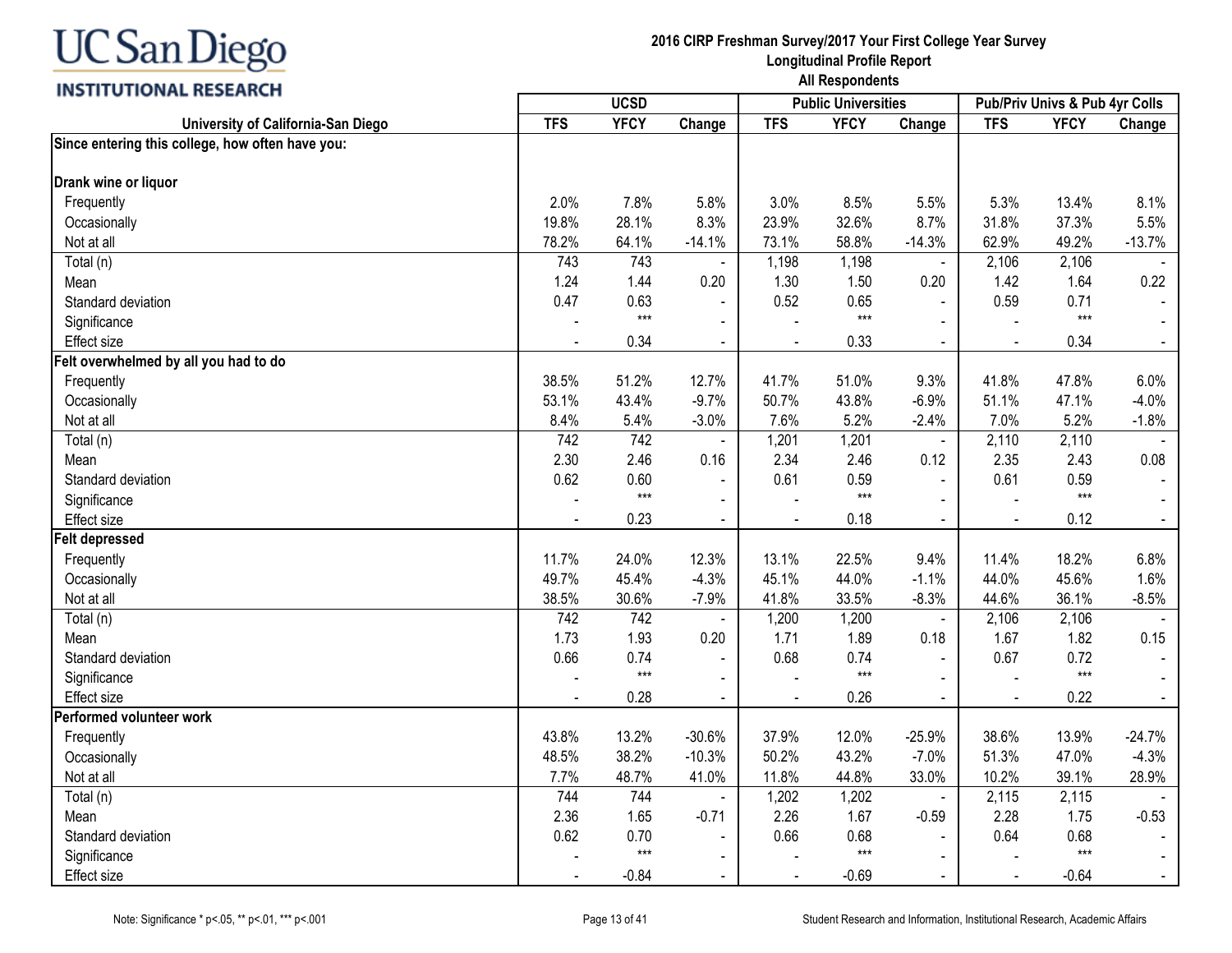## **INSTITUTIONAL RESEARCH**

|                                                  |                |             |                          | <b>Public Universities</b> |             | Pub/Priv Univs & Pub 4yr Colls |                |             |          |
|--------------------------------------------------|----------------|-------------|--------------------------|----------------------------|-------------|--------------------------------|----------------|-------------|----------|
| University of California-San Diego               | <b>TFS</b>     | <b>YFCY</b> | Change                   | <b>TFS</b>                 | <b>YFCY</b> | Change                         | <b>TFS</b>     | <b>YFCY</b> | Change   |
| Since entering this college, how often have you: |                |             |                          |                            |             |                                |                |             |          |
|                                                  |                |             |                          |                            |             |                                |                |             |          |
| Asked a teacher/professor for advice after class |                |             |                          |                            |             |                                |                |             |          |
| Frequently                                       | 31.0%          | 7.8%        | $-23.2%$                 | 31.1%                      | 10.3%       | $-20.8%$                       | 32.8%          | 12.7%       | $-20.1%$ |
| Occasionally                                     | 56.1%          | 48.8%       | $-7.3%$                  | 56.1%                      | 54.5%       | $-1.6%$                        | 55.7%          | 60.1%       | 4.4%     |
| Not at all                                       | 12.9%          | 43.4%       | 30.5%                    | 12.8%                      | 35.1%       | 22.3%                          | 11.6%          | 27.2%       | 15.6%    |
| Total (n)                                        | 742            | 742         |                          | 1,199                      | 1,199       |                                | 2,109          | 2,109       |          |
| Mean                                             | 2.18           | 1.64        | $-0.54$                  | 2.18                       | 1.75        | $-0.43$                        | 2.21           | 1.85        | $-0.36$  |
| Standard deviation                               | 0.64           | 0.62        |                          | 0.64                       | 0.63        | $\sim$                         | 0.63           | 0.62        |          |
| Significance                                     |                | $***$       | $\overline{\phantom{0}}$ |                            | $***$       | $\blacksquare$                 |                | $***$       |          |
| Effect size                                      | $\blacksquare$ | $-0.69$     | $\overline{\phantom{a}}$ |                            | $-0.54$     | $\blacksquare$                 | $\blacksquare$ | $-0.47$     | $\sim$   |
| Since entering this college, how often have you: |                |             |                          |                            |             |                                |                |             |          |
| Come late to class                               |                |             |                          |                            |             |                                |                |             |          |
| Frequently                                       | 8.9%           | 10.5%       | 1.6%                     | 6.6%                       | 8.4%        | 1.8%                           | 6.1%           | 7.4%        | 1.3%     |
| Occasionally                                     | 40.3%          | 58.6%       | 18.3%                    | 42.9%                      | 55.7%       | 12.8%                          | 41.9%          | 52.7%       | 10.8%    |
| Not at all                                       | 50.8%          | 30.9%       | $-19.9%$                 | 50.5%                      | 35.9%       | $-14.6%$                       | 52.0%          | 39.9%       | $-12.1%$ |
| Total (n)                                        | 742            | 742         |                          | 1,200                      | 1,200       | $\blacksquare$                 | 2,110          | 2,110       |          |
| Mean                                             | 1.58           | 1.80        | 0.22                     | 1.56                       | 1.73        | 0.17                           | 1.54           | 1.68        | 0.14     |
| Standard deviation                               | 0.65           | 0.61        | $\blacksquare$           | 0.62                       | 0.61        | $\blacksquare$                 | 0.61           | 0.61        |          |
| Significance                                     |                | $***$       |                          |                            | $***$       |                                |                | $***$       |          |
| <b>Effect size</b>                               |                | 0.30        |                          |                            | 0.24        | $\sim$                         |                | 0.20        | $\sim$   |
| <b>Discussed religion</b>                        |                |             |                          |                            |             |                                |                |             |          |
| Frequently                                       | 22.1%          | 21.5%       | $-0.6%$                  | 23.7%                      | 20.3%       | $-3.4%$                        | 26.4%          | 24.3%       | $-2.1%$  |
| Occasionally                                     | 52.4%          | 53.7%       | 1.3%                     | 52.5%                      | 54.4%       | 1.9%                           | 54.1%          | 56.5%       | 2.4%     |
| Not at all                                       | 25.5%          | 24.8%       | $-0.7%$                  | 23.9%                      | 25.4%       | 1.5%                           | 19.5%          | 19.2%       | $-0.3%$  |
| Total (n)                                        | 741            | 741         |                          | 1,199                      | 1,199       | $\blacksquare$                 | 2,107          | 2,107       |          |
| Mean                                             | 1.97           | 1.97        | 0.00                     | 2.00                       | 1.95        | $-0.05$                        | 2.07           | 2.05        | $-0.02$  |
| Standard deviation                               | 0.69           | 0.68        | $\overline{\phantom{a}}$ | 0.69                       | 0.67        | $\blacksquare$                 | 0.67           | 0.66        |          |
| Significance                                     |                |             |                          |                            |             |                                |                |             |          |
| <b>Effect size</b>                               |                | 0.00        | $\blacksquare$           |                            | $-0.06$     | $\blacksquare$                 |                | $-0.03$     | $\sim$   |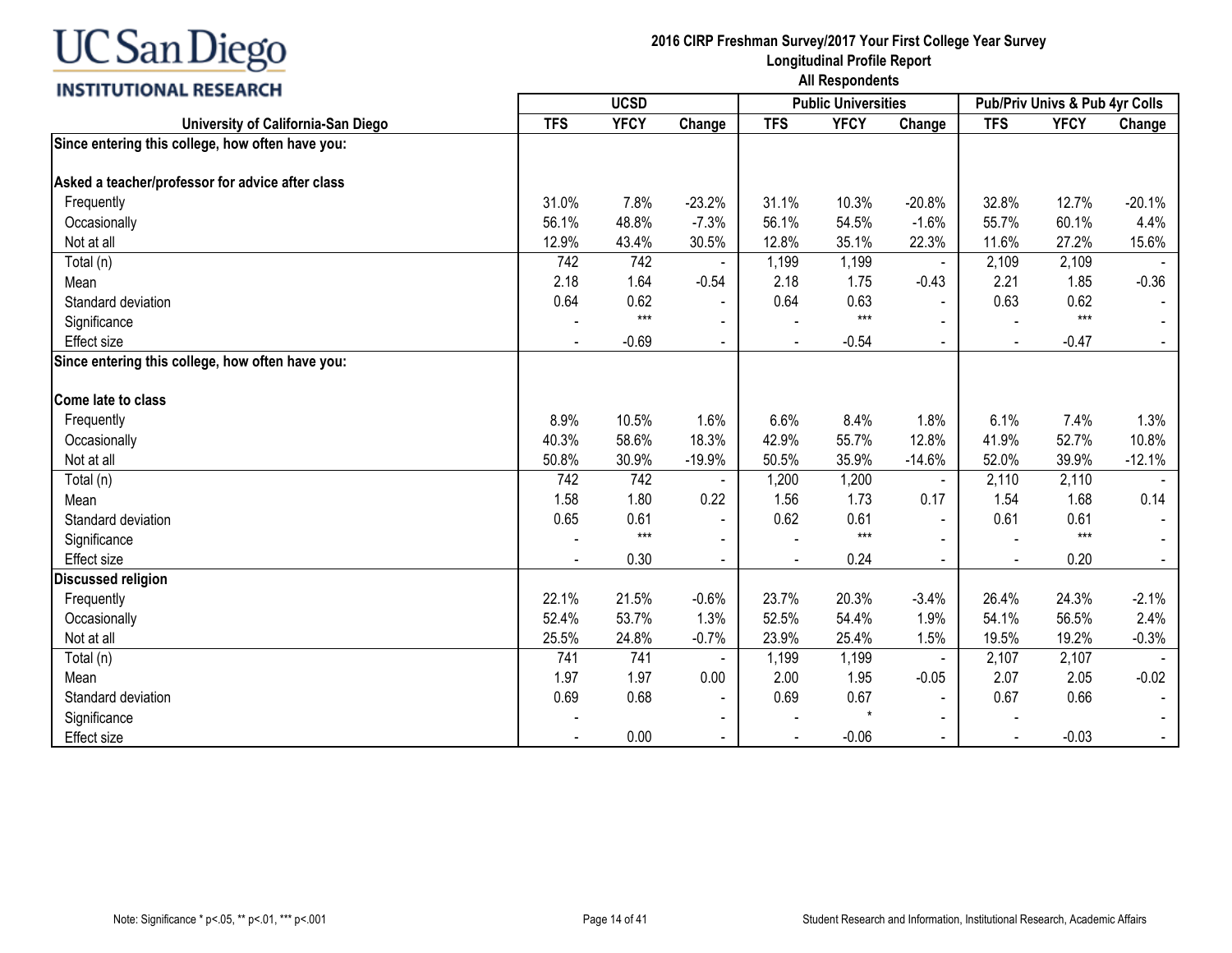| JC San Diego |  |
|--------------|--|
|--------------|--|

| <b>INSTITUTIONAL RESEARCH</b>                                        | All Respondents |              |                |            |                            |                |            |                                |                  |  |
|----------------------------------------------------------------------|-----------------|--------------|----------------|------------|----------------------------|----------------|------------|--------------------------------|------------------|--|
|                                                                      |                 | <b>UCSD</b>  |                |            | <b>Public Universities</b> |                |            | Pub/Priv Univs & Pub 4yr Colls |                  |  |
| University of California-San Diego                                   | <b>TFS</b>      | <b>YFCY</b>  | Change         | <b>TFS</b> | <b>YFCY</b>                | Change         | <b>TFS</b> | <b>YFCY</b>                    | Change           |  |
| Since entering this college, how often have you:                     |                 |              |                |            |                            |                |            |                                |                  |  |
| <b>Discussed politics</b>                                            |                 |              |                |            |                            |                |            |                                |                  |  |
| Frequently                                                           | 39.1%           | 26.9%        | $-12.2%$       | 36.0%      | 26.0%                      | $-10.0%$       | 40.4%      | 31.7%                          | $-8.7%$          |  |
| Occasionally                                                         | 48.6%           | 57.5%        | 8.9%           | 49.5%      | 57.9%                      | 8.4%           | 47.4%      | 56.3%                          | 8.9%             |  |
| Not at all                                                           | 12.3%           | 15.7%        | 3.4%           | 14.5%      | 16.1%                      | 1.6%           | 12.2%      | 12.0%                          | $-0.2%$          |  |
| Total (n)                                                            | 741             | 741          |                | 1,197      | 1,197                      | $\blacksquare$ | 2,107      | 2,107                          |                  |  |
| Mean                                                                 | 2.27            | 2.11         | $-0.16$        | 2.22       | 2.10                       | $-0.12$        | 2.28       | 2.20                           | $-0.08$          |  |
| Standard deviation                                                   | 0.67            | 0.64         |                | 0.68       | 0.64                       | ÷,             | 0.67       | 0.63                           |                  |  |
| Significance                                                         |                 | $***$        | $\blacksquare$ |            | $***$                      | $\sim$         |            | $***$                          |                  |  |
| Effect size                                                          |                 | $-0.23$      | $\blacksquare$ |            | $-0.17$                    | $\blacksquare$ |            | $-0.11$                        |                  |  |
| Publicly communicated your opinion about a cause (e.g., blog, email, |                 |              |                |            |                            |                |            |                                |                  |  |
| petition)                                                            |                 |              |                |            |                            |                |            |                                |                  |  |
| Frequently                                                           | 14.5%           | 7.5%         | $-7.0%$        | 14.9%      | 8.4%                       | $-6.5%$        | 17.0%      | 11.0%                          | $-6.0%$          |  |
| Occasionally                                                         | 32.7%           | 27.9%        | $-4.8%$        | 32.9%      | 27.6%                      | $-5.3%$        | 32.5%      | 32.2%                          | $-0.3%$          |  |
| Not at all                                                           | 52.8%           | 64.6%        | 11.8%          | 52.3%      | 63.9%                      | 11.6%          | 50.6%      | 56.8%                          | 6.2%             |  |
| Total (n)                                                            | 738             | 738          |                | 1,190      | 1,190                      | $\blacksquare$ | 2,092      | 2,092                          |                  |  |
| Mean                                                                 | 1.62            | 1.43         | $-0.19$        | 1.63       | 1.44                       | $-0.19$        | 1.66       | 1.54                           | $-0.12$          |  |
| Standard deviation                                                   | 0.73            | 0.63         | $\blacksquare$ | 0.73       | 0.64                       | $\sim$         | 0.75       | 0.68                           |                  |  |
| Significance                                                         |                 | $***$        | $\blacksquare$ |            | $***$                      |                |            | $***$                          |                  |  |
| Effect size                                                          |                 | $-0.25$      | $\sim$         |            | $-0.24$                    |                |            | $-0.15$                        | $\omega$ .       |  |
| Helped raise money for a cause or campaign                           |                 |              |                |            |                            |                |            |                                |                  |  |
| Frequently                                                           | 11.9%           | 6.2%         | $-5.7%$        | 12.5%      | 7.0%                       | $-5.5%$        | 13.7%      | 7.4%                           | $-6.3%$          |  |
| Occasionally                                                         | 39.0%           | 20.6%        | $-18.4%$       | 42.3%      | 24.0%                      | $-18.3%$       | 42.6%      | 27.8%                          | $-14.8%$         |  |
| Not at all                                                           | 49.1%           | 73.2%        | 24.1%          | 45.2%      | 69.0%                      | 23.8%          | 43.7%      | 64.8%                          | 21.1%            |  |
| Total (n)                                                            | 738             | 738          |                | 1,190      | 1,190                      | $\blacksquare$ | 2,097      | 2,097                          |                  |  |
| Mean                                                                 | 1.63            | 1.33         | $-0.30$        | 1.67       | 1.38                       | $-0.29$        | 1.70       | 1.43                           | $-0.27$          |  |
| Standard deviation                                                   | 0.69            | 0.59         | $\blacksquare$ | 0.69       | 0.61                       | $\blacksquare$ | 0.70       | 0.63                           |                  |  |
| Significance                                                         |                 | $***$        | $\blacksquare$ |            | $***$                      | $\blacksquare$ |            | $***$                          |                  |  |
| Effect size                                                          |                 | $-0.35$      |                |            | $-0.34$                    | $\blacksquare$ |            | $-0.32$                        |                  |  |
| <b>Felt anxious</b>                                                  |                 |              |                |            |                            |                |            |                                |                  |  |
| Frequently                                                           | 34.9%           | 41.4%        | 6.5%           | 36.5%      | 40.2%                      | 3.7%           | 36.9%      | 37.7%                          | 0.8%             |  |
| Occasionally                                                         | 53.2%           | 48.4%        | $-4.8%$        | 51.8%      | 49.6%                      | $-2.2%$        | 51.8%      | 51.8%                          | 0.0%             |  |
| Not at all                                                           | 11.9%           | 10.2%        | $-1.7%$        | 11.8%      | 10.2%                      | $-1.6%$        | 11.2%      | 10.4%                          | $-0.8%$          |  |
| Total (n)                                                            | 848             | 744          | $\blacksquare$ | 1,366      | 1,199                      | $\blacksquare$ | 2,307      | 2,099                          |                  |  |
| Mean                                                                 | 2.23            | 2.31         | 0.08           | 2.25       | 2.30                       | 0.05           | 2.26       | 2.27                           | 0.01             |  |
| Standard deviation                                                   | 0.64            | 0.65         | $\blacksquare$ | 0.65       | 0.64                       |                | 0.64       | 0.64                           | $\sim$           |  |
| Significance                                                         |                 | $\star\star$ | $\blacksquare$ |            | $^{\star\star}$            | $\overline{a}$ |            |                                |                  |  |
| Effect size                                                          |                 | 0.12         | $\sim$         |            | 0.08                       | $\blacksquare$ |            | 0.02                           | $\omega_{\rm c}$ |  |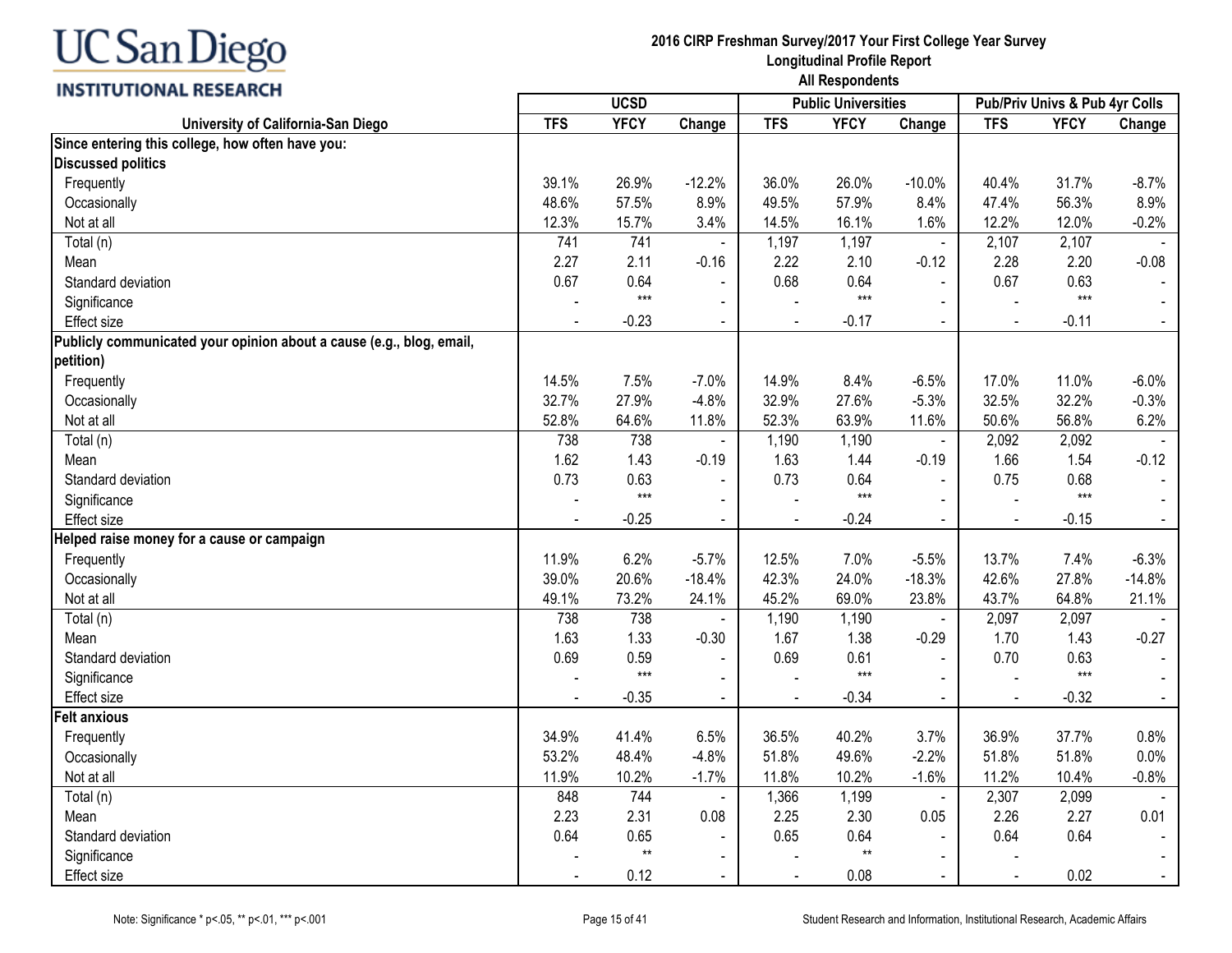| C San Diego |  |
|-------------|--|
|-------------|--|

|                                            |                | <b>UCSD</b> |                          |            | <b>Public Universities</b> |                |                | Pub/Priv Univs & Pub 4yr Colls |                |
|--------------------------------------------|----------------|-------------|--------------------------|------------|----------------------------|----------------|----------------|--------------------------------|----------------|
| University of California-San Diego         | <b>TFS</b>     | <b>YFCY</b> | Change                   | <b>TFS</b> | <b>YFCY</b>                | Change         | <b>TFS</b>     | <b>YFCY</b>                    | Change         |
| Fell asleep in class                       |                |             |                          |            |                            |                |                |                                |                |
| Frequently                                 | 8.3%           | 6.8%        | $-1.5%$                  | 7.4%       | 5.3%                       | $-2.1%$        | 6.6%           | 4.9%                           | $-1.7%$        |
| Occasionally                               | 31.6%          | 38.5%       | 6.9%                     | 31.2%      | 33.0%                      | 1.8%           | 31.0%          | 33.5%                          | 2.5%           |
| Not at all                                 | 60.2%          | 54.7%       | $-5.5%$                  | 61.4%      | 61.8%                      | 0.4%           | 62.3%          | 61.6%                          | $-0.7%$        |
| Total (n)                                  | 678            | 678         |                          | 1,080      | 1,080                      | $\blacksquare$ | 1,965          | 1,965                          |                |
| Mean                                       | 1.48           | 1.52        | 0.04                     | 1.46       | 1.44                       | $-0.02$        | 1.44           | 1.43                           | $-0.01$        |
| Standard deviation                         | 0.64           | 0.62        |                          | 0.63       | 0.59                       | $\blacksquare$ | 0.62           | 0.59                           |                |
| Significance                               |                |             |                          |            |                            |                |                |                                |                |
| Effect size                                |                | 0.06        | $\blacksquare$           |            | $-0.03$                    | $\blacksquare$ | $\overline{a}$ | $-0.01$                        | $\blacksquare$ |
| Skipped school/class                       |                |             |                          |            |                            |                |                |                                |                |
| Frequently                                 | 2.8%           | 8.1%        | 5.3%                     | 2.5%       | 6.5%                       | 4.0%           | 2.0%           | 4.7%                           | 2.7%           |
| Occasionally                               | 23.9%          | 65.0%       | 41.1%                    | 22.3%      | 62.7%                      | 40.4%          | 20.6%          | 58.5%                          | 37.9%          |
| Not at all                                 | 73.3%          | 26.8%       | $-46.5%$                 | 75.2%      | 30.8%                      | $-44.4%$       | 77.4%          | 36.9%                          | $-40.5%$       |
| Total (n)                                  | 678            | 678         | $\blacksquare$           | 1,079      | 1,079                      | $\blacksquare$ | 1,964          | 1,964                          |                |
| Mean                                       | 1.29           | 1.81        | 0.52                     | 1.27       | 1.76                       | 0.49           | 1.25           | 1.68                           | 0.43           |
| Standard deviation                         | 0.51           | 0.56        | $\blacksquare$           | 0.50       | 0.56                       | $\blacksquare$ | 0.47           | 0.56                           |                |
| Significance                               |                | $***$       | $\blacksquare$           |            | $***$                      |                |                | $***$                          |                |
| Effect size                                | $\blacksquare$ | 0.77        | $\blacksquare$           |            | 0.73                       | $\blacksquare$ | $\blacksquare$ | 0.66                           | $\blacksquare$ |
| <b>Tutored another student</b>             |                |             |                          |            |                            |                |                |                                |                |
| Frequently                                 | 28.3%          | 6.5%        | $-21.8%$                 | 21.0%      | 5.2%                       | $-15.8%$       | 20.6%          | 4.6%                           | $-16.0%$       |
| Occasionally                               | 53.3%          | 43.0%       | $-10.3%$                 | 48.7%      | 37.6%                      | $-11.1%$       | 48.1%          | 35.6%                          | $-12.5%$       |
| Not at all                                 | 18.4%          | 50.5%       | 32.1%                    | 30.4%      | 57.2%                      | 26.8%          | 31.3%          | 59.8%                          | 28.5%          |
| Total (n)                                  | 679            | 679         |                          | 1,083      | 1,083                      | $\blacksquare$ | 1,976          | 1,976                          |                |
| Mean                                       | 2.10           | 1.56        | $-0.54$                  | 1.91       | 1.48                       | $-0.43$        | 1.89           | 1.45                           | $-0.44$        |
| Standard deviation                         | 0.68           | 0.61        |                          | 0.71       | 0.59                       |                | 0.71           | 0.58                           |                |
| Significance                               |                | $***$       |                          |            | $***$                      |                |                | $***$                          |                |
| Effect size                                |                | $-0.67$     | $\blacksquare$           |            | $-0.54$                    |                | $\overline{a}$ | $-0.55$                        |                |
| Turned in homework/course assignments late |                |             |                          |            |                            |                |                |                                |                |
| Frequently                                 | 3.0%           | 3.0%        | 0.0%                     | 3.2%       | 3.8%                       | 0.6%           | 3.5%           | 3.0%                           | $-0.5%$        |
| Occasionally                               | 33.8%          | 27.9%       | $-5.9%$                  | 37.7%      | 31.9%                      | $-5.8%$        | 37.8%          | 31.8%                          | $-6.0%$        |
| Not at all                                 | 63.2%          | 69.1%       | 5.9%                     | 59.1%      | 64.3%                      | 5.2%           | 58.7%          | 65.2%                          | 6.5%           |
| Total (n)                                  | 674            | 674         |                          | 1,081      | 1,081                      | $\blacksquare$ | 1,969          | 1,969                          |                |
| Mean                                       | 1.40           | 1.34        | $-0.06$                  | 1.44       | 1.40                       | $-0.04$        | 1.45           | 1.38                           | $-0.07$        |
| Standard deviation                         | 0.55           | 0.53        | $\overline{\phantom{a}}$ | 0.56       | 0.56                       |                | 0.56           | 0.54                           |                |
| Significance                               |                | $\star$     | $\overline{\phantom{a}}$ |            | $\star$                    |                |                | $***$                          |                |
| <b>Effect size</b>                         |                | $-0.09$     | $\sim$                   |            | $-0.06$                    | $\sim$         | $\blacksquare$ | $-0.11$                        |                |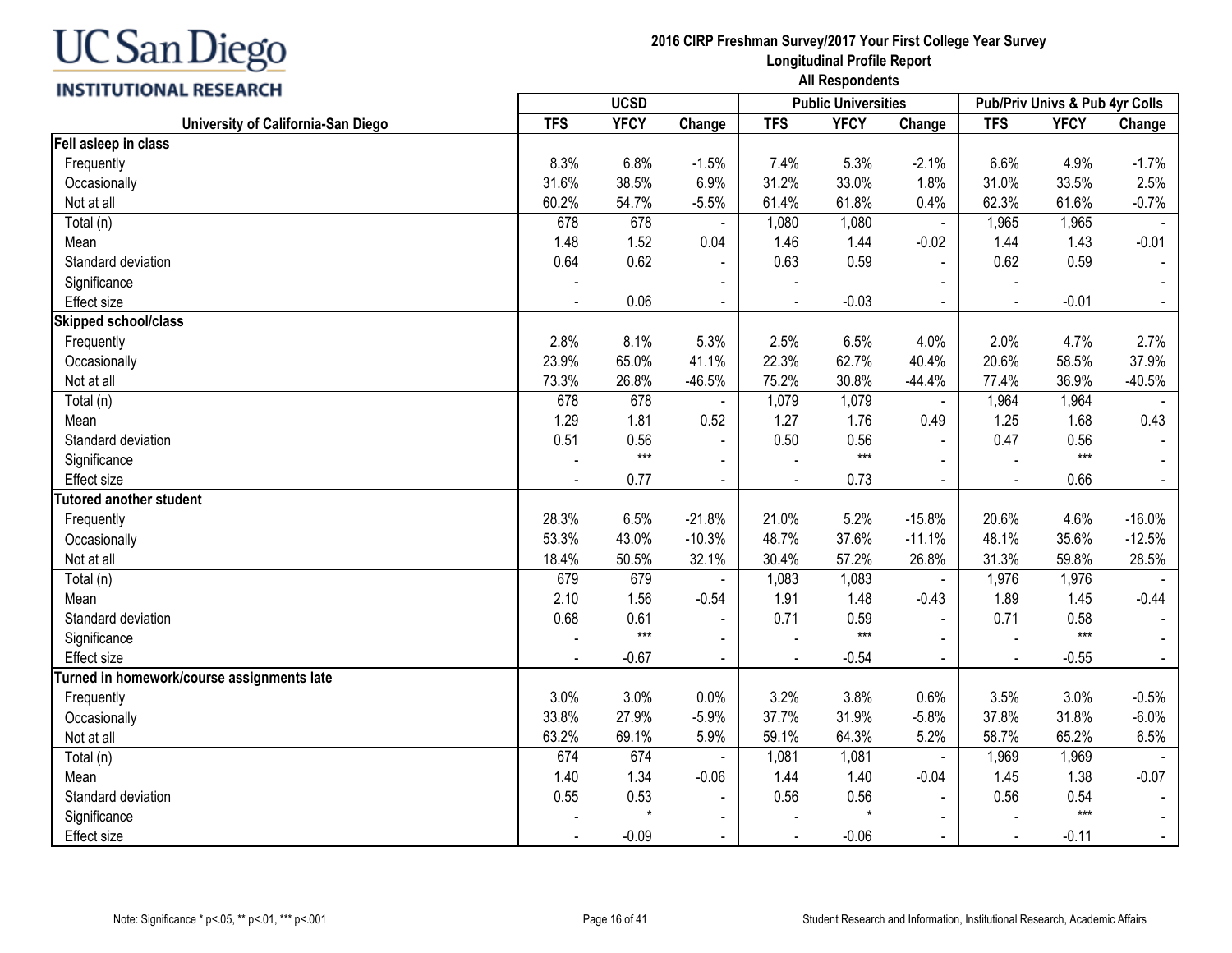

| ,,,,,,,,,,,,,,,,,,,,,,,,,                                                  | <b>UCSD</b> |             |                |            | <b>Public Universities</b> |                | Pub/Priv Univs & Pub 4yr Colls |             |         |
|----------------------------------------------------------------------------|-------------|-------------|----------------|------------|----------------------------|----------------|--------------------------------|-------------|---------|
| University of California-San Diego                                         | <b>TFS</b>  | <b>YFCY</b> | Change         | <b>TFS</b> | <b>YFCY</b>                | Change         | <b>TFS</b>                     | <b>YFCY</b> | Change  |
| Since entering this college, how much time have you spent during a typical |             |             |                |            |                            |                |                                |             |         |
| week doing the following activities?                                       |             |             |                |            |                            |                |                                |             |         |
| Studying/homework                                                          |             |             |                |            |                            |                |                                |             |         |
| Over 20 hrs/wk                                                             | 13.2%       | 11.9%       | $-1.3%$        | 9.0%       | 8.5%                       | $-0.5%$        | 8.6%                           | 9.6%        | 1.0%    |
| 16 to 20 hrs/wk                                                            | 9.9%        | 13.2%       | 3.3%           | 7.1%       | 10.1%                      | 3.0%           | 9.9%                           | 12.1%       | 2.2%    |
| 11 to 15 hrs/wk                                                            | 17.4%       | 20.4%       | 3.0%           | 13.5%      | 16.8%                      | 3.3%           | 16.5%                          | 18.6%       | 2.1%    |
| 6 to 10 hrs/wk                                                             | 22.6%       | 32.9%       | 10.3%          | 20.9%      | 31.2%                      | 10.3%          | 22.8%                          | 31.6%       | 8.8%    |
| 3 to 5 hrs/wk                                                              | 23.2%       | 17.6%       | $-5.6%$        | 25.7%      | 25.7%                      | 0.0%           | 23.8%                          | 21.9%       | $-1.9%$ |
| 1 to 2 hrs/wk                                                              | 9.4%        | 2.9%        | $-6.5%$        | 15.6%      | 5.8%                       | $-9.8%$        | 12.2%                          | 4.7%        | $-7.5%$ |
| Less than one hr/wk                                                        | 3.5%        | 0.9%        | $-2.6%$        | 6.4%       | 1.9%                       | $-4.5%$        | 4.8%                           | 1.2%        | $-3.6%$ |
| None                                                                       | 0.7%        | 0.0%        | $-0.7%$        | 1.7%       | 0.0%                       | $-1.7%$        | 1.4%                           | 0.3%        | $-1.1%$ |
| Total (n)                                                                  | 680         | 680         |                | 1,080      | 1,080                      | $\blacksquare$ | 1,954                          | 1,954       |         |
| Mean                                                                       | 5.21        | 5.56        | 0.35           | 4.72       | 5.20                       | 0.48           | 4.94                           | 5.36        | 0.42    |
| Standard deviation                                                         | 1.66        | 1.37        | $\blacksquare$ | 1.70       | 1.40                       |                | 1.65                           | 1.40        |         |
| Significance                                                               |             | $***$       |                |            | $***$                      |                |                                | $***$       |         |
| <b>Effect size</b>                                                         |             | 0.20        | $\blacksquare$ |            | 0.29                       |                | $\blacksquare$                 | 0.25        |         |
| Socializing with friends (in person - YFCY only)                           |             |             |                |            |                            |                |                                |             |         |
| Over 20 hrs/wk                                                             | 7.8%        | 7.9%        | 0.1%           | 8.7%       | 9.2%                       | 0.5%           | 9.2%                           | 11.2%       | 2.0%    |
| 16 to 20 hrs/wk                                                            | 5.7%        | 5.3%        | $-0.4%$        | 6.3%       | 6.1%                       | $-0.2%$        | 6.9%                           | 8.5%        | 1.6%    |
| 11 to 15 hrs/wk                                                            | 13.2%       | 12.9%       | $-0.3%$        | 12.6%      | 13.0%                      | 0.4%           | 14.5%                          | 16.6%       | 2.1%    |
| 6 to 10 hrs/wk                                                             | 26.9%       | 25.0%       | $-1.9%$        | 27.7%      | 24.4%                      | $-3.3%$        | 28.7%                          | 26.2%       | $-2.5%$ |
| 3 to 5 hrs/wk                                                              | 28.4%       | 31.2%       | 2.8%           | 27.6%      | 28.9%                      | 1.3%           | 26.6%                          | 23.7%       | $-2.9%$ |
| 1 to 2 hrs/wk                                                              | 13.8%       | 9.1%        | $-4.7%$        | 13.2%      | 10.2%                      | $-3.0%$        | 10.9%                          | 8.1%        | $-2.8%$ |
| Less than one hr/wk                                                        | 3.8%        | 5.4%        | 1.6%           | 3.3%       | 5.6%                       | 2.3%           | 2.8%                           | 4.0%        | 1.2%    |
| None                                                                       | 0.3%        | 3.1%        | 2.8%           | 0.5%       | 2.6%                       | 2.1%           | 0.3%                           | 1.7%        | 1.4%    |
| Total (n)                                                                  | 680         | 680         |                | 1,078      | 1,078                      |                | 1,946                          | 1,946       |         |
| Mean                                                                       | 4.79        | 4.69        | $-0.10$        | 4.86       | 4.76                       | $-0.10$        | 4.98                           | 5.08        | 0.10    |
| Standard deviation                                                         | 1.50        | 1.62        |                | 1.52       | 1.66                       |                | 1.50                           | 1.65        |         |
| Significance                                                               |             |             | $\blacksquare$ |            |                            |                |                                | $\star$     |         |
| <b>Effect size</b>                                                         |             | $-0.05$     |                |            | $-0.05$                    |                |                                | 0.05        |         |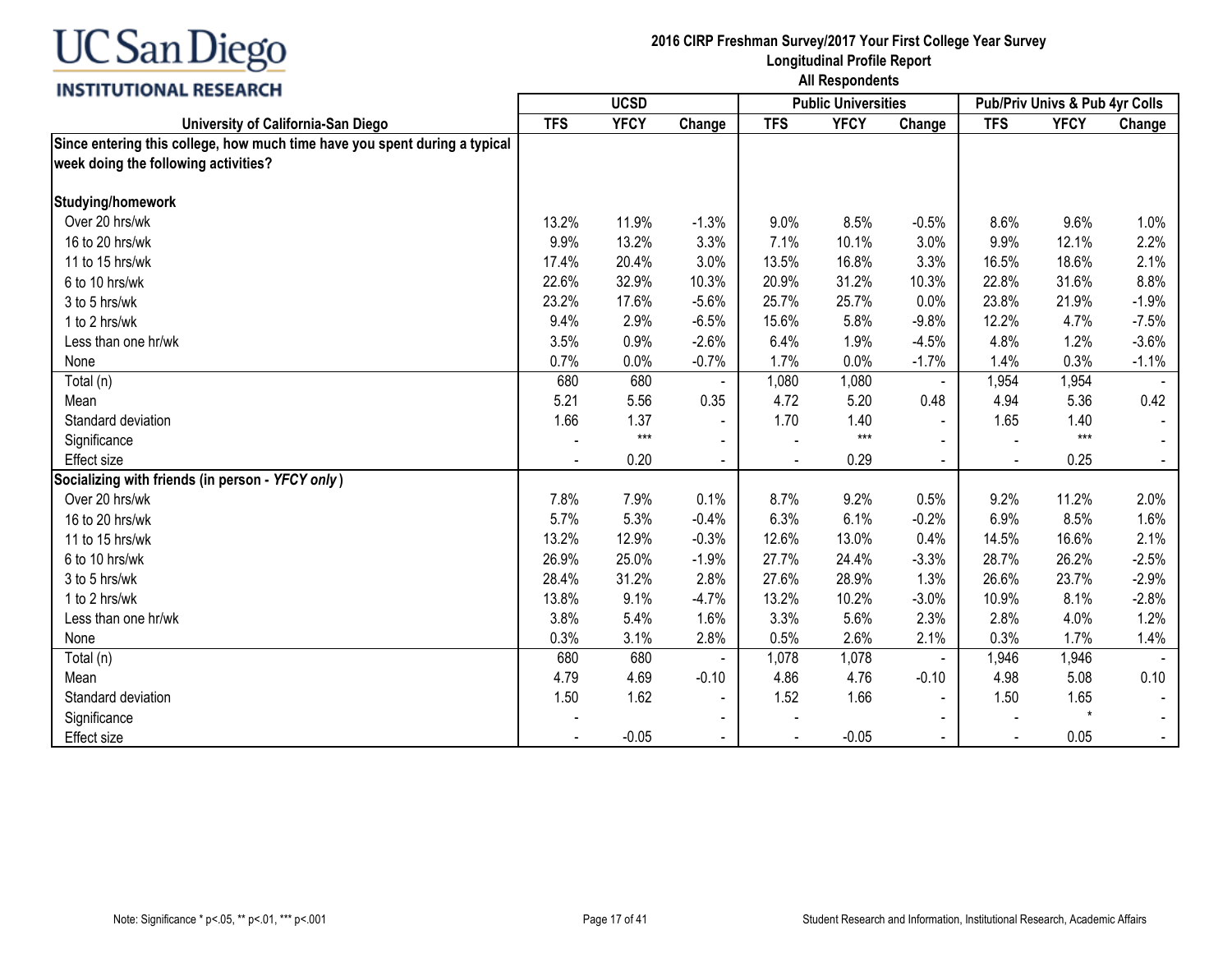

| ,,,,,,,,,,,,,,,,,,,,,,,,,                                                  | <b>UCSD</b> |             |                |            | <b>Public Universities</b> |                | <b>Pub/Priv Univs &amp; Pub 4yr Colls</b> |             |         |
|----------------------------------------------------------------------------|-------------|-------------|----------------|------------|----------------------------|----------------|-------------------------------------------|-------------|---------|
| University of California-San Diego                                         | <b>TFS</b>  | <b>YFCY</b> | Change         | <b>TFS</b> | <b>YFCY</b>                | Change         | <b>TFS</b>                                | <b>YFCY</b> | Change  |
| Since entering this college, how much time have you spent during a typical |             |             |                |            |                            |                |                                           |             |         |
| week doing the following activities?                                       |             |             |                |            |                            |                |                                           |             |         |
| <b>Using social media</b>                                                  |             |             |                |            |                            |                |                                           |             |         |
| Over 20 hrs/wk                                                             | 7.6%        | 7.3%        | $-0.3%$        | 7.2%       | 8.8%                       | 1.6%           | 6.0%                                      | 7.5%        | 1.5%    |
| 16 to 20 hrs/wk                                                            | 4.4%        | 5.0%        | 0.6%           | 4.8%       | 6.0%                       | 1.2%           | 4.8%                                      | 6.0%        | 1.2%    |
| 11 to 15 hrs/wk                                                            | 11.7%       | 11.5%       | $-0.2%$        | 11.9%      | 12.5%                      | 0.6%           | 10.6%                                     | 12.1%       | 1.5%    |
| 6 to 10 hrs/wk                                                             | 19.7%       | 25.1%       | 5.4%           | 21.0%      | 23.0%                      | 2.0%           | 20.9%                                     | 23.0%       | 2.1%    |
| 3 to 5 hrs/wk                                                              | 27.6%       | 29.7%       | 2.1%           | 25.7%      | 27.2%                      | 1.5%           | 27.2%                                     | 27.9%       | 0.7%    |
| 1 to 2 hrs/wk                                                              | 15.7%       | 12.3%       | $-3.4%$        | 16.7%      | 13.4%                      | $-3.3%$        | 18.6%                                     | 14.8%       | $-3.8%$ |
| Less than one hr/wk                                                        | 9.5%        | 6.9%        | $-2.6%$        | 8.6%       | 6.8%                       | $-1.8%$        | 7.6%                                      | 6.4%        | $-1.2%$ |
| None                                                                       | 3.7%        | 2.2%        | $-1.5%$        | 4.0%       | 2.2%                       | $-1.8%$        | 4.2%                                      | 2.2%        | $-2.0%$ |
| Total (n)                                                                  | 681         | 681         |                | 1,076      | 1,076                      | $\blacksquare$ | 1,940                                     | 1,940       |         |
| Mean                                                                       | 4.41        | 4.60        | 0.19           | 4.42       | 4.68                       | 0.26           | 4.34                                      | 4.61        | 0.27    |
| Standard deviation                                                         | 1.73        | 1.61        | $\blacksquare$ | 1.72       | 1.68                       |                | 1.67                                      | 1.64        |         |
| Significance                                                               |             | $**$        | $\blacksquare$ |            | $***$                      |                |                                           | $***$       |         |
| <b>Effect size</b>                                                         |             | 0.11        | $\blacksquare$ |            | 0.15                       |                | $\blacksquare$                            | 0.16        |         |
| <b>Partying</b>                                                            |             |             |                |            |                            |                |                                           |             |         |
| Over 20 hrs/wk                                                             | 0.3%        | 0.4%        | 0.1%           | 0.3%       | 0.6%                       | 0.3%           | 0.2%                                      | 0.8%        | 0.6%    |
| 16 to 20 hrs/wk                                                            | 0.1%        | 0.0%        | $-0.1%$        | 0.2%       | 0.2%                       | 0.0%           | 0.5%                                      | 0.6%        | 0.1%    |
| 11 to 15 hrs/wk                                                            | 0.6%        | 1.2%        | 0.6%           | 0.9%       | 1.1%                       | 0.2%           | 1.3%                                      | 2.0%        | 0.7%    |
| 6 to 10 hrs/wk                                                             | 2.2%        | 3.4%        | 1.2%           | 3.3%       | 3.9%                       | 0.6%           | 5.0%                                      | 8.7%        | 3.7%    |
| 3 to 5 hrs/wk                                                              | 5.9%        | 11.5%       | 5.6%           | 8.0%       | 11.7%                      | 3.7%           | 12.8%                                     | 15.7%       | 2.9%    |
| 1 to 2 hrs/wk                                                              | 14.6%       | 12.0%       | $-2.6%$        | 15.5%      | 13.0%                      | $-2.5%$        | 16.0%                                     | 15.3%       | $-0.7%$ |
| Less than one hr/wk                                                        | 17.7%       | 20.8%       | 3.1%           | 16.6%      | 18.7%                      | 2.1%           | 17.6%                                     | 17.2%       | $-0.4%$ |
| None                                                                       | 58.5%       | 50.7%       | $-7.8%$        | 55.2%      | 50.9%                      | $-4.3%$        | 46.6%                                     | 39.7%       | $-6.9%$ |
| Total (n)                                                                  | 677         | 677         |                | 1,071      | 1,071                      | $\blacksquare$ | 1,931                                     | 1,931       |         |
| Mean                                                                       | 1.79        | 2.02        | 0.23           | 1.93       | 2.06                       | 0.13           | 2.19                                      | 2.49        | 0.30    |
| Standard deviation                                                         | 1.17        | 1.32        |                | 1.27       | 1.37                       | $\blacksquare$ | 1.40                                      | 1.57        |         |
| Significance                                                               |             | $***$       | $\blacksquare$ |            | $^{\star\star}$            |                |                                           | $***$       |         |
| <b>Effect size</b>                                                         |             | 0.17        |                |            | 0.09                       |                |                                           | 0.20        |         |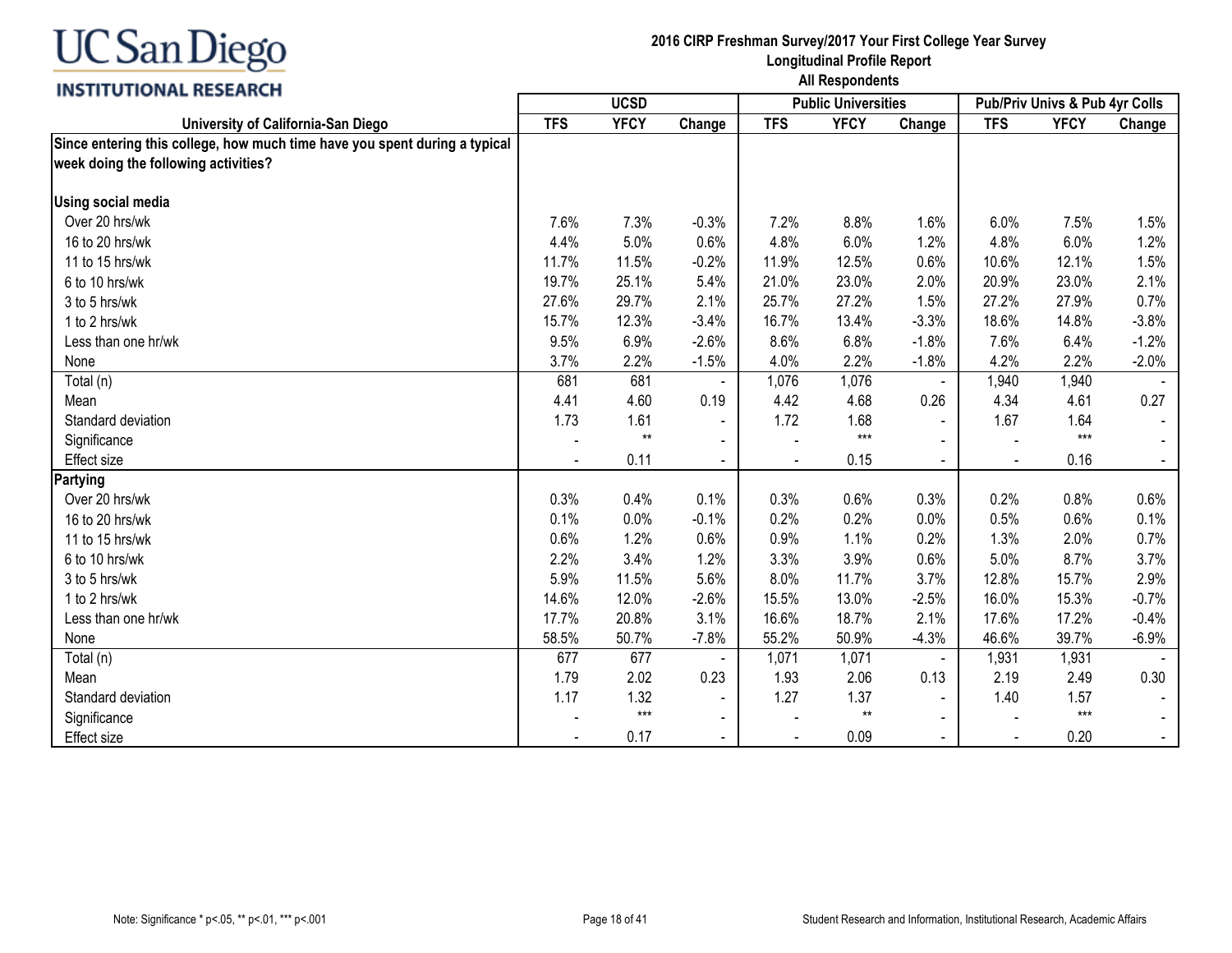### **INSTITUTIONAL RESEARCH**

|                                                                            |            | <b>UCSD</b> |                |            | <b>Public Universities</b> |                |                | Pub/Priv Univs & Pub 4yr Colls |         |
|----------------------------------------------------------------------------|------------|-------------|----------------|------------|----------------------------|----------------|----------------|--------------------------------|---------|
| University of California-San Diego                                         | <b>TFS</b> | <b>YFCY</b> | Change         | <b>TFS</b> | <b>YFCY</b>                | Change         | <b>TFS</b>     | <b>YFCY</b>                    | Change  |
| Since entering this college, how much time have you spent during a typical |            |             |                |            |                            |                |                |                                |         |
| week doing the following activities?                                       |            |             |                |            |                            |                |                |                                |         |
| Participating in student clubs and groups                                  |            |             |                |            |                            |                |                |                                |         |
| Over 20 hrs/wk                                                             | 5.7%       | 1.3%        | $-4.4%$        | 5.3%       | 1.1%                       | $-4.2%$        | 4.5%           | 1.2%                           | $-3.3%$ |
| 16 to 20 hrs/wk                                                            | 3.4%       | 1.2%        | $-2.2%$        | 2.9%       | 1.0%                       | $-1.9%$        | 3.7%           | 1.1%                           | $-2.6%$ |
| 11 to 15 hrs/wk                                                            | 5.8%       | 3.0%        | $-2.8%$        | 5.9%       | 2.7%                       | $-3.2%$        | 7.8%           | 3.5%                           | $-4.3%$ |
| 6 to 10 hrs/wk                                                             | 13.8%      | 10.1%       | $-3.7%$        | 13.3%      | 9.0%                       | $-4.3%$        | 15.4%          | 11.3%                          | $-4.1%$ |
| 3 to 5 hrs/wk                                                              | 22.5%      | 21.0%       | $-1.5%$        | 21.9%      | 18.6%                      | $-3.3%$        | 23.7%          | 21.6%                          | $-2.1%$ |
| 1 to 2 hrs/wk                                                              | 28.7%      | 18.9%       | $-9.8%$        | 25.2%      | 17.9%                      | $-7.3%$        | 24.3%          | 21.0%                          | $-3.3%$ |
| Less than one hr/wk                                                        | 9.5%       | 13.5%       | 4.0%           | 10.8%      | 14.0%                      | 3.2%           | 9.5%           | 13.7%                          | 4.2%    |
| None                                                                       | 10.6%      | 31.0%       | 20.4%          | 14.7%      | 35.7%                      | 21.0%          | 11.2%          | 26.7%                          | 15.5%   |
| Total (n)                                                                  | 672        | 672         |                | 1,070      | 1,070                      | $\blacksquare$ | 1,927          | 1,927                          |         |
| Mean                                                                       | 3.79       | 2.86        | $-0.93$        | 3.64       | 2.69                       | $-0.95$        | 3.83           | 2.98                           | $-0.85$ |
| Standard deviation                                                         | 1.78       | 1.66        |                | 1.83       | 1.65                       |                | 1.76           | 1.63                           |         |
| Significance                                                               |            | $***$       |                |            | $***$                      |                |                | $***$                          |         |
| <b>Effect size</b>                                                         |            | $-0.44$     |                |            | $-0.44$                    |                | $\blacksquare$ | $-0.41$                        |         |
| <b>Excerising/sports</b>                                                   |            |             |                |            |                            |                |                |                                |         |
| Over 20 hrs/wk                                                             | 5.0%       | 1.5%        | $-3.5%$        | 6.1%       | 2.4%                       | $-3.7%$        | 6.6%           | 2.6%                           | $-4.0%$ |
| 16 to 20 hrs/wk                                                            | 5.6%       | 0.7%        | $-4.9%$        | 6.2%       | 1.1%                       | $-5.1%$        | 7.3%           | 2.4%                           | $-4.9%$ |
| 11 to 15 hrs/wk                                                            | 11.4%      | 3.6%        | $-7.8%$        | 11.1%      | 3.5%                       | $-7.6%$        | 13.3%          | 4.7%                           | $-8.6%$ |
| 6 to 10 hrs/wk                                                             | 14.2%      | 10.5%       | $-3.7%$        | 14.5%      | 12.8%                      | $-1.7%$        | 17.4%          | 15.5%                          | $-1.9%$ |
| 3 to 5 hrs/wk                                                              | 17.2%      | 24.6%       | 7.4%           | 18.0%      | 22.1%                      | 4.1%           | 19.4%          | 24.1%                          | 4.7%    |
| 1 to 2 hrs/wk                                                              | 21.8%      | 23.3%       | 1.5%           | 19.6%      | 21.4%                      | 1.8%           | 16.7%          | 19.5%                          | 2.8%    |
| Less than one hr/wk                                                        | 13.6%      | 14.2%       | 0.6%           | 13.3%      | 16.6%                      | 3.3%           | 10.5%          | 15.5%                          | 5.0%    |
| None                                                                       | 11.1%      | 21.6%       | 10.5%          | 11.3%      | 20.0%                      | 8.7%           | 8.9%           | 15.9%                          | 7.0%    |
| Total (n)                                                                  | 675        | 675         |                | 1,064      | 1,064                      |                | 1,908          | 1,908                          |         |
| Mean                                                                       | 3.92       | 3.09        | $-0.83$        | 4.00       | 3.18                       | $-0.82$        | 4.28           | 3.44                           | $-0.84$ |
| Standard deviation                                                         | 1.92       | 1.57        |                | 1.97       | 1.67                       |                | 1.93           | 1.70                           |         |
| Significance                                                               |            | $***$       | $\blacksquare$ |            | $***$                      |                |                | $***$                          |         |
| <b>Effect size</b>                                                         |            | $-0.42$     | $\sim$         |            | $-0.42$                    | $\sim$         | $\blacksquare$ | $-0.45$                        |         |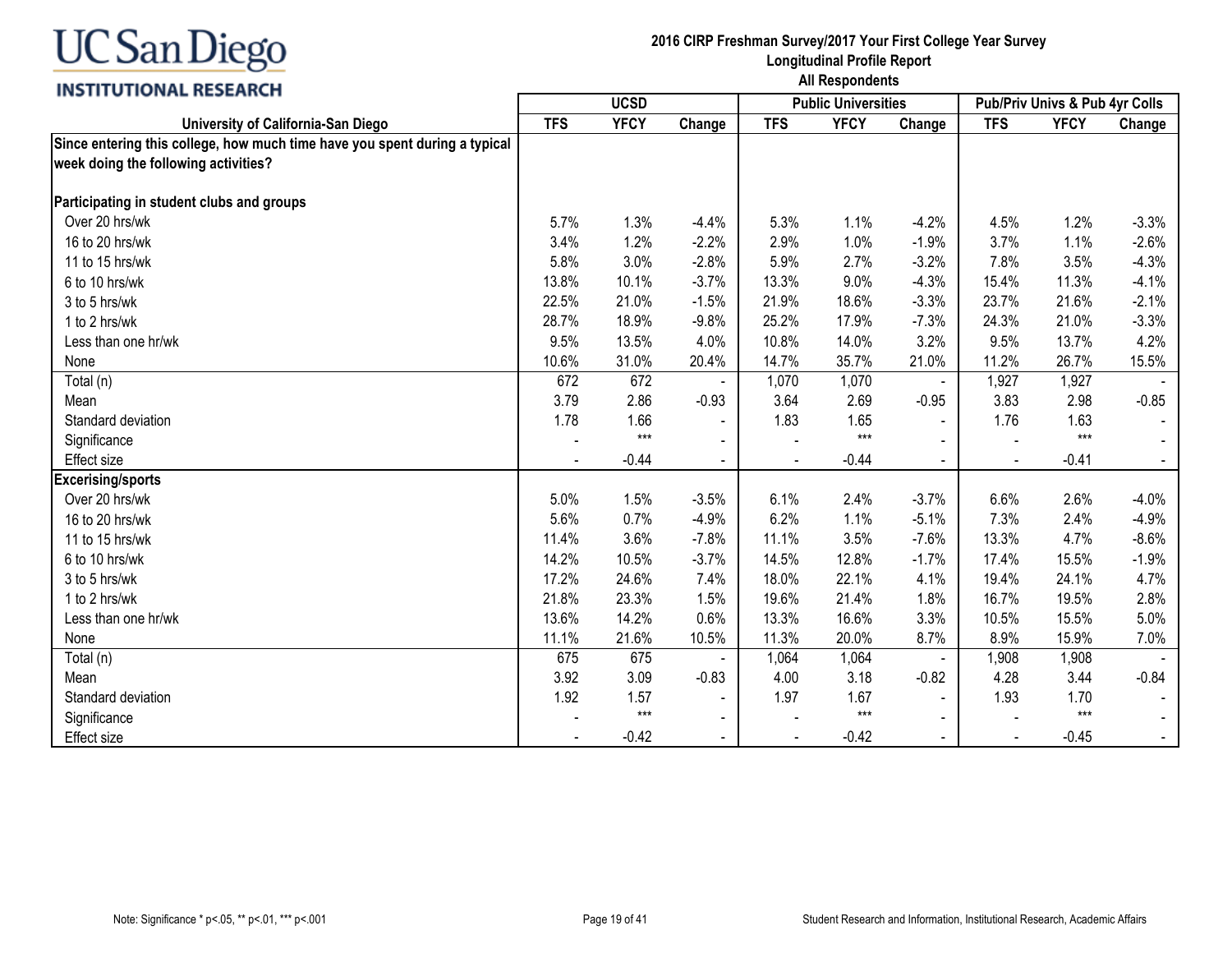## **INSTITUTIONAL RESEARCH**

|                                                                                                                    | <b>UCSD</b> |             |                |                | <b>Public Universities</b> |                | Pub/Priv Univs & Pub 4yr Colls |             |          |
|--------------------------------------------------------------------------------------------------------------------|-------------|-------------|----------------|----------------|----------------------------|----------------|--------------------------------|-------------|----------|
| University of California-San Diego                                                                                 | <b>TFS</b>  | <b>YFCY</b> | Change         | <b>TFS</b>     | <b>YFCY</b>                | Change         | <b>TFS</b>                     | <b>YFCY</b> | Change   |
| Since entering this college, how much time have you spent during a typical<br>week doing the following activities? |             |             |                |                |                            |                |                                |             |          |
| Performing household/childcare duties                                                                              |             |             |                |                |                            |                |                                |             |          |
| Over 20 hrs/wk                                                                                                     | 1.5%        | 0.9%        | $-0.6%$        | 1.4%           | 0.9%                       | $-0.5%$        | 1.3%                           | 0.6%        | $-0.7%$  |
| 16 to 20 hrs/wk                                                                                                    | 0.6%        | 0.0%        | $-0.6%$        | 1.1%           | 0.1%                       | $-1.0%$        | 0.9%                           | 0.2%        | $-0.7%$  |
| 11 to 15 hrs/wk                                                                                                    | 1.5%        | 0.1%        | $-1.4%$        | 2.6%           | 0.8%                       | $-1.8%$        | 2.2%                           | 0.9%        | $-1.3%$  |
| 6 to 10 hrs/wk                                                                                                     | 5.9%        | 1.9%        | $-4.0%$        | 7.7%           | 2.6%                       | $-5.1%$        | 6.5%                           | 2.7%        | $-3.8%$  |
| 3 to 5 hrs/wk                                                                                                      | 15.0%       | 5.6%        | $-9.4%$        | 17.8%          | 7.8%                       | $-10.0%$       | 16.9%                          | 5.7%        | $-11.2%$ |
| 1 to 2 hrs/wk                                                                                                      | 30.3%       | 13.3%       | $-17.0%$       | 27.8%          | 13.9%                      | $-13.9%$       | 28.0%                          | 10.8%       | $-17.2%$ |
| Less than one hr/wk                                                                                                | 19.4%       | 12.8%       | $-6.6%$        | 18.7%          | 14.2%                      | $-4.5%$        | 19.0%                          | 11.5%       | $-7.5%$  |
| None                                                                                                               | 25.8%       | 65.4%       | 39.6%          | 23.0%          | 59.6%                      | 36.6%          | 25.1%                          | 67.6%       | 42.5%    |
| Total (n)                                                                                                          | 679         | 679         |                | 1,070          | 1,070                      |                | 1,927                          | 1,927       |          |
| Mean                                                                                                               | 2.70        | 1.71        | $-0.99$        | 2.88           | 1.87                       | $-1.01$        | 2.78                           | 1.71        | $-1.07$  |
| Standard deviation                                                                                                 | 1.46        | 1.20        | $\blacksquare$ | 1.53           | 1.33                       | $\Delta$       | 1.50                           | 1.26        |          |
| Significance                                                                                                       |             | $***$       | $\blacksquare$ |                | $***$                      |                |                                | $***$       |          |
| <b>Effect size</b>                                                                                                 |             | $-0.58$     | $\blacksquare$ |                | $-0.56$                    |                |                                | $-0.60$     |          |
| How often in the past year did you:                                                                                |             |             |                |                |                            |                |                                |             |          |
| Ask questions in class                                                                                             |             |             |                |                |                            |                |                                |             |          |
| Frequently                                                                                                         | 42.3%       | 8.3%        | $-34.0%$       | 44.7%          | 15.9%                      | $-28.8%$       | 49.6%                          | 24.8%       | $-24.8%$ |
| Occasionally                                                                                                       | 50.9%       | 54.7%       | 3.8%           | 49.0%          | 57.3%                      | 8.3%           | 45.3%                          | 56.2%       | 10.9%    |
| Not at all                                                                                                         | 6.8%        | 37.0%       | 30.2%          | 6.3%           | 26.9%                      | 20.6%          | 5.2%                           | 18.9%       | 13.7%    |
| Total (n)                                                                                                          | 810         | 810         |                | 1,310          | 1,310                      | $\blacksquare$ | 2,246                          | 2,246       |          |
| Mean                                                                                                               | 2.36        | 1.71        | $-0.65$        | 2.38           | 1.89                       | $-0.49$        | 2.44                           | 2.06        | $-0.38$  |
| Standard deviation                                                                                                 | 0.60        | 0.61        | $\blacksquare$ | 0.60           | 0.64                       | $\sim$         | 0.59                           | 0.66        |          |
| Significance                                                                                                       |             | $***$       | $\blacksquare$ |                | $***$                      |                |                                | $***$       |          |
| Effect size                                                                                                        |             | $-0.90$     | $\blacksquare$ |                | $-0.67$                    |                | $\overline{a}$                 | $-0.54$     |          |
| Support your opinions with a logical argument                                                                      |             |             |                |                |                            |                |                                |             |          |
| Frequently                                                                                                         | 68.4%       | 57.8%       | $-10.6%$       | 62.7%          | 54.5%                      | $-8.2%$        | 67.8%                          | 60.8%       | $-7.0%$  |
| Occasionally                                                                                                       | 30.2%       | 38.1%       | 7.9%           | 34.6%          | 40.9%                      | 6.3%           | 30.3%                          | 36.1%       | 5.8%     |
| Not at all                                                                                                         | 1.5%        | 4.1%        | 2.6%           | 2.7%           | 4.5%                       | 1.8%           | 1.8%                           | 3.1%        | 1.3%     |
| Total (n)                                                                                                          | 809         | 809         |                | 1,302          | 1,302                      | $\blacksquare$ | 2,239                          | 2,239       |          |
| Mean                                                                                                               | 2.67        | 2.54        | $-0.13$        | 2.60           | 2.50                       | $-0.10$        | 2.66                           | 2.58        | $-0.08$  |
| Standard deviation                                                                                                 | 0.50        | 0.57        |                | 0.54           | 0.58                       |                | 0.51                           | 0.55        |          |
| Significance                                                                                                       |             | $***$       | $\blacksquare$ |                | $***$                      | $\sim$         |                                | $***$       |          |
| Effect size                                                                                                        |             | $-0.21$     | $\sim$         | $\blacksquare$ | $-0.15$                    | $\blacksquare$ | $\blacksquare$                 | $-0.13$     |          |
|                                                                                                                    |             |             |                |                |                            |                |                                |             |          |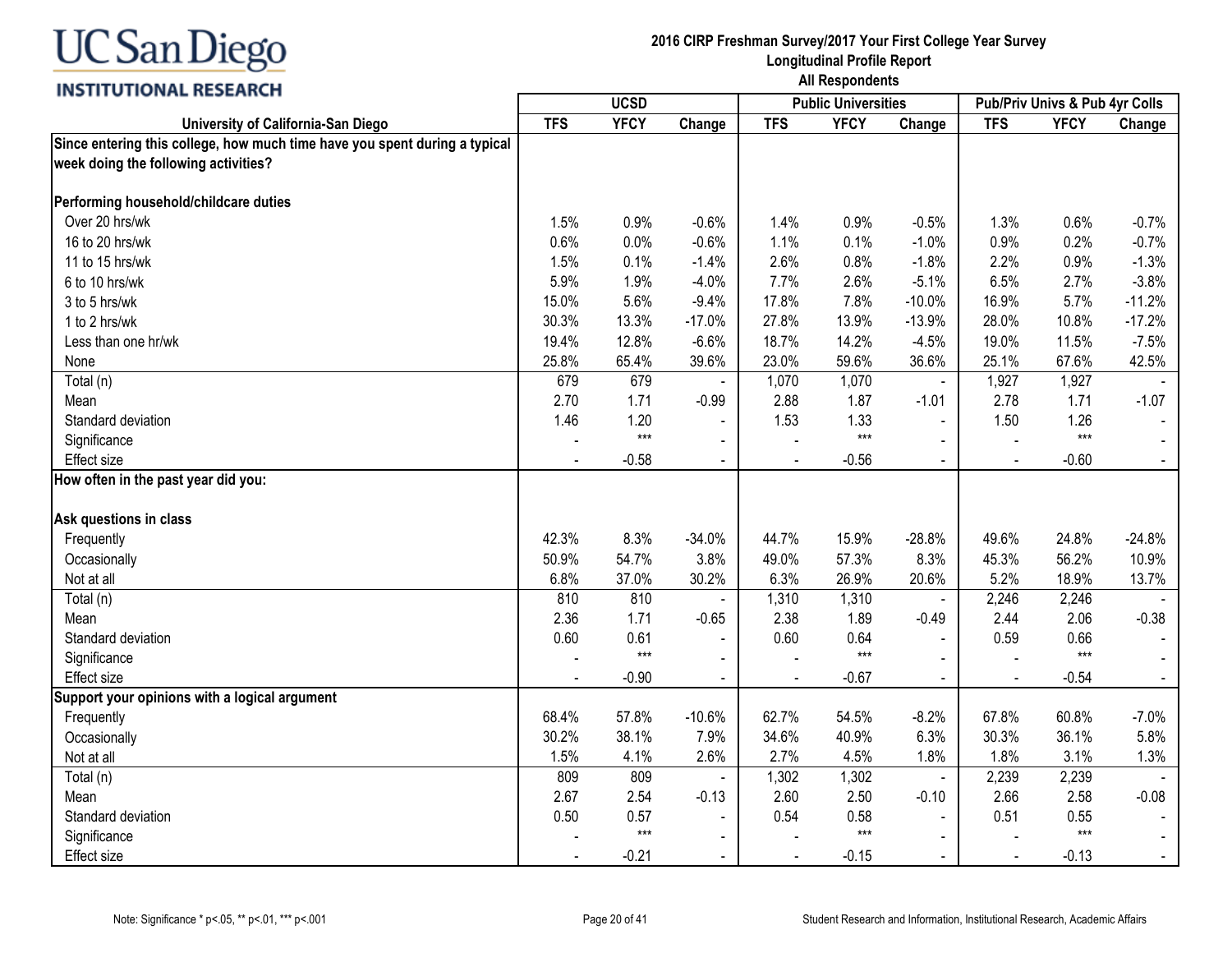## **INSTITUTIONAL RESEARCH**

|                                                                 | <b>UCSD</b> |             |                          |            | <b>Public Universities</b> |                | <b>Pub/Priv Univs &amp; Pub 4yr Colls</b> |             |         |
|-----------------------------------------------------------------|-------------|-------------|--------------------------|------------|----------------------------|----------------|-------------------------------------------|-------------|---------|
| University of California-San Diego                              | <b>TFS</b>  | <b>YFCY</b> | Change                   | <b>TFS</b> | <b>YFCY</b>                | Change         | <b>TFS</b>                                | <b>YFCY</b> | Change  |
| How often in the past year did you:                             |             |             |                          |            |                            |                |                                           |             |         |
|                                                                 |             |             |                          |            |                            |                |                                           |             |         |
| Seek solutions to problems and explain them to others           |             |             |                          |            |                            |                |                                           |             |         |
| Frequently                                                      | 63.6%       | 50.0%       | $-13.6%$                 | 58.9%      | 48.0%                      | $-10.9%$       | 61.2%                                     | 54.0%       | $-7.2%$ |
| Occasionally                                                    | 35.8%       | 45.5%       | 9.7%                     | 39.5%      | 47.1%                      | 7.6%           | 37.4%                                     | 42.3%       | 4.9%    |
| Not at all                                                      | 0.6%        | 4.5%        | 3.9%                     | 1.6%       | 4.9%                       | 3.3%           | 1.4%                                      | 3.7%        | 2.3%    |
| Total (n)                                                       | 802         | 802         |                          | 1,295      | 1,295                      | $\blacksquare$ | 2,214                                     | 2,214       |         |
| Mean                                                            | 2.63        | 2.46        | $-0.17$                  | 2.57       | 2.43                       | $-0.14$        | 2.60                                      | 2.50        | $-0.10$ |
| Standard deviation                                              | 0.50        | 0.58        |                          | 0.53       | 0.59                       |                | 0.52                                      | 0.57        |         |
| Significance                                                    |             | $***$       |                          |            | $***$                      |                |                                           | $***$       |         |
| <b>Effect size</b>                                              |             | $-0.26$     | $\overline{\phantom{0}}$ |            | $-0.21$                    |                | $\overline{\phantom{a}}$                  | $-0.15$     |         |
| Evaluate the quality or reliability of information you received |             |             |                          |            |                            |                |                                           |             |         |
| Frequently                                                      | 53.2%       | 50.9%       | $-2.3%$                  | 49.2%      | 49.3%                      | 0.1%           | 52.4%                                     | 53.1%       | 0.7%    |
| Occasionally                                                    | 44.7%       | 43.5%       | $-1.2%$                  | 47.7%      | 46.0%                      | $-1.7%$        | 45.1%                                     | 43.3%       | $-1.8%$ |
| Not at all                                                      | 2.1%        | 5.6%        | 3.5%                     | 3.2%       | 4.8%                       | 1.6%           | 2.4%                                      | 3.7%        | 1.3%    |
| Total (n)                                                       | 806         | 806         |                          | 1,301      | 1,301                      |                | 2,231                                     | 2,231       |         |
| Mean                                                            | 2.51        | 2.45        | $-0.06$                  | 2.46       | 2.45                       | $-0.01$        | 2.50                                      | 2.49        | $-0.01$ |
| Standard deviation                                              | 0.54        | 0.60        |                          | 0.56       | 0.59                       | $\blacksquare$ | 0.55                                      | 0.57        |         |
| Significance                                                    |             |             |                          |            |                            |                |                                           |             |         |
| <b>Effect size</b>                                              |             | $-0.08$     |                          |            | $-0.01$                    |                |                                           | $-0.01$     | $\sim$  |
| Take a risk because you felt you had more to gain               |             |             |                          |            |                            |                |                                           |             |         |
| Frequently                                                      | 28.8%       | 29.7%       | 0.9%                     | 29.8%      | 30.4%                      | 0.6%           | 32.9%                                     | 33.8%       | 0.9%    |
| Occasionally                                                    | 63.5%       | 55.4%       | $-8.1%$                  | 62.2%      | 55.0%                      | $-7.2%$        | 60.4%                                     | 55.2%       | $-5.2%$ |
| Not at all                                                      | 7.7%        | 14.9%       | 7.2%                     | 8.0%       | 14.6%                      | 6.6%           | 6.8%                                      | 11.0%       | 4.2%    |
| Total (n)                                                       | 805         | 805         |                          | 1,301      | 1,301                      |                | 2,228                                     | 2,228       |         |
| Mean                                                            | 2.21        | 2.15        | $-0.06$                  | 2.22       | 2.16                       | $-0.06$        | 2.26                                      | 2.23        | $-0.03$ |
| Standard deviation                                              | 0.57        | 0.65        | $\overline{\phantom{a}}$ | 0.58       | 0.65                       | $\blacksquare$ | 0.57                                      | 0.63        |         |
| Significance                                                    |             |             |                          |            | $***$                      |                |                                           |             |         |
| <b>Effect size</b>                                              |             | $-0.08$     |                          |            | $-0.08$                    |                |                                           | $-0.04$     |         |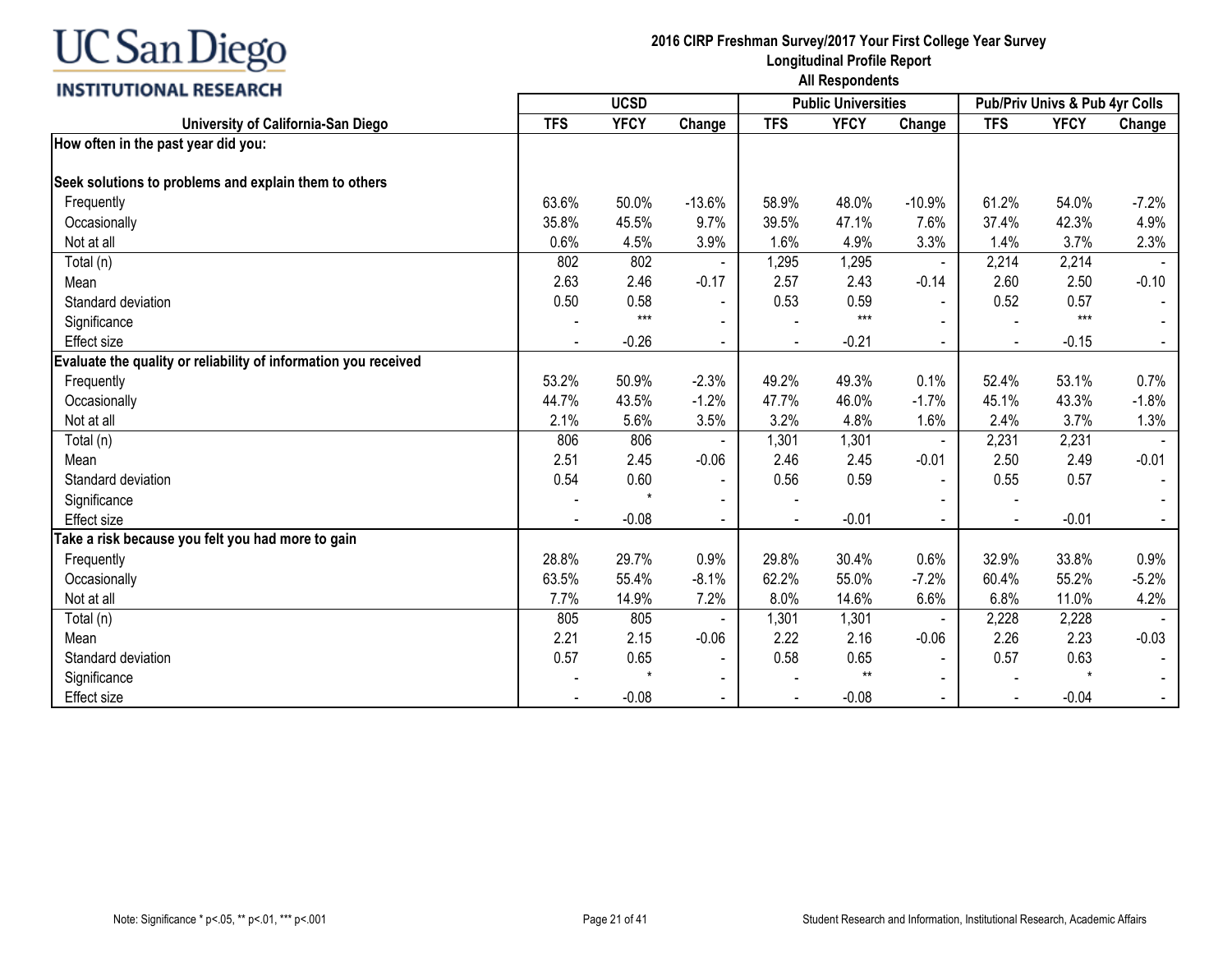## **INSTITUTIONAL RESEARCH**

| <b>INSTRUCTIONAL BESEARCH</b>                                           | <b>UCSD</b> |             |                          |            | <b>Public Universities</b> |                          | Pub/Priv Univs & Pub 4yr Colls |             |         |
|-------------------------------------------------------------------------|-------------|-------------|--------------------------|------------|----------------------------|--------------------------|--------------------------------|-------------|---------|
| University of California-San Diego                                      | <b>TFS</b>  | <b>YFCY</b> | Change                   | <b>TFS</b> | <b>YFCY</b>                | Change                   | <b>TFS</b>                     | <b>YFCY</b> | Change  |
| How often in the past year did you:                                     |             |             |                          |            |                            |                          |                                |             |         |
| Seek alternative solutions to a problem                                 |             |             |                          |            |                            |                          |                                |             |         |
| Frequently                                                              | 44.0%       | 40.7%       | $-3.3%$                  | 44.9%      | 42.3%                      | $-2.6%$                  | 47.0%                          | 45.5%       | $-1.5%$ |
| Occasionally                                                            | 53.5%       | 52.6%       | $-0.9%$                  | 52.6%      | 52.3%                      | $-0.3%$                  | 50.5%                          | 50.3%       | $-0.2%$ |
| Not at all                                                              | 2.5%        | 6.8%        | 4.3%                     | 2.5%       | 5.4%                       | 2.9%                     | 2.5%                           | 4.2%        | 1.7%    |
| Total (n)                                                               | 797         | 797         | $\blacksquare$           | 1,289      | 1,289                      | $\blacksquare$           | 2,213                          | 2,213       |         |
| Mean                                                                    | 2.42        | 2.34        | $-0.08$                  | 2.42       | 2.37                       | $-0.05$                  | 2.45                           | 2.41        | $-0.04$ |
| Standard deviation                                                      | 0.54        | 0.60        | $\blacksquare$           | 0.54       | 0.58                       |                          | 0.54                           | 0.57        |         |
| Significance                                                            |             | $**$        |                          |            | $**$                       |                          |                                | $\star$     |         |
| Effect size                                                             |             | $-0.12$     |                          |            | $-0.07$                    |                          | $\blacksquare$                 | $-0.06$     |         |
| Look up scientific research articles and resources                      |             |             |                          |            |                            |                          |                                |             |         |
| Frequently                                                              | 30.2%       | 29.1%       | $-1.1%$                  | 27.0%      | 29.9%                      | 2.9%                     | 28.3%                          | 35.3%       | 7.0%    |
| Occasionally                                                            | 54.9%       | 52.4%       | $-2.5%$                  | 54.5%      | 52.0%                      | $-2.5%$                  | 52.9%                          | 49.4%       | $-3.5%$ |
| Not at all                                                              | 15.0%       | 18.6%       | 3.6%                     | 18.5%      | 18.1%                      | $-0.4%$                  | 18.8%                          | 15.2%       | $-3.6%$ |
| Total (n)                                                               | 802         | 802         |                          | 1,298      | 1,298                      | $\overline{\phantom{a}}$ | 2,225                          | 2,225       |         |
| Mean                                                                    | 2.15        | 2.10        | $-0.05$                  | 2.08       | 2.12                       | 0.04                     | 2.09                           | 2.20        | 0.11    |
| Standard deviation                                                      | 0.65        | 0.68        | $\overline{\phantom{a}}$ | 0.67       | 0.68                       |                          | 0.68                           | 0.68        |         |
| Significance                                                            |             |             |                          |            |                            |                          |                                | $***$       |         |
| <b>Effect size</b>                                                      |             | $-0.06$     |                          |            | 0.05                       |                          |                                | 0.13        |         |
| Explore topics on your own, even though it was not required for a class |             |             |                          |            |                            |                          |                                |             |         |
| Frequently                                                              | 44.1%       | 31.5%       | $-12.6%$                 | 39.4%      | 32.7%                      | $-6.7%$                  | 42.1%                          | 35.9%       | $-6.2%$ |
| Occasionally                                                            | 47.1%       | 49.8%       | 2.7%                     | 49.3%      | 49.5%                      | 0.2%                     | 48.9%                          | 50.4%       | 1.5%    |
| Not at all                                                              | 8.8%        | 18.7%       | 9.9%                     | 11.3%      | 17.9%                      | 6.6%                     | 9.0%                           | 13.6%       | 4.6%    |
| Total (n)                                                               | 807         | 807         |                          | 1,304      | 1,304                      | $\sim$                   | 2,235                          | 2,235       |         |
| Mean                                                                    | 2.35        | 2.13        | $-0.22$                  | 2.28       | 2.15                       | $-0.13$                  | 2.33                           | 2.22        | $-0.11$ |
| Standard deviation                                                      | 0.64        | 0.70        | $\overline{\phantom{a}}$ | 0.65       | 0.70                       |                          | 0.63                           | 0.67        |         |
| Significance                                                            |             | $***$       | $\blacksquare$           |            | $***$                      |                          |                                | $***$       |         |
| <b>Effect size</b>                                                      |             | $-0.28$     |                          |            | $-0.17$                    |                          |                                | $-0.15$     |         |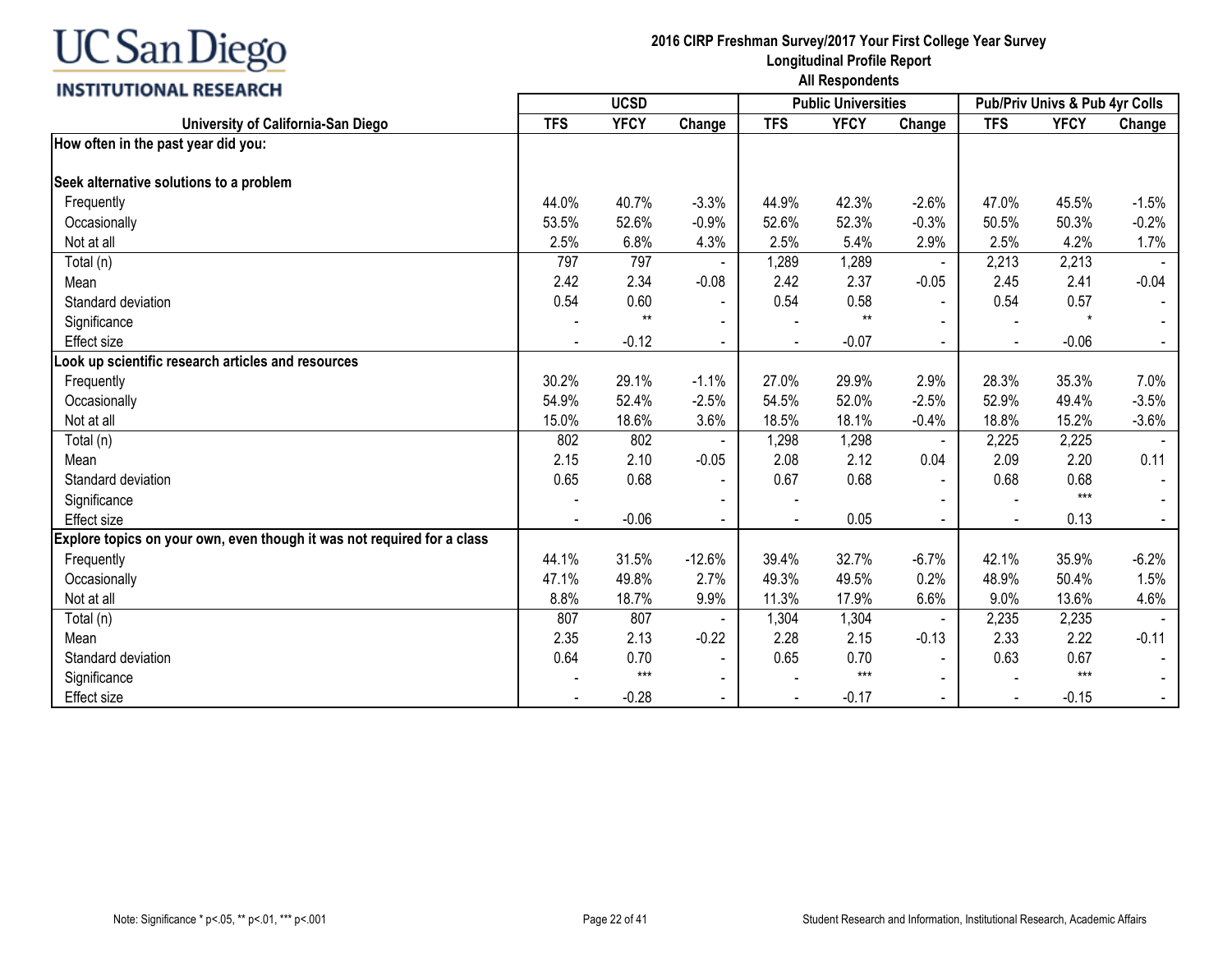| <b>INSTITUTIONAL RESEARCH</b>                                         | All Respondents                           |             |                |                |             |                |                |                                |         |  |  |
|-----------------------------------------------------------------------|-------------------------------------------|-------------|----------------|----------------|-------------|----------------|----------------|--------------------------------|---------|--|--|
|                                                                       | <b>UCSD</b><br><b>Public Universities</b> |             |                |                |             |                |                | Pub/Priv Univs & Pub 4yr Colls |         |  |  |
| University of California-San Diego                                    | <b>TFS</b>                                | <b>YFCY</b> | Change         | <b>TFS</b>     | <b>YFCY</b> | Change         | <b>TFS</b>     | <b>YFCY</b>                    | Change  |  |  |
| Accept mistakes as part of the learning process                       |                                           |             |                |                |             |                |                |                                |         |  |  |
| Frequently                                                            | 55.9%                                     | 62.6%       | 6.7%           | 55.1%          | 62.3%       | 7.2%           | 54.3%          | 60.8%                          | 6.5%    |  |  |
| Occasionally                                                          | 40.9%                                     | 34.3%       | $-6.6%$        | 42.1%          | 34.9%       | $-7.2%$        | 43.4%          | 36.6%                          | $-6.8%$ |  |  |
| Not at all                                                            | 3.2%                                      | 3.1%        | $-0.1%$        | 2.8%           | 2.8%        | 0.0%           | 2.2%           | 2.6%                           | 0.4%    |  |  |
| Total (n)                                                             | 805                                       | 805         |                | 1,299          | 1,299       |                | 2,230          | 2,230                          |         |  |  |
| Mean                                                                  | 2.53                                      | 2.60        | 0.07           | 2.52           | 2.59        | 0.07           | 2.52           | 2.58                           | 0.06    |  |  |
| Standard deviation                                                    | 0.56                                      | 0.55        |                | 0.55           | 0.55        |                | 0.54           | 0.54                           |         |  |  |
| Significance                                                          |                                           | $**$        |                |                | $***$       |                |                | $***$                          |         |  |  |
| <b>Effect size</b>                                                    |                                           | 0.10        | $\blacksquare$ |                | 0.11        | $\sim$         | $\blacksquare$ | 0.09                           |         |  |  |
| How often in the past year did you:                                   |                                           |             |                |                |             |                |                |                                |         |  |  |
|                                                                       |                                           |             |                |                |             |                |                |                                |         |  |  |
| Analyze multiple sources of information before coming to a conclusion |                                           |             |                |                |             |                |                |                                |         |  |  |
| Frequently                                                            | 50.7%                                     | 50.3%       | $-0.4%$        | 47.3%          | 49.2%       | 1.9%           | 50.7%          | 53.2%                          | 2.5%    |  |  |
| Occasionally                                                          | 47.8%                                     | 46.6%       | $-1.2%$        | 50.0%          | 47.9%       | $-2.1%$        | 47.1%          | 44.6%                          | $-2.5%$ |  |  |
| Not at all                                                            | 1.5%                                      | 3.1%        | 1.6%           | 2.7%           | 2.9%        | 0.2%           | 2.2%           | 2.2%                           | 0.0%    |  |  |
| Total (n)                                                             | 803                                       | 803         |                | 1,297          | 1,297       |                | 2,228          | 2,228                          |         |  |  |
| Mean                                                                  | 2.49                                      | 2.47        | $-0.02$        | 2.45           | 2.46        | 0.01           | 2.48           | 2.51                           | 0.03    |  |  |
| Standard deviation                                                    | 0.53                                      | 0.56        | $\blacksquare$ | 0.55           | 0.55        |                | 0.54           | 0.54                           |         |  |  |
| Significance                                                          |                                           |             |                |                |             |                |                |                                |         |  |  |
| <b>Effect size</b>                                                    |                                           | $-0.03$     | $\sim$         | $\overline{a}$ | 0.01        | $\mathbf{r}$   | $\blacksquare$ | 0.04                           |         |  |  |
| Take on a challenge that scares you                                   |                                           |             |                |                |             |                |                |                                |         |  |  |
| Frequently                                                            | 30.1%                                     | 37.0%       | 6.9%           | 31.2%          | 36.4%       | 5.2%           | 34.0%          | 38.3%                          | 4.3%    |  |  |
| Occasionally                                                          | 61.4%                                     | 54.9%       | $-6.5%$        | 60.5%          | 55.3%       | $-5.2%$        | 59.2%          | 54.6%                          | $-4.6%$ |  |  |
| Not at all                                                            | 8.5%                                      | 8.1%        | $-0.4%$        | 8.3%           | 8.3%        | 0.0%           | 6.8%           | 7.1%                           | 0.3%    |  |  |
| Total (n)                                                             | 803                                       | 803         |                | 1,295          | 1,295       | $\blacksquare$ | 2,226          | 2,226                          |         |  |  |
| Mean                                                                  | 2.22                                      | 2.29        | 0.07           | 2.23           | 2.28        | 0.05           | 2.27           | 2.31                           | 0.04    |  |  |
| Standard deviation                                                    | 0.58                                      | 0.61        | $\blacksquare$ | 0.59           | 0.61        |                | 0.58           | 0.60                           |         |  |  |
| Significance                                                          |                                           | $**$        | $\blacksquare$ |                | $\star$     |                |                | $**$                           |         |  |  |
| Effect size                                                           |                                           | 0.10        |                |                | 0.07        |                |                | 0.06                           |         |  |  |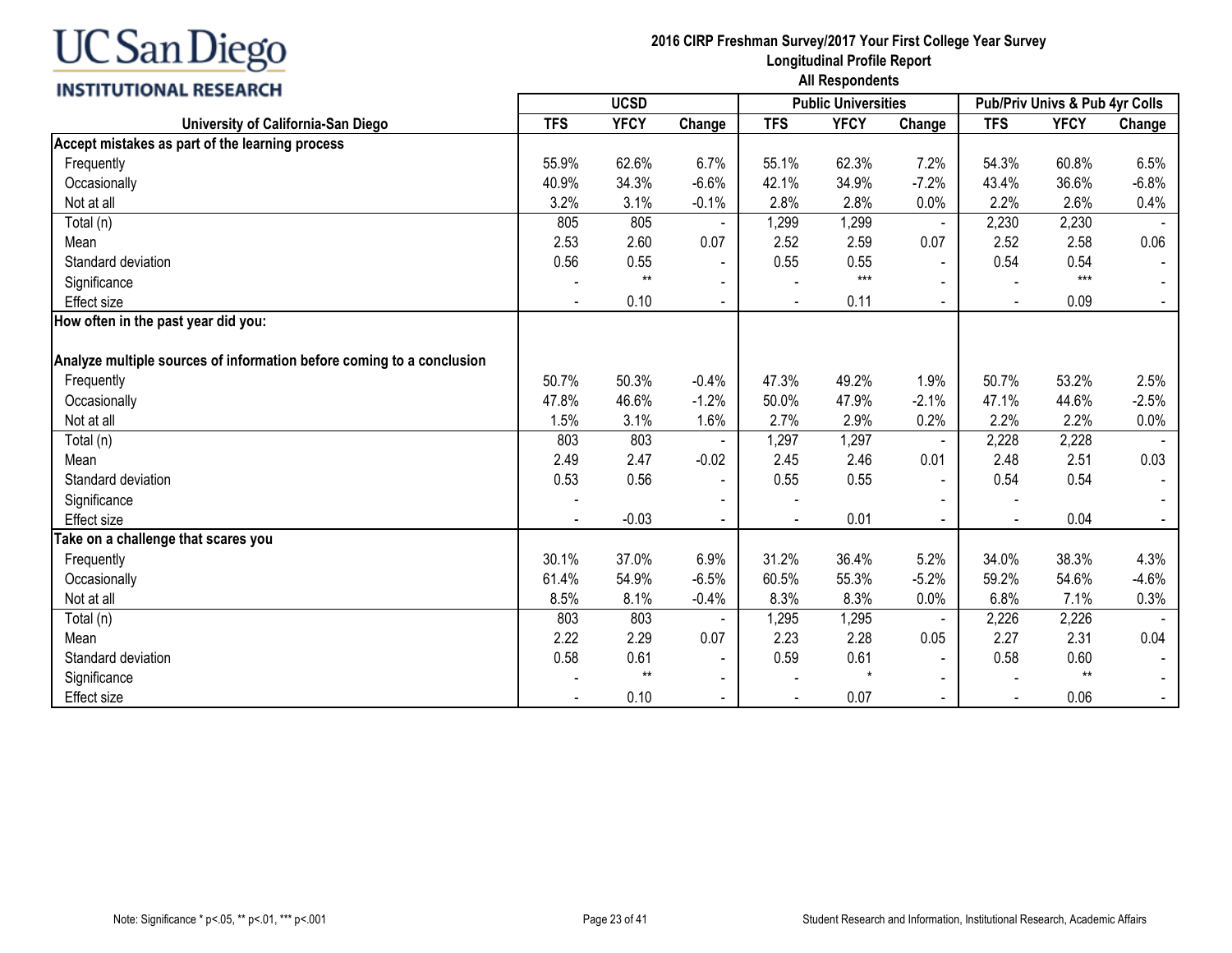

| <u>,,,,,,,,,,,,,,,,,,,,,,</u>                                         |            | <b>UCSD</b><br><b>Public Universities</b> |                          |            |             |                | Pub/Priv Univs & Pub 4yr Colls |             |          |  |
|-----------------------------------------------------------------------|------------|-------------------------------------------|--------------------------|------------|-------------|----------------|--------------------------------|-------------|----------|--|
| University of California-San Diego                                    | <b>TFS</b> | <b>YFCY</b>                               | Change                   | <b>TFS</b> | <b>YFCY</b> | Change         | <b>TFS</b>                     | <b>YFCY</b> | Change   |  |
| Indicate the importance to you personally of each of the following:   |            |                                           |                          |            |             |                |                                |             |          |  |
| Becoming accomplished in one of the performing arts (acting, dancing, |            |                                           |                          |            |             |                |                                |             |          |  |
| etc.)                                                                 |            |                                           |                          |            |             |                |                                |             |          |  |
| Essential                                                             | 7.1%       | 7.0%                                      | $-0.1%$                  | 7.8%       | 7.5%        | $-0.3%$        | 7.8%                           | 9.8%        | 2.0%     |  |
| Very important                                                        | 9.9%       | 13.8%                                     | 3.9%                     | 9.0%       | 13.1%       | 4.1%           | 9.6%                           | 14.3%       | 4.7%     |  |
| Somewhat important                                                    | 29.8%      | 36.1%                                     | 6.3%                     | 27.4%      | 32.8%       | 5.4%           | 26.4%                          | 30.4%       | 4.0%     |  |
| Not important                                                         | 53.1%      | 43.2%                                     | $-9.9%$                  | 55.8%      | 46.6%       | $-9.2%$        | 56.2%                          | 45.4%       | $-10.8%$ |  |
| Total (n)                                                             | 674        | 674                                       |                          | 1,074      | 1,074       | $\blacksquare$ | 1,941                          | 1,941       |          |  |
| Mean                                                                  | 1.71       | 1.85                                      | 0.14                     | 1.69       | 1.82        | 0.13           | 1.69                           | 1.88        | 0.19     |  |
| Standard deviation                                                    | 0.91       | 0.91                                      |                          | 0.93       | 0.93        |                | 0.93                           | 0.99        |          |  |
| Significance                                                          |            | $***$                                     | $\blacksquare$           |            | $***$       |                |                                | $***$       |          |  |
| <b>Effect size</b>                                                    |            | 0.16                                      | $\blacksquare$           |            | 0.15        |                |                                | 0.21        |          |  |
| Indicate the importance to you personally of each of the following:   |            |                                           |                          |            |             |                |                                |             |          |  |
| Becoming an authority in my field                                     |            |                                           |                          |            |             |                |                                |             |          |  |
| Essential                                                             | 16.0%      | 19.1%                                     | 3.1%                     | 16.6%      | 19.8%       | 3.2%           | 20.9%                          | 21.3%       | 0.4%     |  |
| Very important                                                        | 36.2%      | 38.9%                                     | 2.7%                     | 34.9%      | 38.0%       | 3.1%           | 36.8%                          | 41.0%       | 4.2%     |  |
| Somewhat important                                                    | 37.1%      | 33.7%                                     | $-3.4%$                  | 37.0%      | 33.6%       | $-3.4%$        | 33.1%                          | 30.9%       | $-2.2%$  |  |
| Not important                                                         | 10.7%      | 8.3%                                      | $-2.4%$                  | 11.5%      | 8.6%        | $-2.9%$        | 9.2%                           | 6.8%        | $-2.4%$  |  |
| Total (n)                                                             | 674        | 674                                       |                          | 1,075      | 1,075       | $\blacksquare$ | 1,934                          | 1,934       |          |  |
| Mean                                                                  | 2.58       | 2.69                                      | 0.11                     | 2.56       | 2.69        | 0.13           | 2.69                           | 2.77        | 0.08     |  |
| Standard deviation                                                    | 0.88       | 0.87                                      | $\blacksquare$           | 0.90       | 0.88        | $\blacksquare$ | 0.90                           | 0.86        |          |  |
| Significance                                                          |            | $**$                                      | $\blacksquare$           |            | $***$       |                |                                | $**$        |          |  |
| <b>Effect size</b>                                                    |            | 0.12                                      | $\blacksquare$           |            | 0.14        | $\blacksquare$ |                                | 0.09        | $\sim$   |  |
| Integrating spirtuality into my life                                  |            |                                           |                          |            |             |                |                                |             |          |  |
| Essential                                                             | 15.2%      | 13.5%                                     | $-1.7%$                  | 18.1%      | 15.8%       | $-2.3%$        | 18.6%                          | 14.8%       | $-3.8%$  |  |
| Very important                                                        | 15.8%      | 17.8%                                     | 2.0%                     | 19.1%      | 20.8%       | 1.7%           | 21.1%                          | 21.9%       | 0.8%     |  |
| Somewhat important                                                    | 29.6%      | 26.2%                                     | $-3.4%$                  | 29.9%      | 28.1%       | $-1.8%$        | 31.1%                          | 30.6%       | $-0.5%$  |  |
| Not important                                                         | 39.3%      | 42.6%                                     | 3.3%                     | 32.9%      | 35.2%       | 2.3%           | 29.2%                          | 32.7%       | 3.5%     |  |
| Total (n)                                                             | 669        | 669                                       |                          | 1,067      | 1,067       | $\blacksquare$ | 1,923                          | 1,923       |          |  |
| Mean                                                                  | 2.07       | 2.02                                      | $-0.05$                  | 2.22       | 2.17        | $-0.05$        | 2.29                           | 2.19        | $-0.10$  |  |
| Standard deviation                                                    | 1.08       | 1.07                                      | $\overline{\phantom{a}}$ | 1.09       | 1.08        | $\overline{a}$ | 1.08                           | 1.05        |          |  |
| Significance                                                          |            |                                           | $\blacksquare$           |            |             | $\blacksquare$ |                                | $***$       |          |  |
| <b>Effect size</b>                                                    |            | $-0.06$                                   | $\blacksquare$           |            | $-0.05$     | $\blacksquare$ |                                | $-0.10$     | $\sim$   |  |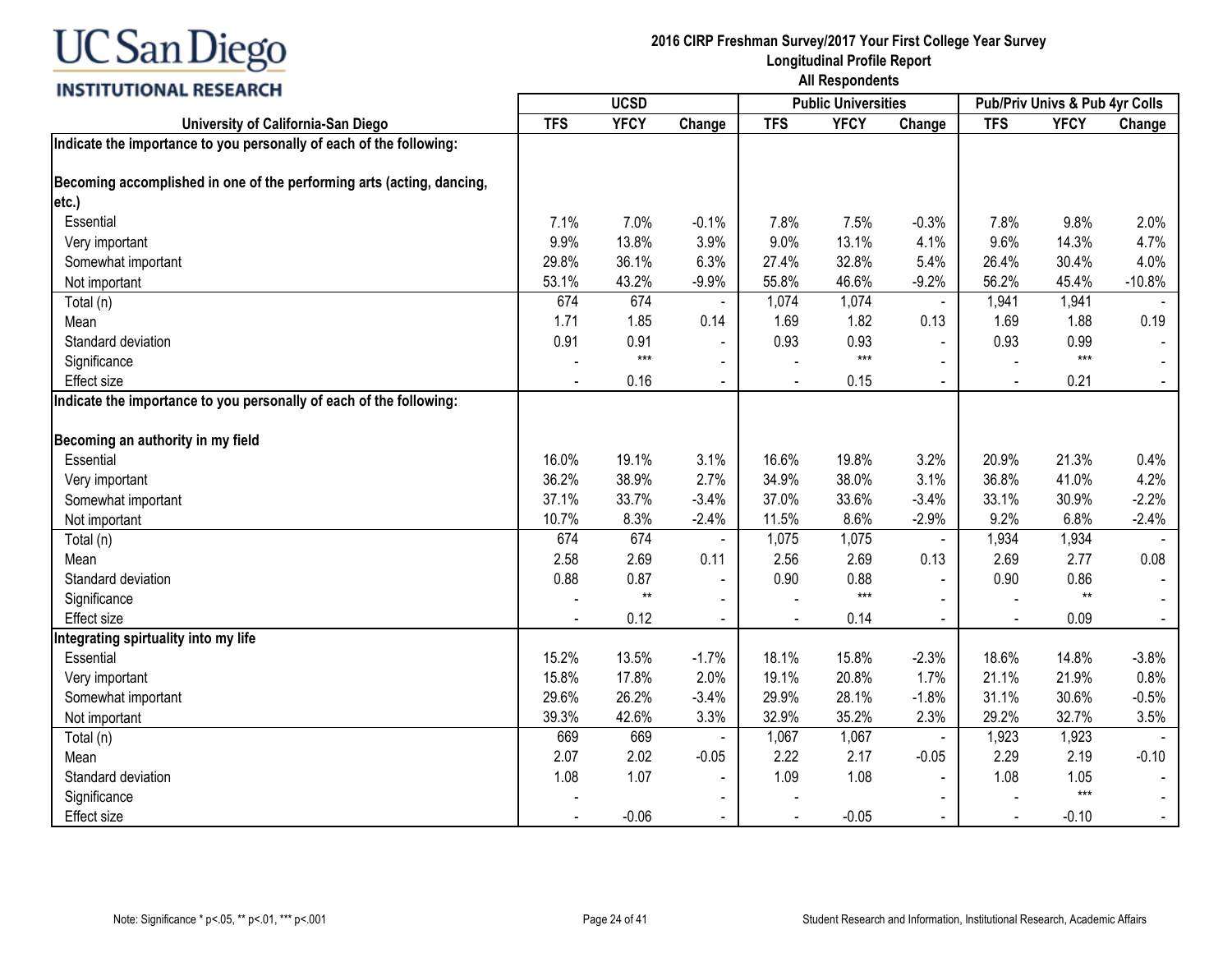

| <b>INSTITUTIONAL RESEARCH</b>                                       | All Respondents |             |                          |       |                            |                          |                                           |             |                          |  |
|---------------------------------------------------------------------|-----------------|-------------|--------------------------|-------|----------------------------|--------------------------|-------------------------------------------|-------------|--------------------------|--|
|                                                                     |                 | <b>UCSD</b> |                          |       | <b>Public Universities</b> |                          | <b>Pub/Priv Univs &amp; Pub 4vr Colls</b> |             |                          |  |
| University of California-San Diego                                  | <b>TFS</b>      | <b>YFCY</b> | Change                   | TFS   | <b>YFCY</b>                | Change                   | <b>TFS</b>                                | <b>YFCY</b> | Change                   |  |
| Indicate the importance to you personally of each of the following: |                 |             |                          |       |                            |                          |                                           |             |                          |  |
| Becoming successful in a business of my own                         |                 |             |                          |       |                            |                          |                                           |             |                          |  |
| Essential                                                           | 12.7%           | 12.4%       | $-0.3%$                  | 15.7% | 15.7%                      | 0.0%                     | 16.9%                                     | 16.5%       | $-0.4\%$                 |  |
| Very important                                                      | 16.6%           | 22.4%       | 5.8%                     | 18.3% | 23.3%                      | 5.0%                     | 19.4%                                     | 25.8%       | 6.4%                     |  |
| Somewhat important                                                  | 33.1%           | 38.2%       | 5.1%                     | 32.0% | 35.7%                      | 3.7%                     | 33.0%                                     | 34.7%       | 1.7%                     |  |
| Not important                                                       | 37.6%           | 27.0%       | $-10.6%$                 | 34.0% | 25.2%                      | $-8.8%$                  | 30.8%                                     | 23.1%       | $-7.7%$                  |  |
| Total (n)                                                           | 670             | 670         |                          | 1,067 | 1,067                      | $\overline{\phantom{a}}$ | ,921                                      | 1,921       |                          |  |
| Mean                                                                | 2.04            | 2.20        | 0.16                     | 2.16  | 2.30                       | 0.14                     | 2.22                                      | 2.36        | 0.14                     |  |
| Standard deviation                                                  | 1.02            | 0.97        | $\sim$                   | 1.06  | 1.01                       | $\sim$                   | 1.06                                      | 1.01        | $\overline{\phantom{a}}$ |  |
| Significance                                                        |                 | $***$       | $\sim$                   |       | $***$                      | $\sim$                   |                                           | $***$       |                          |  |
| Effect size                                                         |                 | 0.16        | $\overline{\phantom{0}}$ |       | 0.13                       | $\sim$                   | $\overline{\phantom{a}}$                  | 0.13        |                          |  |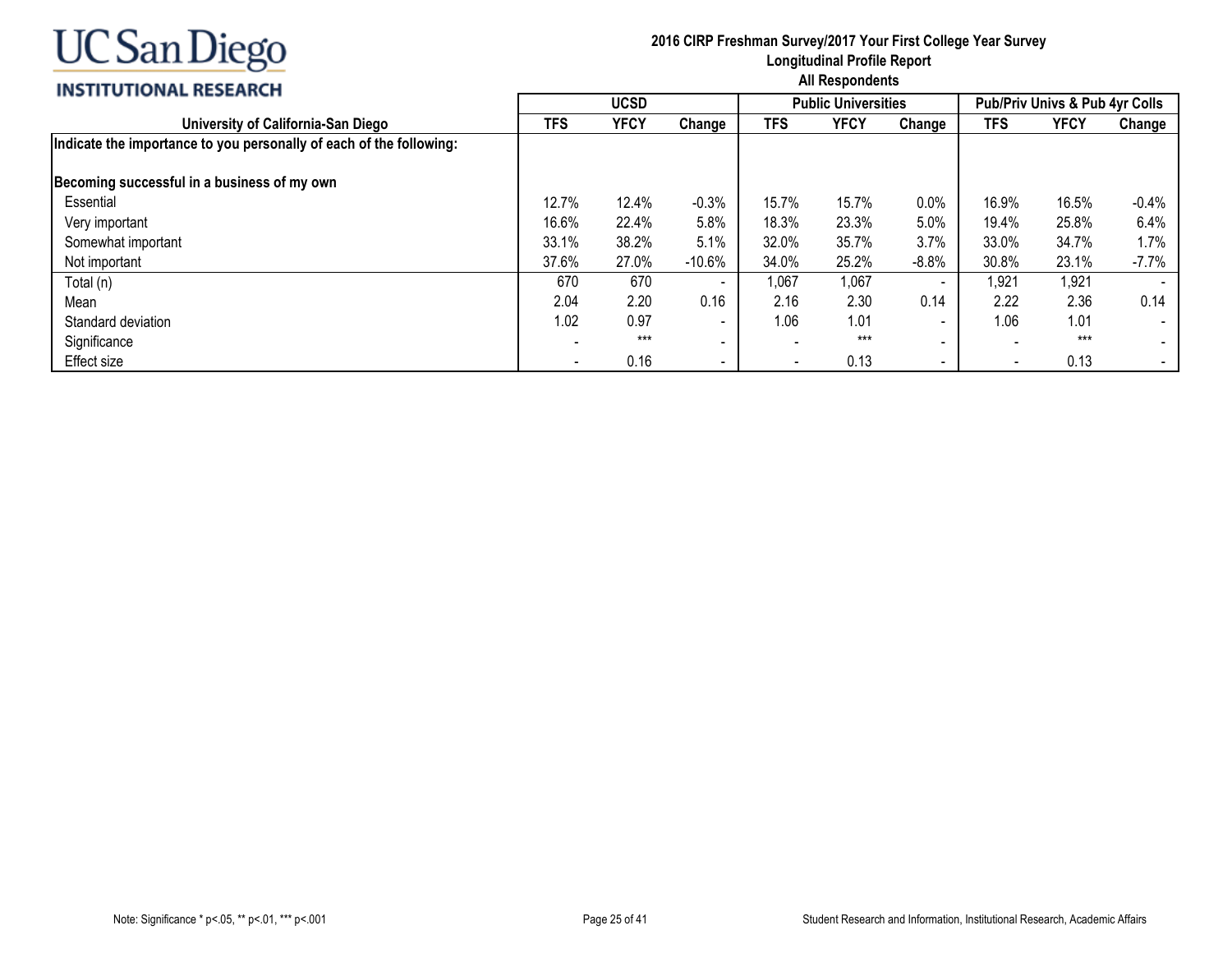

| <u>,,,,,,,,,,,,,,,,,,,,,,</u>                                            |                | <b>UCSD</b><br><b>Public Universities</b> |                          |                |             | Pub/Priv Univs & Pub 4yr Colls |            |             |                |
|--------------------------------------------------------------------------|----------------|-------------------------------------------|--------------------------|----------------|-------------|--------------------------------|------------|-------------|----------------|
| University of California-San Diego                                       | <b>TFS</b>     | <b>YFCY</b>                               | Change                   | <b>TFS</b>     | <b>YFCY</b> | Change                         | <b>TFS</b> | <b>YFCY</b> | Change         |
| Indicate the importance to you personally of each of the following:      |                |                                           |                          |                |             |                                |            |             |                |
| Obtaining recognition from my colleagues for contributions to my special |                |                                           |                          |                |             |                                |            |             |                |
| field                                                                    |                |                                           |                          |                |             |                                |            |             |                |
| Essential                                                                | 15.2%          | 16.8%                                     | 1.6%                     | 15.3%          | 18.2%       | 2.9%                           | 18.4%      | 19.9%       | 1.5%           |
| Very important                                                           | 40.0%          | 37.5%                                     | $-2.5%$                  | 38.5%          | 38.5%       | 0.0%                           | 40.1%      | 40.4%       | 0.3%           |
| Somewhat important                                                       | 36.8%          | 35.1%                                     | $-1.7%$                  | 37.1%          | 34.0%       | $-3.1%$                        | 34.1%      | 32.3%       | $-1.8%$        |
| Not important                                                            | 8.0%           | 10.6%                                     | 2.6%                     | 9.1%           | 9.3%        | 0.2%                           | 7.4%       | 7.4%        | 0.0%           |
| Total (n)                                                                | 672            | 672                                       | $\blacksquare$           | 1,073          | 1,073       | $\blacksquare$                 | 1,931      | 1,931       |                |
| Mean                                                                     | 2.62           | 2.61                                      | $-0.01$                  | 2.60           | 2.66        | 0.06                           | 2.69       | 2.73        | 0.04           |
| Standard deviation                                                       | 0.84           | 0.89                                      | $\blacksquare$           | 0.85           | 0.88        | $\blacksquare$                 | 0.85       | 0.86        |                |
| Significance                                                             |                |                                           |                          |                |             |                                |            |             |                |
| <b>Effect size</b>                                                       |                | $-0.01$                                   | $\blacksquare$           |                | 0.06        |                                |            | 0.04        |                |
| Influencing the political structure                                      |                |                                           |                          |                |             |                                |            |             |                |
| Essential                                                                | 6.5%           | 9.3%                                      | 2.8%                     | 7.0%           | 9.2%        | 2.2%                           | 8.6%       | 10.1%       | 1.5%           |
| Very important                                                           | 14.9%          | 16.7%                                     | 1.8%                     | 13.2%          | 17.9%       | 4.7%                           | 15.7%      | 20.9%       | 5.2%           |
| Somewhat important                                                       | 35.1%          | 37.2%                                     | 2.1%                     | 38.0%          | 38.3%       | 0.3%                           | 38.4%      | 39.2%       | 0.8%           |
| Not important                                                            | 43.5%          | 36.8%                                     | $-6.7%$                  | 41.8%          | 34.7%       | $-7.1%$                        | 37.4%      | 29.7%       | $-7.7%$        |
| Total (n)                                                                | 666            | 666                                       |                          | 1,064          | 1,064       | $\blacksquare$                 | 1,924      | 1,924       |                |
| Mean                                                                     | 1.84           | 1.98                                      | 0.14                     | 1.85           | 2.02        | 0.17                           | 1.95       | 2.11        | 0.16           |
| Standard deviation                                                       | 0.90           | 0.95                                      | $\blacksquare$           | 0.90           | 0.95        | $\sim$                         | 0.93       | 0.95        |                |
| Significance                                                             |                | $***$                                     |                          |                | $***$       |                                |            | $***$       |                |
| <b>Effect size</b>                                                       | $\blacksquare$ | 0.15                                      | $\blacksquare$           | $\blacksquare$ | 0.17        | $\blacksquare$                 |            | 0.16        | $\blacksquare$ |
| Influencing social values                                                |                |                                           |                          |                |             |                                |            |             |                |
| Essential                                                                | 13.1%          | 15.0%                                     | 1.9%                     | 13.6%          | 15.6%       | 2.0%                           | 15.8%      | 16.2%       | 0.4%           |
| Very important                                                           | 27.7%          | 31.4%                                     | 3.7%                     | 28.6%          | 33.9%       | 5.3%                           | 31.4%      | 36.2%       | 4.8%           |
| Somewhat important                                                       | 41.2%          | 34.7%                                     | $-6.5%$                  | 41.6%          | 34.0%       | $-7.6%$                        | 38.5%      | 33.8%       | $-4.7%$        |
| Not important                                                            | 18.0%          | 18.9%                                     | 0.9%                     | 16.2%          | 16.4%       | 0.2%                           | 14.3%      | 13.8%       | $-0.5%$        |
| Total (n)                                                                | 672            | 672                                       |                          | 1,070          | 1,070       |                                | 1,928      | 1,928       |                |
| Mean                                                                     | 2.36           | 2.43                                      | 0.07                     | 2.40           | 2.49        | 0.09                           | 2.49       | 2.55        | 0.06           |
| Standard deviation                                                       | 0.92           | 0.96                                      | $\blacksquare$           | 0.91           | 0.94        | $\blacksquare$                 | 0.92       | 0.92        |                |
| Significance                                                             |                |                                           | $\overline{\phantom{a}}$ |                | $**$        |                                |            | $**$        |                |
| <b>Effect size</b>                                                       |                | 0.07                                      | $\blacksquare$           |                | 0.09        | $\blacksquare$                 |            | 0.06        |                |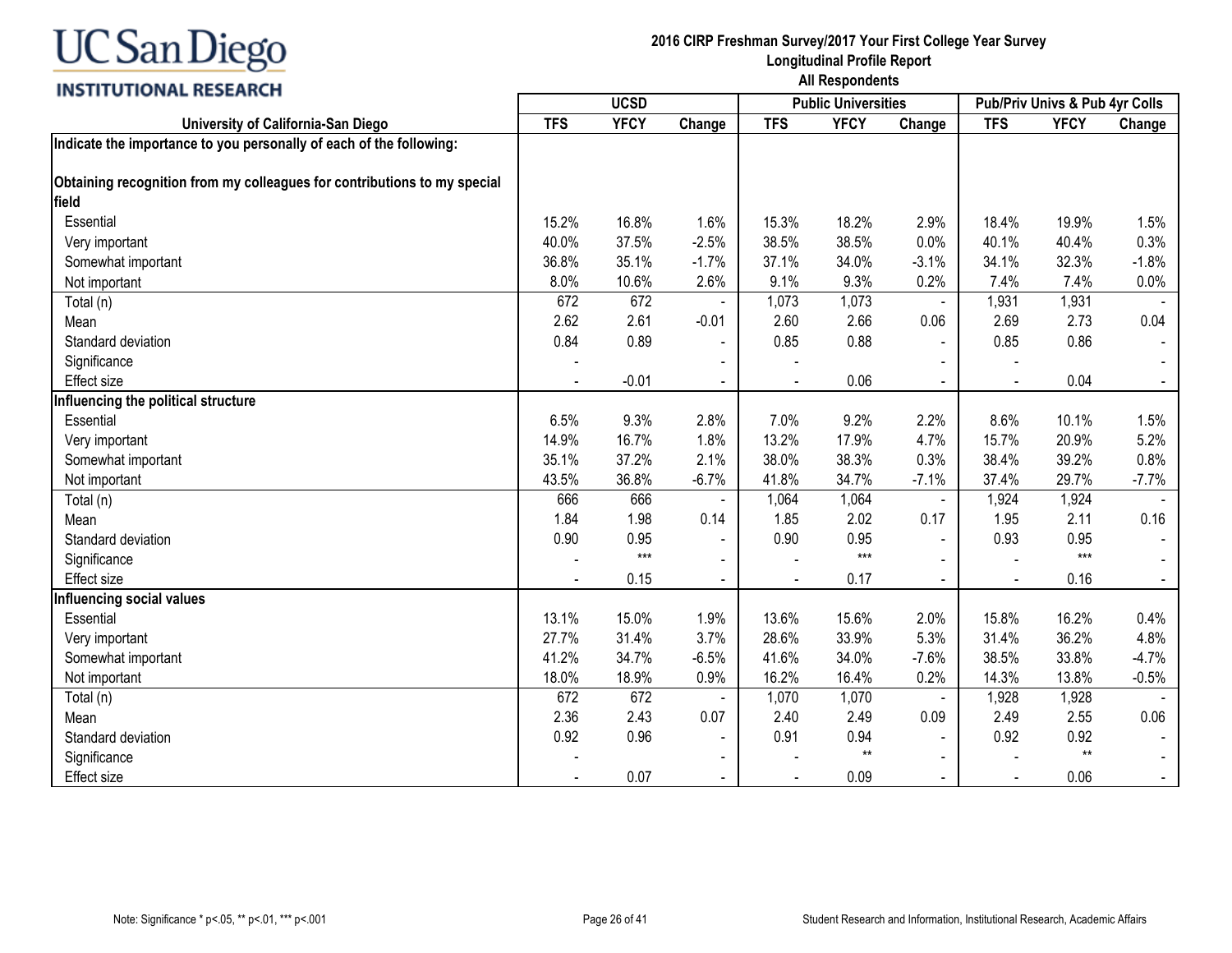

|                                                                     | <b>UCSD</b> |             |                          |            | <b>Public Universities</b> |                | Pub/Priv Univs & Pub 4yr Colls |             |         |
|---------------------------------------------------------------------|-------------|-------------|--------------------------|------------|----------------------------|----------------|--------------------------------|-------------|---------|
| University of California-San Diego                                  | <b>TFS</b>  | <b>YFCY</b> | Change                   | <b>TFS</b> | <b>YFCY</b>                | Change         | <b>TFS</b>                     | <b>YFCY</b> | Change  |
| Indicate the importance to you personally of each of the following: |             |             |                          |            |                            |                |                                |             |         |
| Raising a family                                                    |             |             |                          |            |                            |                |                                |             |         |
| Essential                                                           | 31.0%       | 29.9%       | $-1.1%$                  | 38.9%      | 34.9%                      | $-4.0%$        | 39.9%                          | 34.3%       | $-5.6%$ |
| Very important                                                      | 28.3%       | 28.0%       | $-0.3%$                  | 27.2%      | 30.5%                      | 3.3%           | 28.3%                          | 32.1%       | 3.8%    |
| Somewhat important                                                  | 24.4%       | 25.4%       | 1.0%                     | 21.3%      | 21.9%                      | 0.6%           | 20.3%                          | 22.3%       | 2.0%    |
| Not important                                                       | 16.4%       | 16.7%       | 0.3%                     | 12.6%      | 12.7%                      | 0.1%           | 11.5%                          | 11.2%       | $-0.3%$ |
| Total (n)                                                           | 672         | 672         |                          | 1,073      | 1,073                      | $\blacksquare$ | 1,935                          | 1,935       |         |
| Mean                                                                | 2.74        | 2.71        | $-0.03$                  | 2.92       | 2.88                       | $-0.04$        | 2.97                           | 2.90        | $-0.07$ |
| Standard deviation                                                  | 1.07        | 1.07        |                          | 1.05       | 1.03                       |                | 1.03                           | 1.00        |         |
| Significance                                                        |             |             |                          |            |                            |                |                                | $***$       |         |
| <b>Effect size</b>                                                  |             | $-0.03$     | $\blacksquare$           |            | $-0.04$                    | $\sim$         |                                | $-0.08$     | $\sim$  |
| Being very well off financially                                     |             |             |                          |            |                            |                |                                |             |         |
| Essential                                                           | 45.3%       | 44.7%       | $-0.6%$                  | 48.1%      | 46.0%                      | $-2.1%$        | 46.3%                          | 41.3%       | $-5.0%$ |
| Very important                                                      | 33.1%       | 34.1%       | 1.0%                     | 33.1%      | 34.3%                      | 1.2%           | 34.6%                          | 36.0%       | 1.4%    |
| Somewhat important                                                  | 19.7%       | 19.1%       | $-0.6%$                  | 16.5%      | 17.9%                      | 1.4%           | 17.1%                          | 20.5%       | 3.4%    |
| Not important                                                       | 1.9%        | 2.1%        | 0.2%                     | 2.2%       | 1.9%                       | $-0.3%$        | 2.0%                           | 2.2%        | 0.2%    |
| Total (n)                                                           | 671         | 671         |                          | 1,070      | 1,070                      | $\blacksquare$ | 1,931                          | 1,931       |         |
| Mean                                                                | 3.22        | 3.21        | $-0.01$                  | 3.27       | 3.24                       | $-0.03$        | 3.25                           | 3.16        | $-0.09$ |
| Standard deviation                                                  | 0.83        | 0.82        |                          | 0.81       | 0.81                       | $\sim$         | 0.81                           | 0.82        |         |
| Significance                                                        |             |             | $\blacksquare$           |            |                            |                |                                | $***$       |         |
| <b>Effect size</b>                                                  |             | $-0.01$     | $\blacksquare$           |            | $-0.04$                    | $\sim$         |                                | $-0.10$     | $\sim$  |
| Helping others who are in difficulty                                |             |             |                          |            |                            |                |                                |             |         |
| Essential                                                           | 36.1%       | 35.3%       | $-0.8%$                  | 36.5%      | 34.9%                      | $-1.6%$        | 36.7%                          | 33.8%       | $-2.9%$ |
| Very important                                                      | 39.9%       | 42.7%       | 2.8%                     | 41.0%      | 43.4%                      | 2.4%           | 42.0%                          | 43.9%       | 1.9%    |
| Somewhat important                                                  | 21.9%       | 20.0%       | $-1.9%$                  | 20.2%      | 20.0%                      | $-0.2%$        | 19.5%                          | 20.3%       | 0.8%    |
| Not important                                                       | 2.1%        | 2.1%        | 0.0%                     | 2.3%       | 1.7%                       | $-0.6%$        | 1.8%                           | 2.1%        | 0.3%    |
| Total (n)                                                           | 675         | 675         |                          | 1,076      | 1,076                      | $\blacksquare$ | 1,939                          | 1,939       |         |
| Mean                                                                | 3.10        | 3.11        | 0.01                     | 3.12       | 3.12                       | 0.00           | 3.14                           | 3.09        | $-0.05$ |
| Standard deviation                                                  | 0.81        | 0.79        | $\overline{\phantom{a}}$ | 0.80       | 0.78                       | $\sim$         | 0.79                           | 0.78        |         |
| Significance                                                        |             |             | $\blacksquare$           |            |                            |                |                                | $\star$     |         |
| <b>Effect size</b>                                                  |             | 0.01        | $\blacksquare$           |            | 0.00                       | $\sim$         |                                | $-0.06$     | $\sim$  |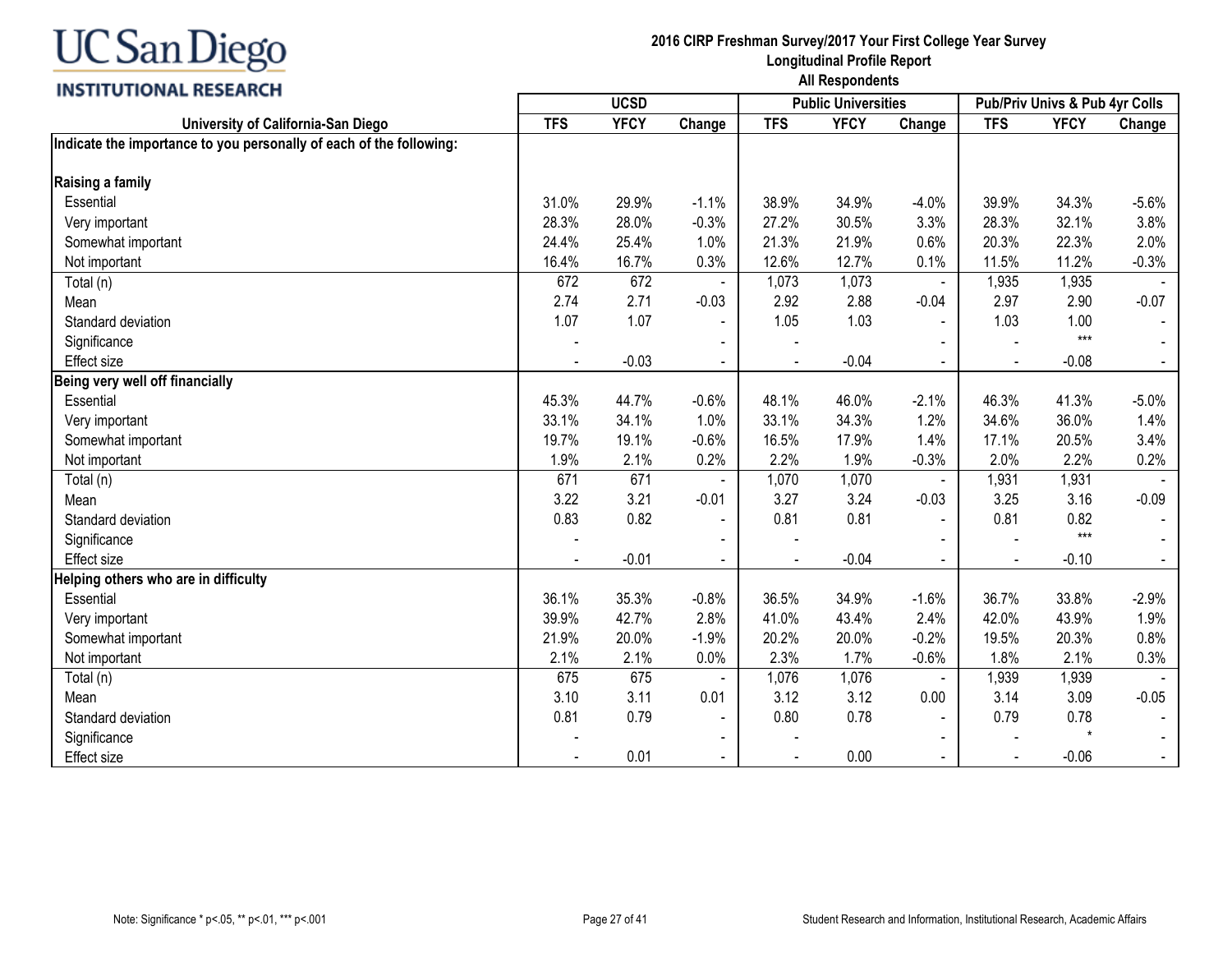## **INSTITUTIONAL RESEARCH**

| ---------------------                                               |            |             | <b>Public Universities</b> |            | Pub/Priv Univs & Pub 4yr Colls |                |            |             |          |
|---------------------------------------------------------------------|------------|-------------|----------------------------|------------|--------------------------------|----------------|------------|-------------|----------|
| University of California-San Diego                                  | <b>TFS</b> | <b>YFCY</b> | Change                     | <b>TFS</b> | <b>YFCY</b>                    | Change         | <b>TFS</b> | <b>YFCY</b> | Change   |
| Indicate the importance to you personally of each of the following: |            |             |                            |            |                                |                |            |             |          |
| Making a theoretical contribution to science                        |            |             |                            |            |                                |                |            |             |          |
| Essential                                                           | 11.2%      | 14.1%       | 2.9%                       | 8.8%       | 12.4%                          | 3.6%           | 8.9%       | 12.0%       | 3.1%     |
| Very important                                                      | 24.3%      | 23.4%       | $-0.9%$                    | 19.8%      | 19.9%                          | 0.1%           | 18.3%      | 20.5%       | 2.2%     |
| Somewhat important                                                  | 37.9%      | 37.2%       | $-0.7%$                    | 36.4%      | 37.8%                          | 1.4%           | 33.8%      | 34.5%       | 0.7%     |
| Not important                                                       | 26.6%      | 25.3%       | $-1.3%$                    | 35.0%      | 30.0%                          | $-5.0%$        | 39.1%      | 33.0%       | $-6.1%$  |
| Total (n)                                                           | 672        | 672         | $\blacksquare$             | 1,068      | 1,068                          | $\blacksquare$ | 1,930      | 1,930       |          |
| Mean                                                                | 2.20       | 2.26        | 0.06                       | 2.02       | 2.15                           | 0.13           | 1.97       | 2.12        | 0.15     |
| Standard deviation                                                  | 0.96       | 0.99        |                            | 0.95       | 0.99                           |                | 0.96       | 1.00        |          |
| Significance                                                        |            |             | $\blacksquare$             |            | $***$                          |                |            | $***$       |          |
| <b>Effect size</b>                                                  |            | 0.07        | $\blacksquare$             |            | 0.14                           | $\blacksquare$ |            | 0.15        | $\sim$   |
| Writing original works (poems, novels etc.)                         |            |             |                            |            |                                |                |            |             |          |
| Essential                                                           | 6.1%       | 8.6%        | 2.5%                       | 6.5%       | 9.3%                           | 2.8%           | 8.1%       | 11.0%       | 2.9%     |
| Very important                                                      | 9.1%       | 10.3%       | 1.2%                       | 9.7%       | 10.4%                          | 0.7%           | 11.6%      | 13.9%       | 2.3%     |
| Somewhat important                                                  | 24.6%      | 31.7%       | 7.1%                       | 23.2%      | 30.4%                          | 7.2%           | 24.6%      | 30.4%       | 5.8%     |
| Not important                                                       | 60.2%      | 49.3%       | $-10.9%$                   | 60.6%      | 50.0%                          | $-10.6%$       | 55.7%      | 44.6%       | $-11.1%$ |
| Total (n)                                                           | 671        | 671         |                            | 1,069      | 1,069                          | $\blacksquare$ | 1,929      | 1,929       |          |
| Mean                                                                | 1.61       | 1.78        | 0.17                       | 1.62       | 1.79                           | 0.17           | 1.72       | 1.91        | 0.19     |
| Standard deviation                                                  | 0.89       | 0.95        | $\blacksquare$             | 0.90       | 0.96                           |                | 0.96       | 1.01        |          |
| Significance                                                        |            | $***$       | $\blacksquare$             |            | $***$                          |                |            | $***$       |          |
| <b>Effect size</b>                                                  |            | 0.19        | $\blacksquare$             |            | 0.18                           | $\blacksquare$ |            | 0.20        | $\sim$   |
| Creating artistic works (painting, sculpture, etc.)                 |            |             |                            |            |                                |                |            |             |          |
| Essential                                                           | 7.0%       | 7.9%        | 0.9%                       | 8.0%       | 8.5%                           | 0.5%           | 7.3%       | 9.1%        | 1.8%     |
| Very important                                                      | 7.7%       | 10.3%       | 2.6%                       | 8.2%       | 11.5%                          | 3.3%           | 8.9%       | 13.6%       | 4.7%     |
| Somewhat important                                                  | 24.3%      | 31.3%       | 7.0%                       | 22.7%      | 29.9%                          | 7.2%           | 23.6%      | 29.1%       | 5.5%     |
| Not important                                                       | 61.0%      | 50.6%       | $-10.4%$                   | 61.0%      | 50.1%                          | $-10.9%$       | 60.3%      | 48.1%       | $-12.2%$ |
| Total (n)                                                           | 672        | 672         |                            | 1,070      | 1,070                          | $\blacksquare$ | 1,926      | 1,926       |          |
| Mean                                                                | 1.61       | 1.75        | 0.14                       | 1.63       | 1.78                           | 0.15           | 1.63       | 1.84        | 0.21     |
| Standard deviation                                                  | 0.90       | 0.93        | $\overline{\phantom{0}}$   | 0.94       | 0.95                           | $\sim$         | 0.92       | 0.98        |          |
| Significance                                                        |            | $***$       | $\blacksquare$             |            | $***$                          |                |            | $***$       |          |
| <b>Effect size</b>                                                  |            | 0.16        | $\blacksquare$             |            | 0.16                           |                |            | 0.22        | $\sim$   |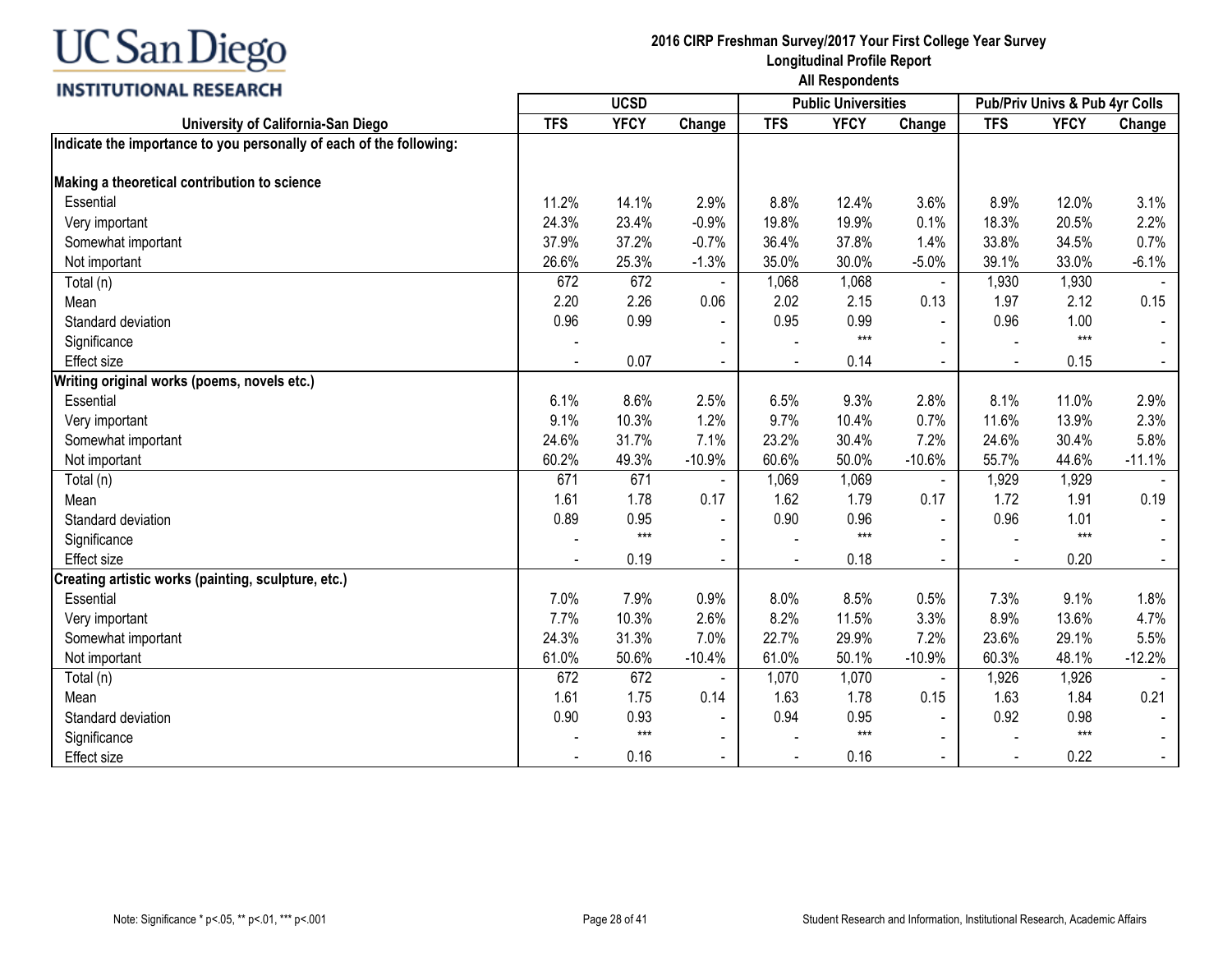## **INSTITUTIONAL RESEARCH**

| <b>TFS</b><br><b>YFCY</b><br>Change<br><b>TFS</b><br><b>YFCY</b><br><b>TFS</b><br><b>YFCY</b><br>University of California-San Diego<br>Change<br>Change<br>Indicate the importance to you personally of each of the following:<br>Developing a meaningful philosophy of life<br>Essential<br>24.2%<br>$-2.7%$<br>18.5%<br>18.9%<br>$-4.0%$<br>21.5%<br>21.2%<br>$-2.7%$<br>22.9%<br>$-2.6%$<br>28.7%<br>27.6%<br>23.5%<br>$-4.1%$<br>24.8%<br>27.1%<br>$-1.6%$<br>27.4%<br>Very important<br>29.1%<br>37.3%<br>8.2%<br>30.8%<br>36.3%<br>5.5%<br>30.5%<br>33.8%<br>3.3%<br>Somewhat important<br>19.0%<br>17.7%<br>$-1.3%$<br>20.3%<br>$-0.3%$<br>17.8%<br>20.2%<br>2.4%<br>20.6%<br>Not important<br>673<br>673<br>1,073<br>1,932<br>1,932<br>1,073<br>Total (n)<br>$\blacksquare$<br>2.49<br>$-0.08$<br>2.42<br>2.45<br>$-0.12$<br>2.57<br>2.49<br>$-0.07$<br>2.57<br>Mean<br>1.05<br>1.02<br>1.01<br>1.03<br>1.01<br>1.04<br>Standard deviation<br>$\blacksquare$<br>$***$<br>$\ddot{\phantom{0}}$<br>$\star$<br>Significance<br>$-0.06$<br>$-0.08$<br>$-0.11$<br><b>Effect size</b> |
|-----------------------------------------------------------------------------------------------------------------------------------------------------------------------------------------------------------------------------------------------------------------------------------------------------------------------------------------------------------------------------------------------------------------------------------------------------------------------------------------------------------------------------------------------------------------------------------------------------------------------------------------------------------------------------------------------------------------------------------------------------------------------------------------------------------------------------------------------------------------------------------------------------------------------------------------------------------------------------------------------------------------------------------------------------------------------------------------|
|                                                                                                                                                                                                                                                                                                                                                                                                                                                                                                                                                                                                                                                                                                                                                                                                                                                                                                                                                                                                                                                                                         |
|                                                                                                                                                                                                                                                                                                                                                                                                                                                                                                                                                                                                                                                                                                                                                                                                                                                                                                                                                                                                                                                                                         |
|                                                                                                                                                                                                                                                                                                                                                                                                                                                                                                                                                                                                                                                                                                                                                                                                                                                                                                                                                                                                                                                                                         |
|                                                                                                                                                                                                                                                                                                                                                                                                                                                                                                                                                                                                                                                                                                                                                                                                                                                                                                                                                                                                                                                                                         |
|                                                                                                                                                                                                                                                                                                                                                                                                                                                                                                                                                                                                                                                                                                                                                                                                                                                                                                                                                                                                                                                                                         |
|                                                                                                                                                                                                                                                                                                                                                                                                                                                                                                                                                                                                                                                                                                                                                                                                                                                                                                                                                                                                                                                                                         |
|                                                                                                                                                                                                                                                                                                                                                                                                                                                                                                                                                                                                                                                                                                                                                                                                                                                                                                                                                                                                                                                                                         |
|                                                                                                                                                                                                                                                                                                                                                                                                                                                                                                                                                                                                                                                                                                                                                                                                                                                                                                                                                                                                                                                                                         |
|                                                                                                                                                                                                                                                                                                                                                                                                                                                                                                                                                                                                                                                                                                                                                                                                                                                                                                                                                                                                                                                                                         |
|                                                                                                                                                                                                                                                                                                                                                                                                                                                                                                                                                                                                                                                                                                                                                                                                                                                                                                                                                                                                                                                                                         |
|                                                                                                                                                                                                                                                                                                                                                                                                                                                                                                                                                                                                                                                                                                                                                                                                                                                                                                                                                                                                                                                                                         |
|                                                                                                                                                                                                                                                                                                                                                                                                                                                                                                                                                                                                                                                                                                                                                                                                                                                                                                                                                                                                                                                                                         |
|                                                                                                                                                                                                                                                                                                                                                                                                                                                                                                                                                                                                                                                                                                                                                                                                                                                                                                                                                                                                                                                                                         |
| Participating in a community action program                                                                                                                                                                                                                                                                                                                                                                                                                                                                                                                                                                                                                                                                                                                                                                                                                                                                                                                                                                                                                                             |
| 11.3%<br>10.9%<br>$-0.4%$<br>10.3%<br>11.1%<br>0.8%<br>11.1%<br>12.7%<br>1.6%<br>Essential                                                                                                                                                                                                                                                                                                                                                                                                                                                                                                                                                                                                                                                                                                                                                                                                                                                                                                                                                                                              |
| 4.9%<br>3.6%<br>2.7%<br>23.4%<br>28.3%<br>23.9%<br>27.5%<br>26.9%<br>29.6%<br>Very important                                                                                                                                                                                                                                                                                                                                                                                                                                                                                                                                                                                                                                                                                                                                                                                                                                                                                                                                                                                            |
| 43.6%<br>41.4%<br>$-2.2%$<br>40.7%<br>42.2%<br>39.1%<br>$-3.1%$<br>Somewhat important<br>44.1%<br>$-3.4%$                                                                                                                                                                                                                                                                                                                                                                                                                                                                                                                                                                                                                                                                                                                                                                                                                                                                                                                                                                               |
| 20.7%<br>21.7%<br>19.5%<br>$-2.2%$<br>21.7%<br>$-1.0%$<br>19.8%<br>18.6%<br>$-1.2%$<br>Not important                                                                                                                                                                                                                                                                                                                                                                                                                                                                                                                                                                                                                                                                                                                                                                                                                                                                                                                                                                                    |
| 672<br>672<br>1,073<br>1,932<br>1,932<br>1,073<br>Total (n)<br>$\blacksquare$                                                                                                                                                                                                                                                                                                                                                                                                                                                                                                                                                                                                                                                                                                                                                                                                                                                                                                                                                                                                           |
| 2.31<br>2.24<br>0.07<br>2.29<br>0.06<br>2.29<br>2.36<br>0.07<br>2.23<br>Mean                                                                                                                                                                                                                                                                                                                                                                                                                                                                                                                                                                                                                                                                                                                                                                                                                                                                                                                                                                                                            |
| 0.92<br>0.91<br>0.90<br>0.92<br>0.91<br>0.93<br>Standard deviation                                                                                                                                                                                                                                                                                                                                                                                                                                                                                                                                                                                                                                                                                                                                                                                                                                                                                                                                                                                                                      |
| $**$<br>$\star$<br>Significance                                                                                                                                                                                                                                                                                                                                                                                                                                                                                                                                                                                                                                                                                                                                                                                                                                                                                                                                                                                                                                                         |
| 0.07<br>0.06<br>0.07<br><b>Effect size</b><br>$\sim$<br>$\sim$<br>$\blacksquare$                                                                                                                                                                                                                                                                                                                                                                                                                                                                                                                                                                                                                                                                                                                                                                                                                                                                                                                                                                                                        |
| Helping to promote racial understanding                                                                                                                                                                                                                                                                                                                                                                                                                                                                                                                                                                                                                                                                                                                                                                                                                                                                                                                                                                                                                                                 |
| 17.7%<br>$-0.2%$<br>17.0%<br>17.5%<br>16.4%<br>16.4%<br>0.0%<br>16.0%<br>1.0%<br>Essential                                                                                                                                                                                                                                                                                                                                                                                                                                                                                                                                                                                                                                                                                                                                                                                                                                                                                                                                                                                              |
| 28.3%<br>2.1%<br>29.9%<br>30.9%<br>31.8%<br>0.9%<br>30.4%<br>28.3%<br>1.6%<br>Very important                                                                                                                                                                                                                                                                                                                                                                                                                                                                                                                                                                                                                                                                                                                                                                                                                                                                                                                                                                                            |
| $-0.6%$<br>38.2%<br>0.2%<br>37.9%<br>37.3%<br>38.0%<br>37.7%<br>37.4%<br>$-0.3%$<br>Somewhat important                                                                                                                                                                                                                                                                                                                                                                                                                                                                                                                                                                                                                                                                                                                                                                                                                                                                                                                                                                                  |
| 16.2%<br>14.8%<br>$-1.4%$<br>15.6%<br>$-1.7%$<br>15.4%<br>13.8%<br>$-1.6%$<br>Not important<br>17.3%                                                                                                                                                                                                                                                                                                                                                                                                                                                                                                                                                                                                                                                                                                                                                                                                                                                                                                                                                                                    |
| 668<br>668<br>1,064<br>1,920<br>1,920<br>Total (n)<br>1,064<br>$\blacksquare$                                                                                                                                                                                                                                                                                                                                                                                                                                                                                                                                                                                                                                                                                                                                                                                                                                                                                                                                                                                                           |
| 2.51<br>2.47<br>2.47<br>2.47<br>0.04<br>2.44<br>0.03<br>2.52<br>0.05<br>Mean                                                                                                                                                                                                                                                                                                                                                                                                                                                                                                                                                                                                                                                                                                                                                                                                                                                                                                                                                                                                            |
| 0.96<br>0.95<br>0.96<br>0.94<br>0.94<br>0.93<br>Standard deviation                                                                                                                                                                                                                                                                                                                                                                                                                                                                                                                                                                                                                                                                                                                                                                                                                                                                                                                                                                                                                      |
| $\star$<br>Significance                                                                                                                                                                                                                                                                                                                                                                                                                                                                                                                                                                                                                                                                                                                                                                                                                                                                                                                                                                                                                                                                 |
| 0.04<br>0.03<br>0.05<br>Effect size<br>$\sim$<br>$\blacksquare$<br>$\overline{\phantom{0}}$                                                                                                                                                                                                                                                                                                                                                                                                                                                                                                                                                                                                                                                                                                                                                                                                                                                                                                                                                                                             |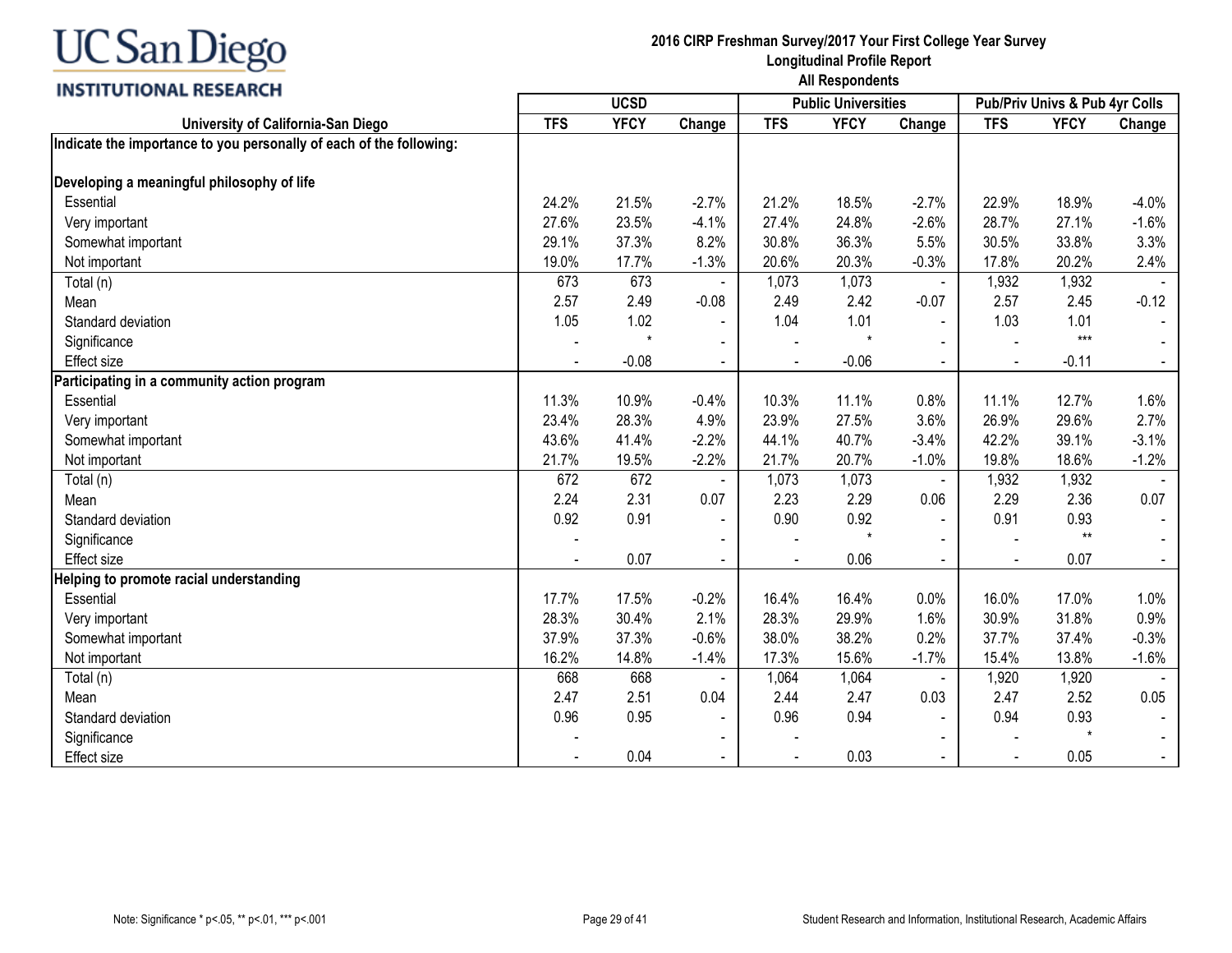## **INSTITUTIONAL RESEARCH**

|                                                                     | <b>UCSD</b> |             |                          |            | <b>Public Universities</b> |                |            | Pub/Priv Univs & Pub 4yr Colls |         |  |
|---------------------------------------------------------------------|-------------|-------------|--------------------------|------------|----------------------------|----------------|------------|--------------------------------|---------|--|
| University of California-San Diego                                  | <b>TFS</b>  | <b>YFCY</b> | Change                   | <b>TFS</b> | <b>YFCY</b>                | Change         | <b>TFS</b> | <b>YFCY</b>                    | Change  |  |
| Indicate the importance to you personally of each of the following: |             |             |                          |            |                            |                |            |                                |         |  |
| Keeping up to date with political affairs                           |             |             |                          |            |                            |                |            |                                |         |  |
| Essential                                                           | 15.5%       | 19.1%       | 3.6%                     | 14.0%      | 17.1%                      | 3.1%           | 17.5%      | 18.9%                          | 1.4%    |  |
| Very important                                                      | 28.1%       | 29.6%       | 1.5%                     | 27.1%      | 29.1%                      | 2.0%           | 30.2%      | 33.1%                          | 2.9%    |  |
| Somewhat important                                                  | 38.8%       | 38.1%       | $-0.7%$                  | 39.4%      | 38.2%                      | $-1.2%$        | 36.9%      | 36.2%                          | $-0.7%$ |  |
| Not important                                                       | 17.6%       | 13.3%       | $-4.3%$                  | 19.5%      | 15.6%                      | $-3.9%$        | 15.4%      | 11.8%                          | $-3.6%$ |  |
| Total (n)                                                           | 670         | 670         |                          | 1,069      | 1,069                      | $\blacksquare$ | 1,931      | 1,931                          |         |  |
| Mean                                                                | 2.41        | 2.54        | 0.13                     | 2.36       | 2.48                       | 0.12           | 2.50       | 2.59                           | 0.09    |  |
| Standard deviation                                                  | 0.95        | 0.95        |                          | 0.95       | 0.95                       |                | 0.95       | 0.93                           |         |  |
| Significance                                                        |             | $***$       | $\blacksquare$           |            | #N/A                       |                |            | #N/A                           |         |  |
| <b>Effect size</b>                                                  |             | 0.14        | $\blacksquare$           |            | #N/A                       |                |            | #N/A                           | $\sim$  |  |
| Becoming a community leader                                         |             |             |                          |            |                            |                |            |                                |         |  |
| Essential                                                           | 14.5%       | 14.2%       | $-0.3%$                  | 13.7%      | 13.7%                      | 0.0%           | 15.3%      | 14.9%                          | $-0.4%$ |  |
| Very important                                                      | 22.3%       | 23.2%       | 0.9%                     | 24.4%      | 26.4%                      | 2.0%           | 27.8%      | 30.6%                          | 2.8%    |  |
| Somewhat important                                                  | 39.1%       | 40.9%       | 1.8%                     | 38.9%      | 39.1%                      | 0.2%           | 37.2%      | 37.6%                          | 0.4%    |  |
| Not important                                                       | 24.1%       | 21.7%       | $-2.4%$                  | 23.0%      | 20.7%                      | $-2.3%$        | 19.7%      | 16.9%                          | $-2.8%$ |  |
| Total (n)                                                           | 668         | 668         |                          | 1,063      | 1,063                      | $\blacksquare$ | 1,916      | 1,916                          |         |  |
| Mean                                                                | 2.27        | 2.30        | 0.03                     | 2.29       | 2.33                       | 0.04           | 2.39       | 2.43                           | 0.04    |  |
| Standard deviation                                                  | 0.99        | 0.96        | $\blacksquare$           | 0.97       | 0.95                       |                | 0.97       | 0.94                           |         |  |
| Significance                                                        |             |             | $\overline{\phantom{a}}$ |            | #N/A                       |                |            | #N/A                           |         |  |
| <b>Effect size</b>                                                  |             | 0.03        | $\blacksquare$           |            | #N/A                       | $\blacksquare$ |            | #N/A                           | $\sim$  |  |
| Improving my understanding of other countries and cultures          |             |             |                          |            |                            |                |            |                                |         |  |
| Essential                                                           | 27.4%       | 26.2%       | $-1.2%$                  | 24.0%      | 24.4%                      | 0.4%           | 28.1%      | 25.7%                          | $-2.4%$ |  |
| Very important                                                      | 37.5%       | 38.2%       | 0.7%                     | 36.1%      | 36.5%                      | 0.4%           | 37.5%      | 39.1%                          | 1.6%    |  |
| Somewhat important                                                  | 28.6%       | 29.9%       | 1.3%                     | 31.6%      | 32.0%                      | 0.4%           | 28.2%      | 29.4%                          | 1.2%    |  |
| Not important                                                       | 6.5%        | 5.7%        | $-0.8%$                  | 8.2%       | 7.0%                       | $-1.2%$        | 6.2%       | 5.8%                           | $-0.4%$ |  |
| Total (n)                                                           | 672         | 672         |                          | 1,068      | 1,068                      | $\blacksquare$ | 1,922      | 1,922                          |         |  |
| Mean                                                                | 2.86        | 2.85        | $-0.01$                  | 2.76       | 2.78                       | 0.02           | 2.88       | 2.85                           | $-0.03$ |  |
| Standard deviation                                                  | 0.90        | 0.88        |                          | 0.91       | 0.89                       | $\blacksquare$ | 0.89       | 0.87                           |         |  |
| Significance                                                        |             |             | $\overline{\phantom{a}}$ |            | #N/A                       |                |            | #N/A                           | $\sim$  |  |
| <b>Effect size</b>                                                  |             | $-0.01$     | $\blacksquare$           |            | #N/A                       | $\blacksquare$ |            | #N/A                           | $\sim$  |  |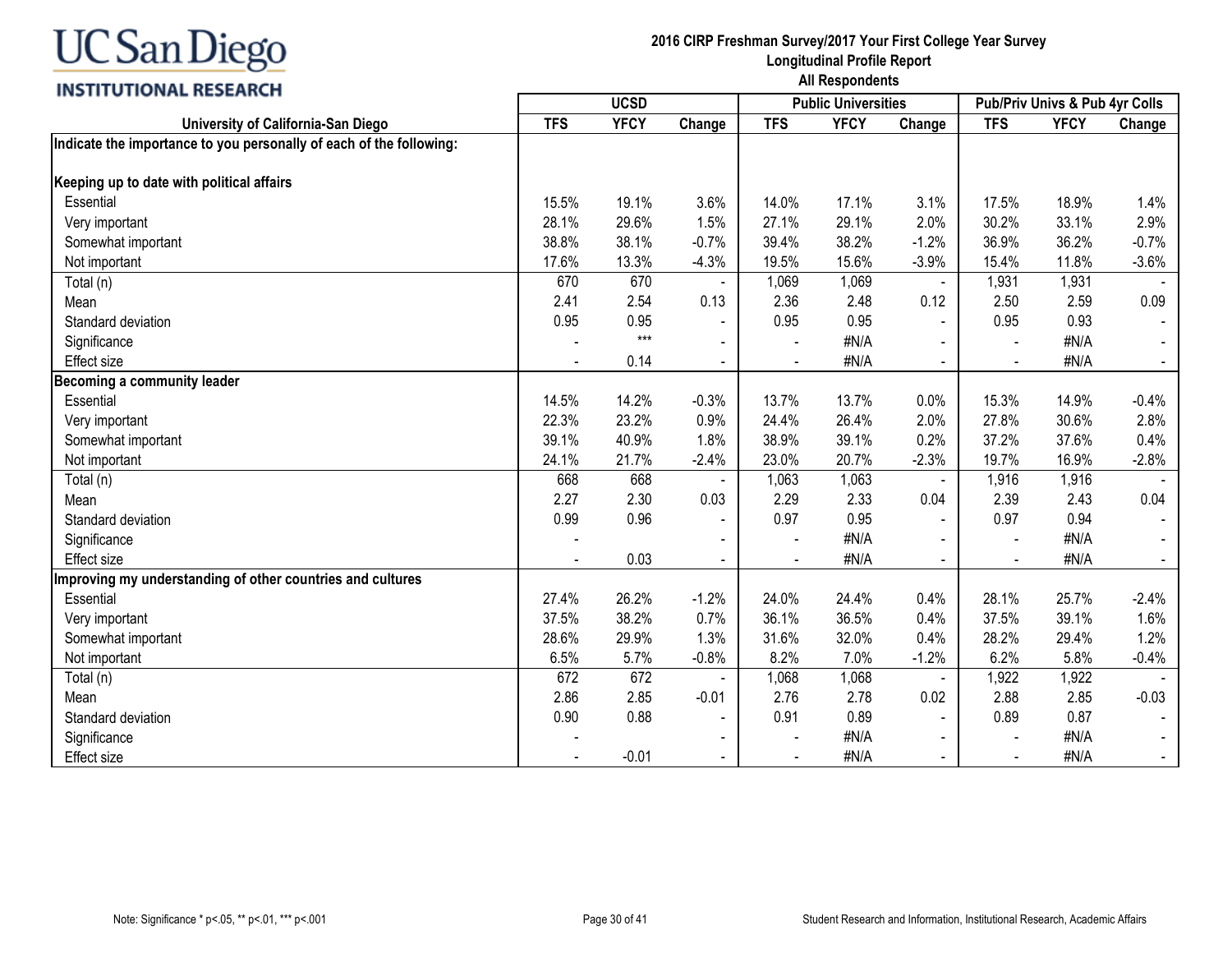## **INSTITUTIONAL RESEARCH**

| ,,,,,,,,,,,,,,,,,,,,,,,,                                                  |            | <b>UCSD</b> |                |            | <b>Public Universities</b> |                | Pub/Priv Univs & Pub 4yr Colls |             |          |
|---------------------------------------------------------------------------|------------|-------------|----------------|------------|----------------------------|----------------|--------------------------------|-------------|----------|
| University of California-San Diego                                        | <b>TFS</b> | <b>YFCY</b> | Change         | <b>TFS</b> | <b>YFCY</b>                | Change         | <b>TFS</b>                     | <b>YFCY</b> | Change   |
| Becoming involved in a community action program                           |            |             |                |            |                            |                |                                |             |          |
| Essential                                                                 | 11.0%      | 20.0%       | 9.0%           | 10.1%      | 17.9%                      | 7.8%           | 10.2%                          | 18.2%       | 8.0%     |
| Very important                                                            | 25.9%      | 34.4%       | 8.5%           | 24.3%      | 33.5%                      | 9.2%           | 25.1%                          | 35.4%       | 10.3%    |
| Somewhat important                                                        | 45.3%      | 33.2%       | $-12.1%$       | 46.3%      | 36.3%                      | $-10.0%$       | 45.3%                          | 35.3%       | $-10.0%$ |
| Not important                                                             | 17.7%      | 12.4%       | $-5.3%$        | 19.3%      | 12.4%                      | $-6.9%$        | 19.4%                          | 11.1%       | $-8.3%$  |
| Total (n)                                                                 | 671        | 671         |                | 1,070      | 1,070                      |                | 1,923                          | 1,923       |          |
| Mean                                                                      | 2.30       | 2.62        | 0.32           | 2.25       | 2.57                       | 0.32           | 2.26                           | 2.61        | 0.35     |
| Standard deviation                                                        | 0.89       | 0.94        |                | 0.88       | 0.92                       |                | 0.89                           | 0.91        |          |
| Significance                                                              |            | $***$       |                |            | #N/A                       |                |                                | #N/A        |          |
| <b>Effect size</b>                                                        |            | 0.33        |                |            | #N/A                       |                |                                | #N/A        |          |
| To what extent are the following statements true to you:                  |            |             |                |            |                            |                |                                |             |          |
|                                                                           |            |             |                |            |                            |                |                                |             |          |
| I have a strong sense of belonging to a community of scientists           |            |             |                |            |                            |                |                                |             |          |
| Strongly agree                                                            | 10.0%      | 8.3%        | $-1.7%$        | 7.6%       | 6.9%                       | $-0.7%$        | 8.2%                           | 9.0%        | 0.8%     |
| Agree Somewhat                                                            | 30.2%      | 26.6%       | $-3.6%$        | 23.3%      | 21.2%                      | $-2.1%$        | 20.4%                          | 20.1%       | $-0.3%$  |
| Neutral                                                                   | 35.5%      | 28.9%       | $-6.6%$        | 35.8%      | 31.1%                      | $-4.7%$        | 30.6%                          | 27.9%       | $-2.7%$  |
| Disagree Somewhat                                                         | 13.2%      | 18.8%       | 5.6%           | 15.6%      | 17.7%                      | 2.1%           | 16.3%                          | 15.6%       | $-0.7%$  |
| <b>Strongly Disagree</b>                                                  | 11.2%      | 17.3%       | 6.1%           | 17.7%      | 23.2%                      | 5.5%           | 24.5%                          | 27.4%       | 2.9%     |
| Total (n)                                                                 | 653        | 653         |                | 1,030      | 1,030                      |                | 1,885                          | 1,885       |          |
| Mean                                                                      | 3.15       | 2.90        | $-0.25$        | 2.87       | 2.71                       | $-0.16$        | 2.72                           | 2.67        | $-0.05$  |
| Standard deviation                                                        | 1.12       | 1.21        | $\blacksquare$ | 1.18       | 1.23                       | $\blacksquare$ | 1.26                           | 1.31        |          |
| Significance                                                              |            | $***$       | $\blacksquare$ |            | #N/A                       |                | $\overline{a}$                 | #N/A        |          |
| <b>Effect size</b>                                                        |            | $-0.21$     | $\blacksquare$ |            | #N/A                       | $\blacksquare$ | $\overline{\phantom{a}}$       | #N/A        |          |
| derive a great personal satisfaction from working on a team that is doing |            |             |                |            |                            |                |                                |             |          |
| important research                                                        |            |             |                |            |                            |                |                                |             |          |
| Strongly agree                                                            | 26.4%      | 14.6%       | $-11.8%$       | 19.8%      | 11.3%                      | $-8.5%$        | 20.6%                          | 12.5%       | $-8.1%$  |
| Agree Somewhat                                                            | 42.8%      | 34.4%       | $-8.4%$        | 38.3%      | 28.2%                      | $-10.1%$       | 33.5%                          | 26.8%       | $-6.7%$  |
| Neutral                                                                   | 21.0%      | 31.6%       | 10.6%          | 25.9%      | 35.7%                      | 9.8%           | 26.8%                          | 34.6%       | 7.8%     |
| Disagree Somewhat                                                         | 6.6%       | 8.7%        | 2.1%           | 9.7%       | 9.8%                       | 0.1%           | 10.7%                          | 10.0%       | $-0.7%$  |
| <b>Strongly Disagree</b>                                                  | 3.2%       | 10.7%       | 7.5%           | 6.2%       | 15.1%                      | 8.9%           | 8.4%                           | 16.1%       | 7.7%     |
| Total (n)                                                                 | 652        | 652         |                | 1,029      | 1,029                      |                | 1,884                          | 1,884       |          |
| Mean                                                                      | 3.83       | 3.33        | $-0.50$        | 3.56       | 3.11                       | $-0.45$        | 3.47                           | 3.10        | $-0.37$  |
| Standard deviation                                                        | 1.00       | 1.16        | $\mathbf{r}$   | 1.10       | 1.19                       | $\sim$         | 1.18                           | 1.23        |          |
| Significance                                                              |            | $***$       | $\blacksquare$ |            | #N/A                       |                | $\blacksquare$                 | #N/A        |          |
| <b>Effect size</b>                                                        |            | $-0.42$     | $\sim$         | $\sim$     | #N/A                       | $\blacksquare$ | $\sim$                         | #N/A        |          |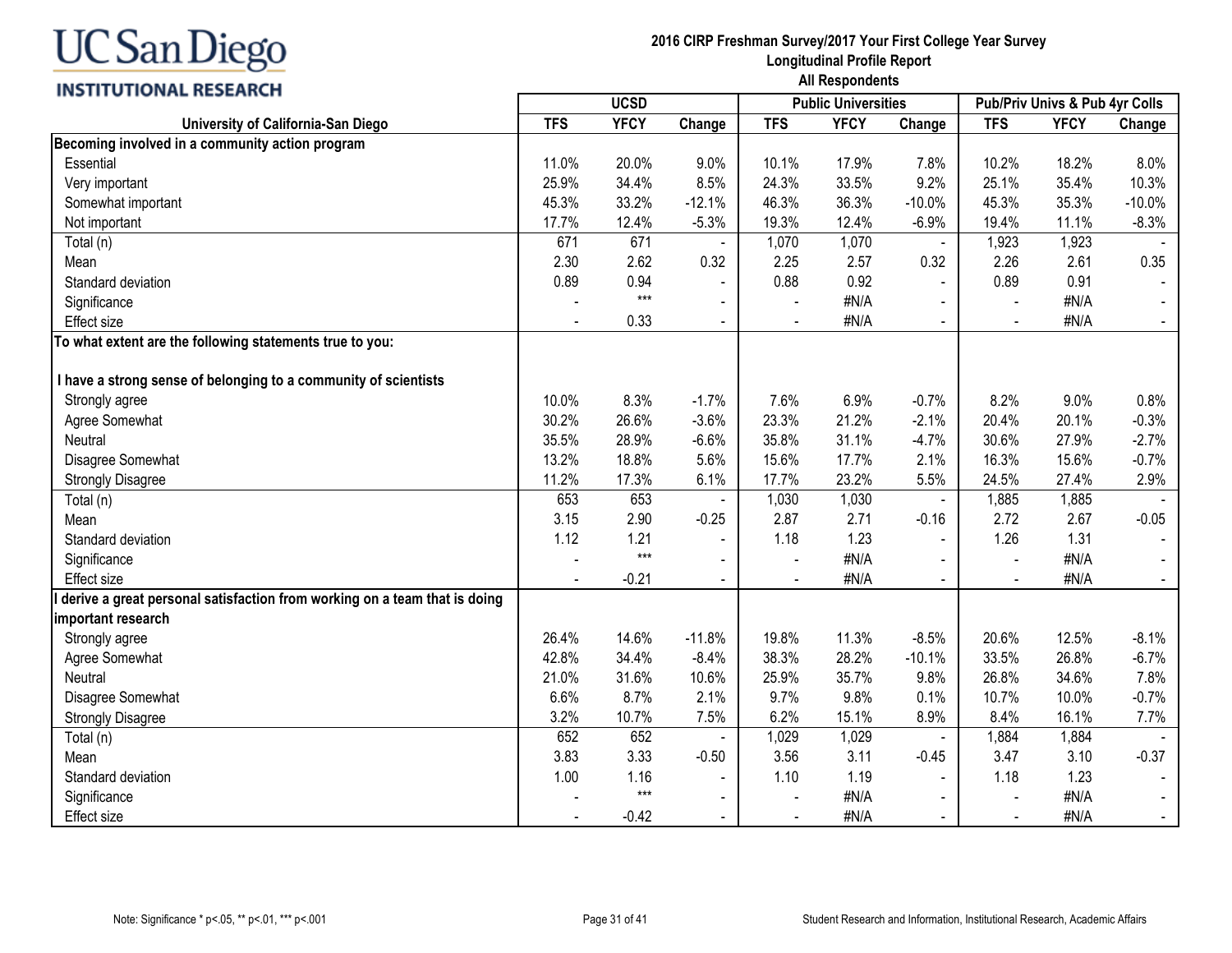## **INSTITUTIONAL RESEARCH**

| <u>,,,,,,,,,,,,,,,,,,,,,,</u>                      | <b>UCSD</b> |             |                |                | <b>Public Universities</b> |                | Pub/Priv Univs & Pub 4yr Colls |             |                |
|----------------------------------------------------|-------------|-------------|----------------|----------------|----------------------------|----------------|--------------------------------|-------------|----------------|
| University of California-San Diego                 | <b>TFS</b>  | <b>YFCY</b> | Change         | <b>TFS</b>     | <b>YFCY</b>                | Change         | <b>TFS</b>                     | <b>YFCY</b> | Change         |
| think of myself as a scientist                     |             |             |                |                |                            |                |                                |             |                |
| Strongly agree                                     | 10.6%       | 10.0%       | $-0.6%$        | 7.6%           | 7.3%                       | $-0.3%$        | 7.2%                           | 7.8%        | 0.6%           |
| Agree Somewhat                                     | 26.2%       | 23.9%       | $-2.3%$        | 19.1%          | 17.9%                      | $-1.2%$        | 18.1%                          | 17.0%       | $-1.1%$        |
| Neutral                                            | 33.7%       | 28.7%       | $-5.0%$        | 30.3%          | 29.2%                      | $-1.1%$        | 26.1%                          | 27.3%       | 1.2%           |
| Disagree Somewhat                                  | 16.9%       | 18.6%       | 1.7%           | 19.7%          | 18.3%                      | $-1.4%$        | 17.7%                          | 16.5%       | $-1.2%$        |
| <b>Strongly Disagree</b>                           | 12.6%       | 18.9%       | 6.3%           | 23.2%          | 27.4%                      | 4.2%           | 30.9%                          | 31.5%       | 0.6%           |
| Total (n)                                          | 652         | 652         |                | 1,029          | 1,029                      |                | 1,882                          | 1,882       |                |
| Mean                                               | 3.05        | 2.88        | $-0.17$        | 2.68           | 2.59                       | $-0.09$        | 2.53                           | 2.53        | 0.00           |
| Standard deviation                                 | 1.16        | 1.25        | $\blacksquare$ | 1.23           | 1.26                       | $\mathbf{r}$   | 1.29                           | 1.30        | $\blacksquare$ |
| Significance                                       |             | $***$       | $\sim$         |                | #N/A                       |                |                                | #N/A        | $\sim$         |
| Effect size                                        |             | $-0.16$     | $\sim$         |                | #N/A                       |                |                                | #N/A        | $\blacksquare$ |
| feel like I belong in the field of science         |             |             |                |                |                            |                |                                |             |                |
| Strongly agree                                     | 26.5%       | 20.4%       | $-6.1%$        | 19.9%          | 16.0%                      | $-3.9%$        | 17.9%                          | 14.3%       | $-3.6%$        |
| Agree Somewhat                                     | 29.1%       | 30.0%       | 0.9%           | 22.7%          | 25.1%                      | 2.4%           | 20.4%                          | 21.9%       | 1.5%           |
| Neutral                                            | 21.6%       | 22.4%       | 0.8%           | 23.7%          | 22.9%                      | $-0.8%$        | 19.7%                          | 22.3%       | 2.6%           |
| Disagree Somewhat                                  | 12.1%       | 12.6%       | 0.5%           | 14.2%          | 13.0%                      | $-1.2%$        | 13.2%                          | 12.5%       | $-0.7%$        |
| <b>Strongly Disagree</b>                           | 10.7%       | 14.7%       | 4.0%           | 19.5%          | 23.1%                      | 3.6%           | 28.7%                          | 29.0%       | 0.3%           |
| Total (n)                                          | 653         | 653         |                | 1,028          | 1,028                      | $\blacksquare$ | 1,887                          | 1,887       |                |
| Mean                                               | 3.49        | 3.29        | $-0.20$        | 3.09           | 2.98                       | $-0.11$        | 2.86                           | 2.80        | $-0.06$        |
| Standard deviation                                 | 1.29        | 1.32        |                | 1.39           | 1.39                       | $\sim$         | 1.48                           | 1.43        | $\blacksquare$ |
| Significance                                       |             | $***$       |                |                | #N/A                       |                |                                | #N/A        |                |
| <b>Effect size</b>                                 |             | $-0.18$     | $\blacksquare$ |                | #N/A                       |                |                                | #N/A        |                |
| Will you pursue a science-related research career? |             |             |                |                |                            |                |                                |             |                |
| Definitely yes                                     | 23.1%       | 21.6%       | $-1.5%$        | 18.8%          | 16.9%                      | $-1.9%$        | 14.5%                          | 13.4%       | $-1.1%$        |
| Probably yes                                       | 33.5%       | 26.6%       | $-6.9%$        | 27.3%          | 22.6%                      | $-4.7%$        | 22.6%                          | 18.5%       | $-4.1%$        |
| Uncertain                                          | 19.9%       | 22.1%       | 2.2%           | 21.8%          | 22.8%                      | 1.0%           | 20.4%                          | 20.3%       | $-0.1%$        |
| Probably No                                        | 16.9%       | 18.0%       | 1.1%           | 20.6%          | 18.8%                      | $-1.8%$        | 23.7%                          | 21.0%       | $-2.7%$        |
| Definitely No                                      | 6.5%        | 11.7%       | 5.2%           | 11.5%          | 18.9%                      | 7.4%           | 18.8%                          | 26.8%       | 8.0%           |
| Total (n)                                          | 657         | 657         |                | 1,040          | 1,040                      |                | 1,906                          | 1,906       |                |
| Mean                                               | 3.50        | 3.28        | $-0.22$        | 3.21           | 3.00                       | $-0.21$        | 2.90                           | 2.71        | $-0.19$        |
| Standard deviation                                 | 1.20        | 1.30        | $\blacksquare$ | 1.28           | 1.36                       | $\blacksquare$ | 1.34                           | 1.39        |                |
| Significance                                       |             | $***$       | $\blacksquare$ |                | #N/A                       |                |                                | #N/A        | $\sim$         |
| Effect size                                        |             | $-0.19$     | $\blacksquare$ | $\blacksquare$ | #N/A                       | $\blacksquare$ |                                | #N/A        | $\sim$         |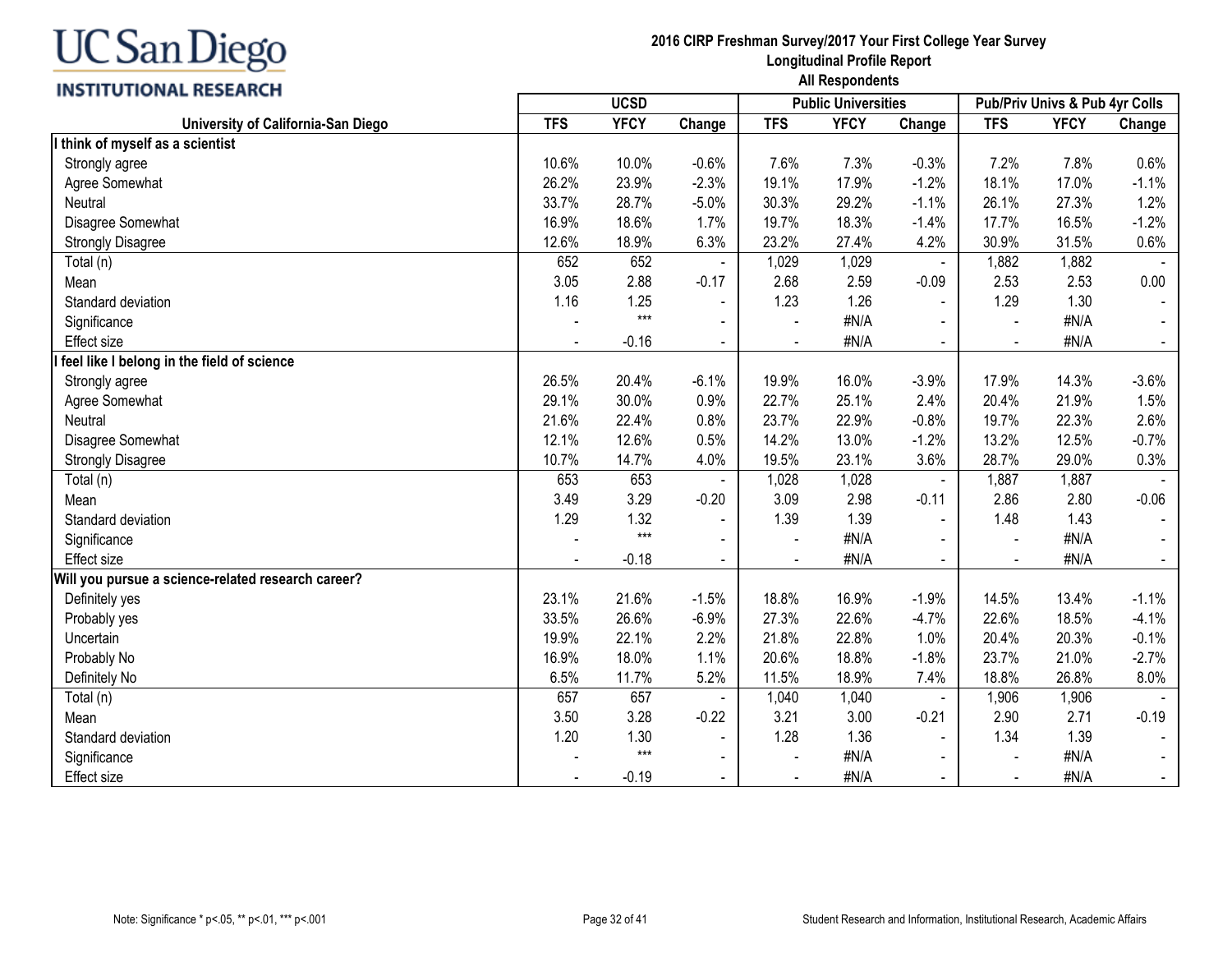## **INSTITUTIONAL RESEARCH**

|                                                                             | <b>UCSD</b> |             |                |                | <b>Public Universities</b> |                | Pub/Priv Univs & Pub 4yr Colls |             |                |  |
|-----------------------------------------------------------------------------|-------------|-------------|----------------|----------------|----------------------------|----------------|--------------------------------|-------------|----------------|--|
| University of California-San Diego                                          | <b>TFS</b>  | <b>YFCY</b> | Change         | <b>TFS</b>     | <b>YFCY</b>                | Change         | <b>TFS</b>                     | <b>YFCY</b> | Change         |  |
| How confident are you that you can:                                         |             |             |                |                |                            |                |                                |             |                |  |
| Use technical science skills (use of tools, instruments, and/or techniques) |             |             |                |                |                            |                |                                |             |                |  |
| Absolutely                                                                  | 19.9%       | 13.4%       | $-6.5%$        | 19.8%          | 12.5%                      | $-7.3%$        | 18.7%                          | 12.6%       | $-6.1%$        |  |
| Very                                                                        | 34.6%       | 27.6%       | $-7.0%$        | 30.3%          | 25.7%                      | $-4.6%$        | 31.5%                          | 24.8%       | $-6.7%$        |  |
| Moderately                                                                  | 32.7%       | 36.1%       | 3.4%           | 35.7%          | 37.5%                      | 1.8%           | 36.0%                          | 37.5%       | 1.5%           |  |
| Somewhat                                                                    | 9.9%        | 14.2%       | 4.3%           | 10.7%          | 15.5%                      | 4.8%           | 10.2%                          | 16.0%       | 5.8%           |  |
| Not at All                                                                  | 2.9%        | 8.7%        | 5.8%           | 3.4%           | 8.7%                       | 5.3%           | 3.6%                           | 9.2%        | 5.6%           |  |
| Total (n)                                                                   | 664         | 664         |                | 1,055          | 1,055                      | $\blacksquare$ | 1,935                          | 1,935       |                |  |
| Mean                                                                        | 3.59        | 3.23        | $-0.36$        | 3.52           | 3.18                       | $-0.34$        | 3.52                           | 3.16        | $-0.36$        |  |
| Standard deviation                                                          | 1.01        | 1.12        |                | 1.03           | 1.11                       |                | 1.02                           | 1.12        |                |  |
| Significance                                                                |             | $***$       |                | $\sim$         | #N/A                       |                |                                | #N/A        |                |  |
| Effect size                                                                 |             | $-0.34$     | $\blacksquare$ |                | #N/A                       |                |                                | #N/A        |                |  |
| Generate a research question                                                |             |             |                |                |                            |                |                                |             |                |  |
| Absolutely                                                                  | 11.2%       | 10.1%       | $-1.1%$        | 11.4%          | 8.9%                       | $-2.5%$        | 12.7%                          | 9.8%        | $-2.9%$        |  |
| Very                                                                        | 27.8%       | 20.1%       | $-7.7%$        | 27.1%          | 21.3%                      | $-5.8%$        | 28.4%                          | 24.1%       | $-4.3%$        |  |
| Moderately                                                                  | 41.0%       | 40.9%       | $-0.1%$        | 42.2%          | 40.7%                      | $-1.5%$        | 41.1%                          | 39.7%       | $-1.4%$        |  |
| Somewhat                                                                    | 17.3%       | 20.1%       | 2.8%           | 16.3%          | 20.6%                      | 4.3%           | 14.9%                          | 18.5%       | 3.6%           |  |
| Not at All                                                                  | 2.7%        | 8.9%        | 6.2%           | 2.9%           | 8.5%                       | 5.6%           | 2.9%                           | 7.9%        | 5.0%           |  |
| Total (n)                                                                   | 663         | 663         |                | 1,054          | 1,054                      | $\blacksquare$ | 1,933                          | 1,933       |                |  |
| Mean                                                                        | 3.27        | 3.02        | $-0.25$        | 3.28           | 3.01                       | $-0.27$        | 3.33                           | 3.10        | $-0.23$        |  |
| Standard deviation                                                          | 0.97        | 1.08        | $\blacksquare$ | 0.97           | 1.06                       | $\blacksquare$ | 0.97                           | 1.06        | $\blacksquare$ |  |
| Significance                                                                |             | $***$       | $\blacksquare$ | $\blacksquare$ | #N/A                       | $\blacksquare$ |                                | #N/A        |                |  |
| Effect size                                                                 |             | $-0.23$     | $\blacksquare$ |                | #N/A                       | $\blacksquare$ |                                | #N/A        | $\blacksquare$ |  |
| Determine how to collect appropriate data                                   |             |             |                |                |                            |                |                                |             |                |  |
| Absolutely                                                                  | 13.0%       | 8.3%        | $-4.7%$        | 12.7%          | 7.9%                       | $-4.8%$        | 14.1%                          | 9.2%        | $-4.9%$        |  |
| Very                                                                        | 34.4%       | 27.1%       | $-7.3%$        | 33.0%          | 26.8%                      | $-6.2%$        | 35.2%                          | 27.8%       | $-7.4%$        |  |
| Moderately                                                                  | 42.4%       | 41.3%       | $-1.1%$        | 42.5%          | 41.4%                      | $-1.1%$        | 39.0%                          | 39.9%       | 0.9%           |  |
| Somewhat                                                                    | 8.9%        | 16.7%       | 7.8%           | 10.4%          | 17.4%                      | 7.0%           | 10.4%                          | 16.8%       | 6.4%           |  |
| Not at All                                                                  | 1.4%        | 6.5%        | 5.1%           | 1.3%           | 6.6%                       | 5.3%           | 1.3%                           | 6.3%        | 5.0%           |  |
| Total (n)                                                                   | 663         | 663         |                | 1,053          | 1,053                      |                | 1,928                          | 1,928       |                |  |
| Mean                                                                        | 3.49        | 3.14        | $-0.35$        | 3.45           | 3.12                       | $-0.33$        | 3.50                           | 3.17        | $-0.33$        |  |
| Standard deviation                                                          | 0.88        | 1.01        | $\blacksquare$ | 0.89           | 1.00                       | $\blacksquare$ | 0.91                           | 1.02        |                |  |
| Significance                                                                |             | $***$       | $\blacksquare$ |                | #N/A                       | $\blacksquare$ |                                | #N/A        | $\blacksquare$ |  |
| <b>Effect size</b>                                                          |             | $-0.35$     | $\sim$         | $\blacksquare$ | #N/A                       | $\sim$         | $\overline{\phantom{a}}$       | #N/A        | $\sim$         |  |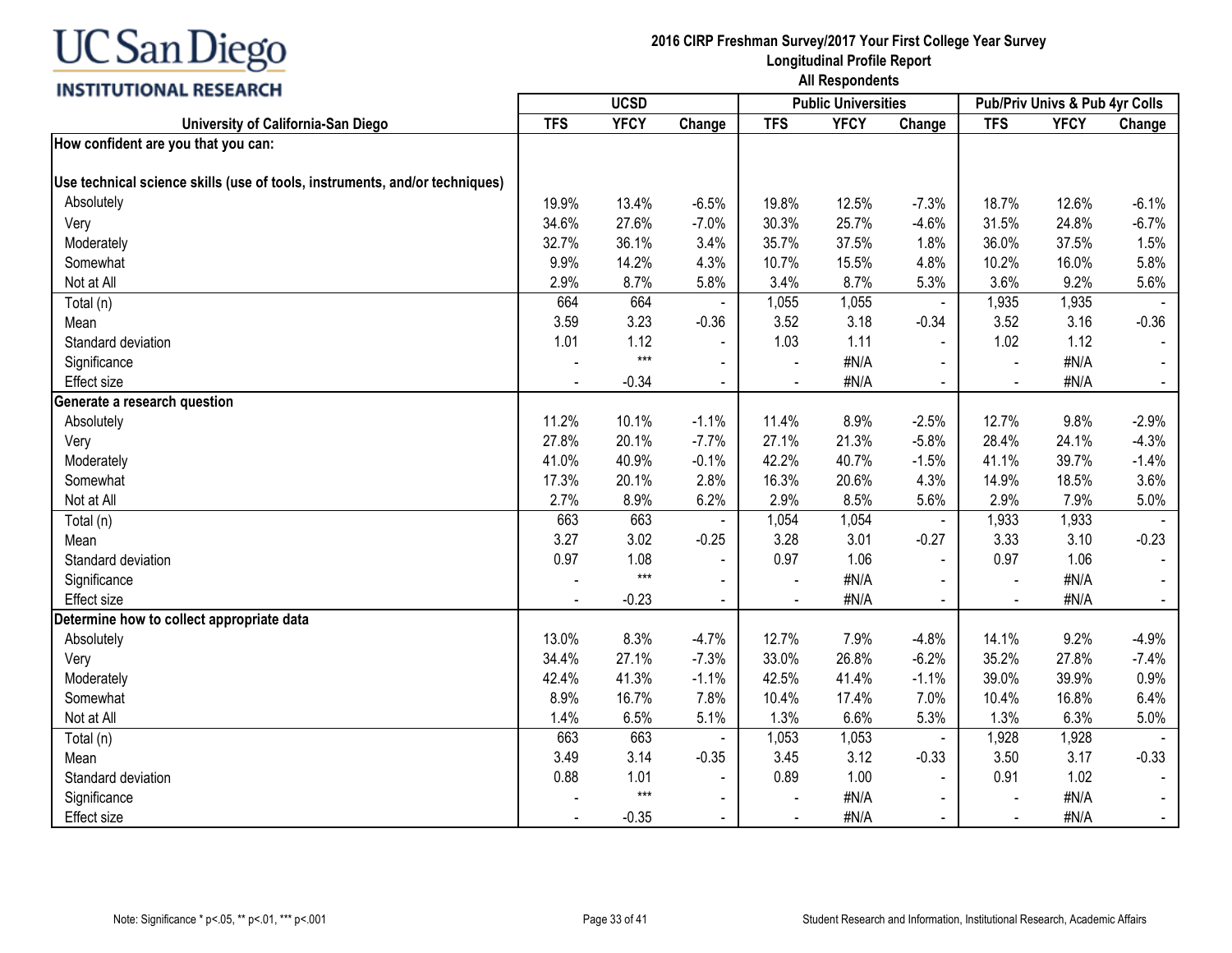## **INSTITUTIONAL RESEARCH**

|                                             |                |             |                | <b>Public Universities</b> |             | Pub/Priv Univs & Pub 4yr Colls |            |             |                |
|---------------------------------------------|----------------|-------------|----------------|----------------------------|-------------|--------------------------------|------------|-------------|----------------|
| University of California-San Diego          | <b>TFS</b>     | <b>YFCY</b> | Change         | <b>TFS</b>                 | <b>YFCY</b> | Change                         | <b>TFS</b> | <b>YFCY</b> | Change         |
| Explain the results of the study            |                |             |                |                            |             |                                |            |             |                |
| Absolutely                                  | 18.8%          | 9.7%        | $-9.1%$        | 16.9%                      | 9.2%        | $-7.7%$                        | 18.6%      | 10.7%       | $-7.9%$        |
| Very                                        | 42.0%          | 33.5%       | $-8.5%$        | 39.0%                      | 32.8%       | $-6.2%$                        | 40.8%      | 32.6%       | $-8.2%$        |
| Moderately                                  | 30.3%          | 36.7%       | 6.4%           | 33.6%                      | 36.8%       | 3.2%                           | 31.1%      | 36.5%       | 5.4%           |
| Somewhat                                    | 7.7%           | 15.2%       | 7.5%           | 8.8%                       | 16.1%       | 7.3%                           | 8.0%       | 14.8%       | 6.8%           |
| Not at All                                  | 1.1%           | 4.9%        | 3.8%           | 1.7%                       | 5.1%        | 3.4%                           | 1.6%       | 5.3%        | 3.7%           |
| Total (n)                                   | 659            | 659         |                | 1,048                      | 1,048       |                                | 1,922      | 1,922       |                |
| Mean                                        | 3.70           | 3.28        | $-0.42$        | 3.61                       | 3.25        | $-0.36$                        | 3.67       | 3.29        | $-0.38$        |
| Standard deviation                          | 0.90           | 1.00        | $\blacksquare$ | 0.93                       | 1.00        | $\blacksquare$                 | 0.92       | 1.02        | $\blacksquare$ |
| Significance                                |                | $***$       | $\blacksquare$ |                            | #N/A        |                                |            | #N/A        | $\blacksquare$ |
| <b>Effect size</b>                          |                | $-0.40$     | $\sim$         |                            | #N/A        |                                |            | #N/A        | $\blacksquare$ |
| Use scientific literature to guide research |                |             |                |                            |             |                                |            |             |                |
| Absolutely                                  | 11.7%          | 8.7%        | $-3.0%$        | 10.4%                      | 8.1%        | $-2.3%$                        | 12.6%      | 9.5%        | $-3.1%$        |
| Very                                        | 28.8%          | 23.4%       | $-5.4%$        | 25.8%                      | 21.7%       | $-4.1%$                        | 26.5%      | 23.4%       | $-3.1%$        |
| Moderately                                  | 38.4%          | 36.8%       | $-1.6%$        | 40.6%                      | 37.9%       | $-2.7%$                        | 39.2%      | 37.2%       | $-2.0%$        |
| Somewhat                                    | 16.0%          | 20.1%       | 4.1%           | 18.1%                      | 21.1%       | 3.0%                           | 16.6%      | 19.6%       | 3.0%           |
| Not at All                                  | 5.2%           | 11.0%       | 5.8%           | 5.1%                       | 11.2%       | 6.1%                           | 5.1%       | 10.2%       | 5.1%           |
| Total (n)                                   | 657            | 657         |                | 1,047                      | 1,047       |                                | 1,922      | 1,922       |                |
| Mean                                        | 3.26           | 2.99        | $-0.27$        | 3.18                       | 2.94        | $-0.24$                        | 3.25       | 3.02        | $-0.23$        |
| Standard deviation                          | 1.03           | 1.11        | $\blacksquare$ | 1.01                       | 1.09        | $\blacksquare$                 | 1.04       | 1.11        | $\sim$         |
| Significance                                |                | $***$       | $\blacksquare$ |                            | #N/A        |                                |            | #N/A        |                |
| <b>Effect</b> size                          |                | $-0.23$     | $\blacksquare$ |                            | #N/A        |                                |            | #N/A        | $\blacksquare$ |
| Integrate results from multiple studies     |                |             |                |                            |             |                                |            |             |                |
| Absolutely                                  | 17.0%          | 10.7%       | $-6.3%$        | 15.2%                      | 9.8%        | $-5.4%$                        | 17.7%      | 10.7%       | $-7.0%$        |
| Very                                        | 35.2%          | 25.0%       | $-10.2%$       | 31.9%                      | 23.8%       | $-8.1%$                        | 33.4%      | 26.7%       | $-6.7%$        |
| Moderately                                  | 36.2%          | 37.4%       | 1.2%           | 38.4%                      | 38.8%       | 0.4%                           | 35.9%      | 38.1%       | 2.2%           |
| Somewhat                                    | 9.6%           | 19.5%       | 9.9%           | 12.5%                      | 19.0%       | 6.5%                           | 10.9%      | 16.7%       | 5.8%           |
| Not at All                                  | 2.0%           | 7.5%        | 5.5%           | 2.0%                       | 8.6%        | 6.6%                           | 2.1%       | 7.8%        | 5.7%           |
| Total (n)                                   | 657            | 657         |                | 1,045                      | 1,045       |                                | 1,919      | 1,919       |                |
| Mean                                        | 3.56           | 3.12        | $-0.44$        | 3.46                       | 3.07        | $-0.39$                        | 3.54       | 3.16        | $-0.38$        |
| Standard deviation                          | 0.95           | 1.08        | $\blacksquare$ | 0.96                       | 1.08        | $\blacksquare$                 | 0.97       | 1.07        |                |
| Significance                                |                | $***$       | $\blacksquare$ |                            | #N/A        |                                |            | #N/A        | $\blacksquare$ |
| <b>Effect size</b>                          | $\blacksquare$ | $-0.38$     | $\blacksquare$ | $\blacksquare$             | #N/A        | $\overline{\phantom{0}}$       |            | #N/A        | $\sim$         |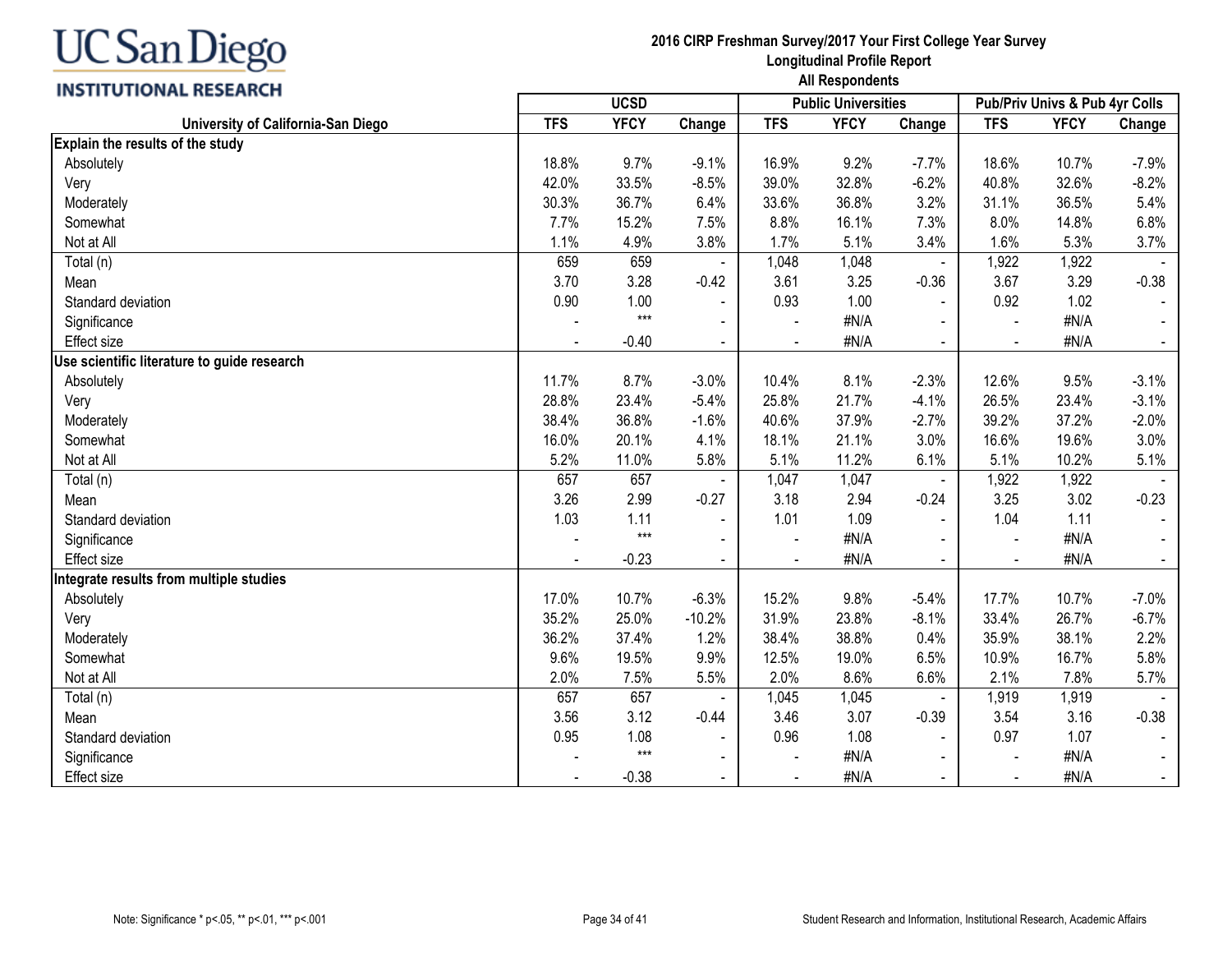## **INSTITUTIONAL RESEARCH**

|                                                      | <b>UCSD</b><br><b>Public Universities</b> |             |                |                |             | Pub/Priv Univs & Pub 4yr Colls |                          |             |                |
|------------------------------------------------------|-------------------------------------------|-------------|----------------|----------------|-------------|--------------------------------|--------------------------|-------------|----------------|
| University of California-San Diego                   | <b>TFS</b>                                | <b>YFCY</b> | Change         | <b>TFS</b>     | <b>YFCY</b> | Change                         | <b>TFS</b>               | <b>YFCY</b> | Change         |
| Ask relevant questions                               |                                           |             |                |                |             |                                |                          |             |                |
| Absolutely                                           | 26.7%                                     | 12.4%       | $-14.3%$       | 27.2%          | 12.9%       | $-14.3%$                       | 30.8%                    | 14.2%       | $-16.6%$       |
| Very                                                 | 39.5%                                     | 30.5%       | $-9.0%$        | 41.2%          | 30.8%       | $-10.4%$                       | 40.9%                    | 33.0%       | $-7.9%$        |
| Moderately                                           | 27.9%                                     | 39.5%       | 11.6%          | 26.4%          | 39.9%       | 13.5%                          | 23.6%                    | 37.8%       | 14.2%          |
| Somewhat                                             | 5.0%                                      | 13.7%       | 8.7%           | 4.4%           | 12.9%       | 8.5%                           | 4.1%                     | 11.3%       | 7.2%           |
| Not at All                                           | 0.9%                                      | 3.9%        | 3.0%           | 0.8%           | 3.5%        | 2.7%                           | 0.7%                     | 3.7%        | 3.0%           |
| Total (n)                                            | 659                                       | 659         |                | 1,048          | 1,048       |                                | 1,921                    | 1,921       |                |
| Mean                                                 | 3.86                                      | 3.34        | $-0.52$        | 3.90           | 3.37        | $-0.53$                        | 3.97                     | 3.43        | $-0.54$        |
| Standard deviation                                   | 0.90                                      | 0.99        | $\blacksquare$ | 0.88           | 0.98        | $\blacksquare$                 | 0.88                     | 0.99        |                |
| Significance                                         |                                           | $***$       | $\blacksquare$ |                | #N/A        |                                |                          | #N/A        | $\sim$         |
| Effect size                                          |                                           | $-0.48$     | $\overline{a}$ |                | #N/A        | $\blacksquare$                 |                          | #N/A        | $\sim$         |
| Identity what is known and not known about a problem |                                           |             |                |                |             |                                |                          |             |                |
| Absolutely                                           | 24.3%                                     | 12.1%       | $-12.2%$       | 22.8%          | 11.8%       | $-11.0%$                       | 25.5%                    | 13.4%       | $-12.1%$       |
| Very                                                 | 38.5%                                     | 29.1%       | $-9.4%$        | 39.3%          | 29.2%       | $-10.1%$                       | 41.1%                    | 32.2%       | $-8.9%$        |
| Moderately                                           | 30.6%                                     | 41.1%       | 10.5%          | 30.2%          | 41.2%       | 11.0%                          | 27.2%                    | 38.4%       | 11.2%          |
| Somewhat                                             | 6.1%                                      | 13.5%       | 7.4%           | 7.2%           | 13.2%       | 6.0%                           | 5.8%                     | 11.5%       | 5.7%           |
| Not at All                                           | 0.5%                                      | 4.3%        | 3.8%           | 0.4%           | 4.6%        | 4.2%                           | 0.4%                     | 4.6%        | 4.2%           |
| Total (n)                                            | 654                                       | 654         |                | 1,042          | 1,042       | $\blacksquare$                 | 1,916                    | 1,916       |                |
| Mean                                                 | 3.80                                      | 3.31        | $-0.49$        | 3.77           | 3.30        | $-0.47$                        | 3.86                     | 3.38        | $-0.48$        |
| Standard deviation                                   | 0.89                                      | 0.99        | $\blacksquare$ | 0.90           | 0.99        | $\blacksquare$                 | 0.88                     | 1.00        | $\sim$         |
| Significance                                         |                                           | $***$       |                |                | #N/A        |                                |                          | #N/A        |                |
| <b>Effect size</b>                                   |                                           | $-0.44$     | $\blacksquare$ |                | #N/A        |                                |                          | #N/A        | $\blacksquare$ |
| <b>Understand scientific concepts</b>                |                                           |             |                |                |             |                                |                          |             |                |
| Absolutely                                           | 20.9%                                     | 12.2%       | $-8.7%$        | 18.2%          | 10.9%       | $-7.3%$                        | 20.0%                    | 12.1%       | $-7.9%$        |
| Very                                                 | 39.8%                                     | 33.1%       | $-6.7%$        | 34.7%          | 30.5%       | $-4.2%$                        | 35.6%                    | 29.7%       | $-5.9%$        |
| Moderately                                           | 31.5%                                     | 35.9%       | 4.4%           | 35.4%          | 37.3%       | 1.9%                           | 32.6%                    | 37.7%       | 5.1%           |
| Somewhat                                             | 7.6%                                      | 14.0%       | 6.4%           | 10.6%          | 15.9%       | 5.3%                           | 10.1%                    | 14.4%       | 4.3%           |
| Not at All                                           | 0.2%                                      | 4.7%        | 4.5%           | 1.2%           | 5.5%        | 4.3%                           | 1.7%                     | 6.2%        | 4.5%           |
| Total (n)                                            | 655                                       | 655         |                | 1,041          | 1,041       |                                | 1,907                    | 1,907       |                |
| Mean                                                 | 3.74                                      | 3.34        | $-0.40$        | 3.58           | 3.25        | $-0.33$                        | 3.62                     | 3.27        | $-0.35$        |
| Standard deviation                                   | 0.88                                      | 1.02        | $\blacksquare$ | 0.94           | 1.03        | $\blacksquare$                 | 0.97                     | 1.05        |                |
| Significance                                         |                                           | $***$       | $\blacksquare$ |                | #N/A        |                                |                          | #N/A        | $\sim$         |
| Effect size                                          | $\blacksquare$                            | $-0.42$     | $\blacksquare$ | $\blacksquare$ | #N/A        | $\blacksquare$                 | $\overline{\phantom{a}}$ | #N/A        | $\sim$         |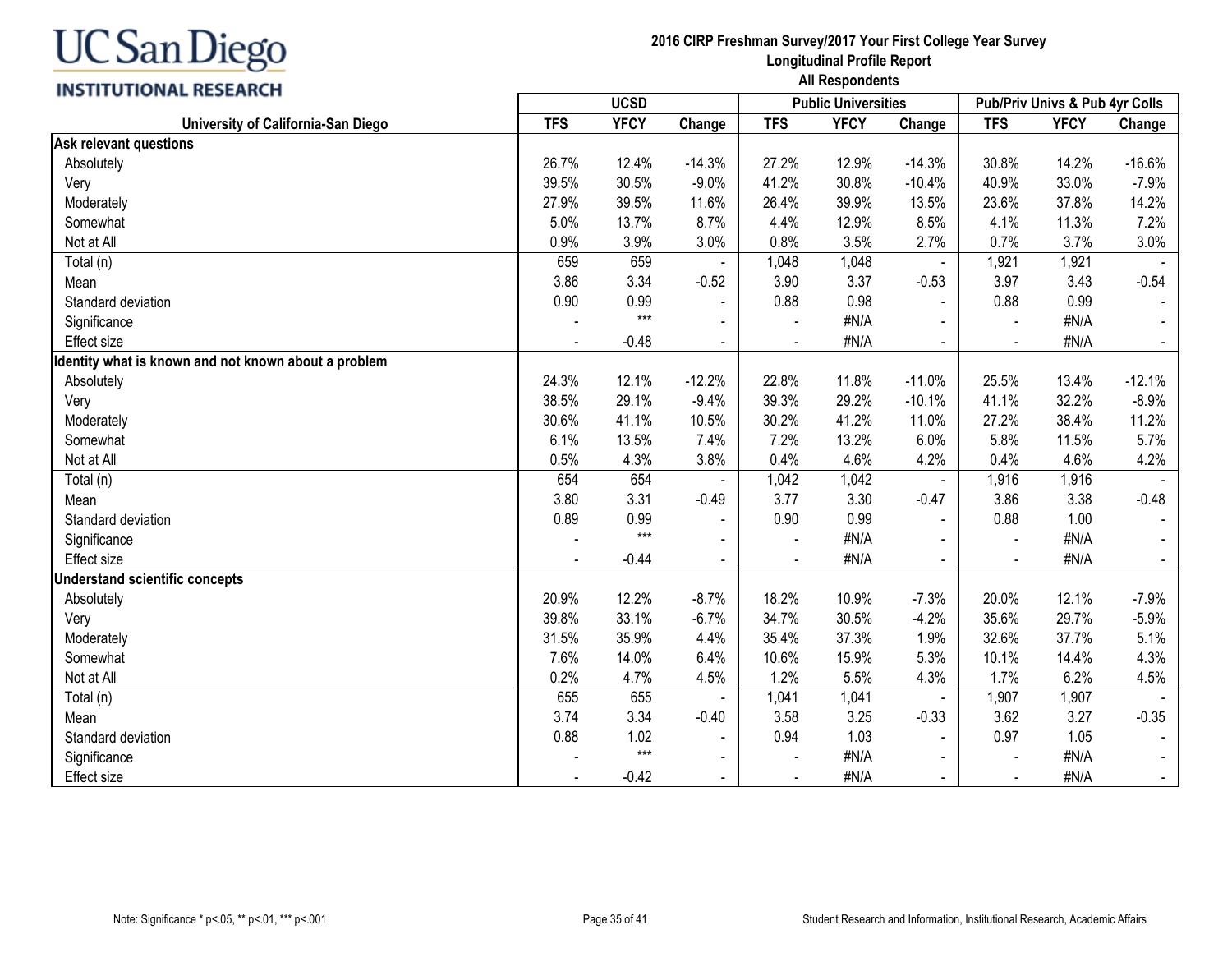

|                                                                    | <b>UCSD</b> |         |                          |                          | <b>Public Universities</b> |                          | Pub/Priv Univs & Pub 4yr Colls |       |          |
|--------------------------------------------------------------------|-------------|---------|--------------------------|--------------------------|----------------------------|--------------------------|--------------------------------|-------|----------|
| University of California-San Diego                                 | TFS         | YFCY    | Change                   | <b>TFS</b>               | YFCY                       | Change                   | TFS                            | YFCY  | Change   |
| See connections between different areas of science and mathematics |             |         |                          |                          |                            |                          |                                |       |          |
| Absolutely                                                         | 25.7%       | 10.9%   | $-14.8%$                 | 21.6%                    | 10.8%                      | $-10.8%$                 | 23.7%                          | 11.9% | $-11.8%$ |
| Very                                                               | 34.6%       | 28.9%   | $-5.7%$                  | 31.6%                    | 26.3%                      | $-5.3%$                  | 32.2%                          | 26.9% | $-5.3%$  |
| Moderately                                                         | 29.8%       | 35.7%   | 5.9%                     | 32.5%                    | 36.2%                      | 3.7%                     | 30.5%                          | 36.2% | 5.7%     |
| Somewhat                                                           | 8.6%        | 17.2%   | 8.6%                     | 12.0%                    | 18.7%                      | 6.7%                     | 10.9%                          | 17.1% | 6.2%     |
| Not at All                                                         | 1.3%        | 7.3%    | $6.0\%$                  | 2.2%                     | $8.0\%$                    | 5.8%                     | 2.6%                           | 7.9%  | 5.3%     |
| Total (n)                                                          | 841         | 658     | $\overline{\phantom{a}}$ | 1,346                    | 1,045                      | $\overline{\phantom{a}}$ | 2,280                          | 1,909 |          |
| Mean                                                               | 3.75        | 3.19    | $-0.56$                  | 3.58                     | 3.13                       | $-0.45$                  | 3.64                           | 3.18  | $-0.46$  |
| Standard deviation                                                 | 0.98        | 1.08    | $\overline{\phantom{a}}$ | 1.02                     | 1.09                       |                          | 1.04                           | 1.10  |          |
| Significance                                                       |             | $***$   | $\sim$                   | $\overline{\phantom{a}}$ | #N/A                       | $\blacksquare$           | $\overline{\phantom{a}}$       | #N/A  |          |
| Effect size                                                        |             | $-0.52$ | $\qquad \qquad$          |                          | #N/A                       | $\sim$                   |                                | #N/A  |          |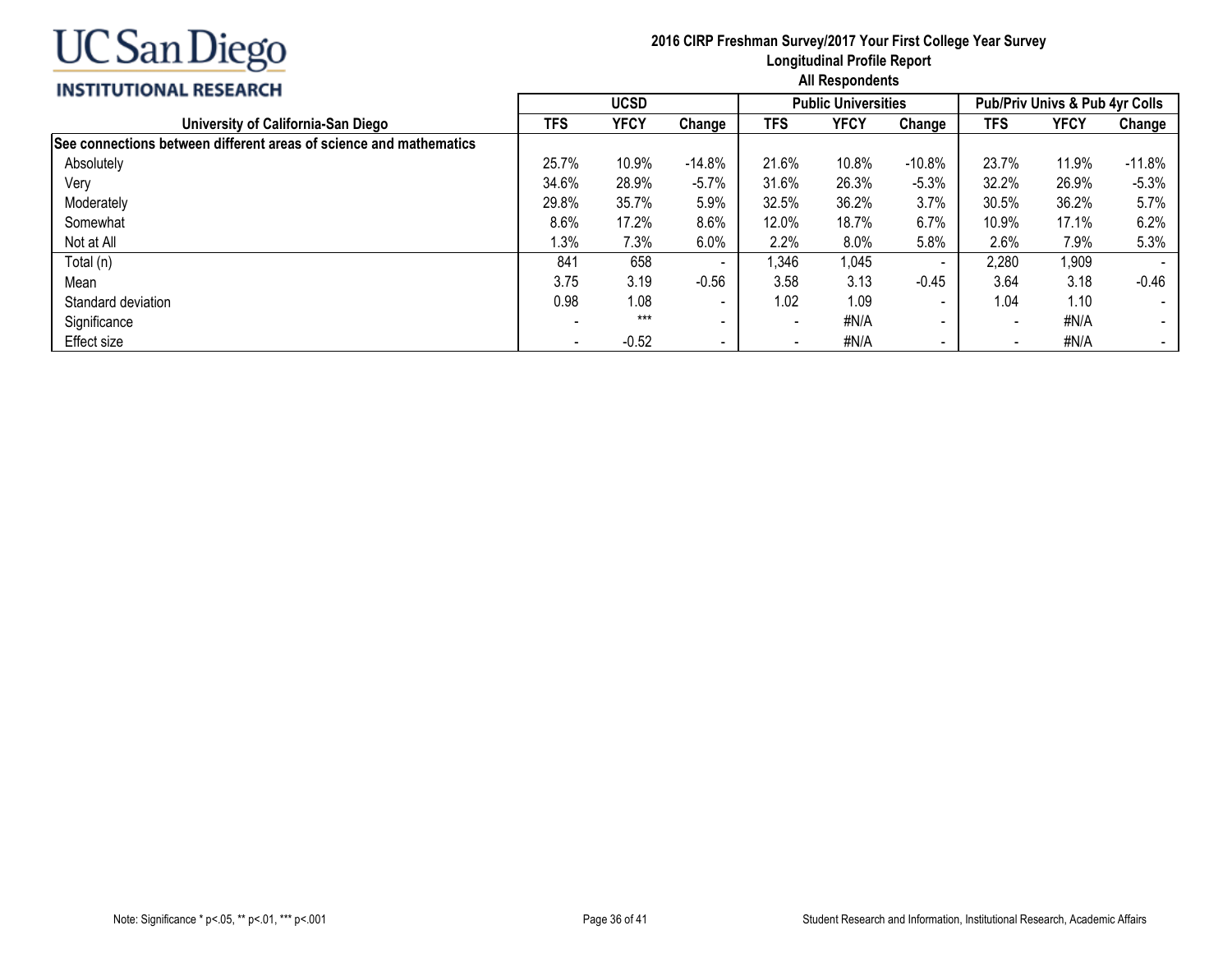## **INSTITUTIONAL RESEARCH**

|                                                                | <b>UCSD</b> |             |          |            | <b>Public Universities</b> |         | <b>Pub/Priv Univs &amp; Pub 4yr Colls</b> |      |          |
|----------------------------------------------------------------|-------------|-------------|----------|------------|----------------------------|---------|-------------------------------------------|------|----------|
| University of California-San Diego                             | <b>TFS</b>  | <b>YFCY</b> | Change   | <b>TFS</b> | <b>YFCY</b>                | Change  | <b>TFS</b>                                | YFCY | Change   |
| Your major (disaggregated)                                     |             |             |          |            |                            |         |                                           |      |          |
| Art, fine and applied                                          | 0.1%        | 0.6%        | 0.5%     | 0.5%       | 0.8%                       | 0.3%    | 0.5%                                      | 0.9% | 0.4%     |
| English (language and literature)                              | 1.2%        | 0.7%        | $-0.5\%$ | 1.6%       | 1.7%                       | 0.1%    | 2.2%                                      | 2.3% | 0.1%     |
| History                                                        | 0.6%        | 0.6%        | $0.0\%$  | 0.6%       | 0.6%                       | 0.0%    | 1.0%                                      | 1.3% | 0.3%     |
| Journalism/Communication                                       | 0.9%        | 2.0%        | 1.1%     | 1.1%       | 2.1%                       | 1.0%    | 2.9%                                      | 3.3% | 0.4%     |
| Classical and Modern Languages and Literature (except English) | 0.3%        | 0.3%        | $0.0\%$  | 0.4%       | 0.3%                       | $-0.1%$ | 0.4%                                      | 0.3% | $-0.1\%$ |
| Media/Film Studies                                             | 0.4%        | 0.3%        | $-0.1\%$ | 0.4%       | 0.4%                       | 0.0%    | 0.5%                                      | 0.8% | 0.3%     |
| Music                                                          | 0.3%        | 0.0%        | $-0.3%$  | 0.9%       | 0.7%                       | $-0.2%$ | 0.6%                                      | 0.7% | 0.1%     |
| Philosophy                                                     | 0.3%        | 0.7%        | 0.4%     | 0.2%       | 0.5%                       | 0.3%    | 0.3%                                      | 0.5% | 0.2%     |
| Theatre/Drama                                                  | 0.6%        | 0.4%        | $-0.2%$  | 0.6%       | 0.5%                       | $-0.1%$ | 0.7%                                      | 0.6% | $-0.1\%$ |
| Theology/Religion                                              | 0.1%        | 0.0%        | $-0.1%$  | 0.1%       | 0.0%                       | $-0.1%$ | 0.1%                                      | 0.1% | $0.0\%$  |
| Other Arts and Humanities                                      | 0.7%        | 0.6%        | $-0.1%$  | 0.9%       | 0.6%                       | $-0.3%$ | 1.0%                                      | 0.8% | $-0.2%$  |
| Biology (general)                                              | 6.9%        | 10.1%       | 3.2%     | 5.6%       | 7.6%                       | 2.0%    | 7.4%                                      | 7.5% | 0.1%     |
| Animal Biology (zoology)                                       | 0.1%        | 0.0%        | $-0.1\%$ | 0.4%       | 0.4%                       | 0.0%    | 0.4%                                      | 0.3% | $-0.1%$  |
| Ecology & Evolutionary Biology                                 | 0.9%        | 1.0%        | 0.1%     | 0.6%       | 0.6%                       | 0.0%    | 0.4%                                      | 0.4% | 0.0%     |
| Marine Biology                                                 | 0.4%        | 1.0%        | $0.6\%$  | 0.3%       | 0.6%                       | 0.3%    | 0.2%                                      | 0.4% | 0.2%     |
| Microbiology                                                   | 0.7%        | 1.2%        | 0.5%     | 0.5%       | 0.7%                       | 0.2%    | 0.3%                                      | 0.4% | 0.1%     |
| Molecular, Cellular, & Developmental Biology                   | 1.6%        | .5%         | $-0.1\%$ | $1.0\%$    | 0.9%                       | $-0.1%$ | 0.6%                                      | 0.7% | 0.1%     |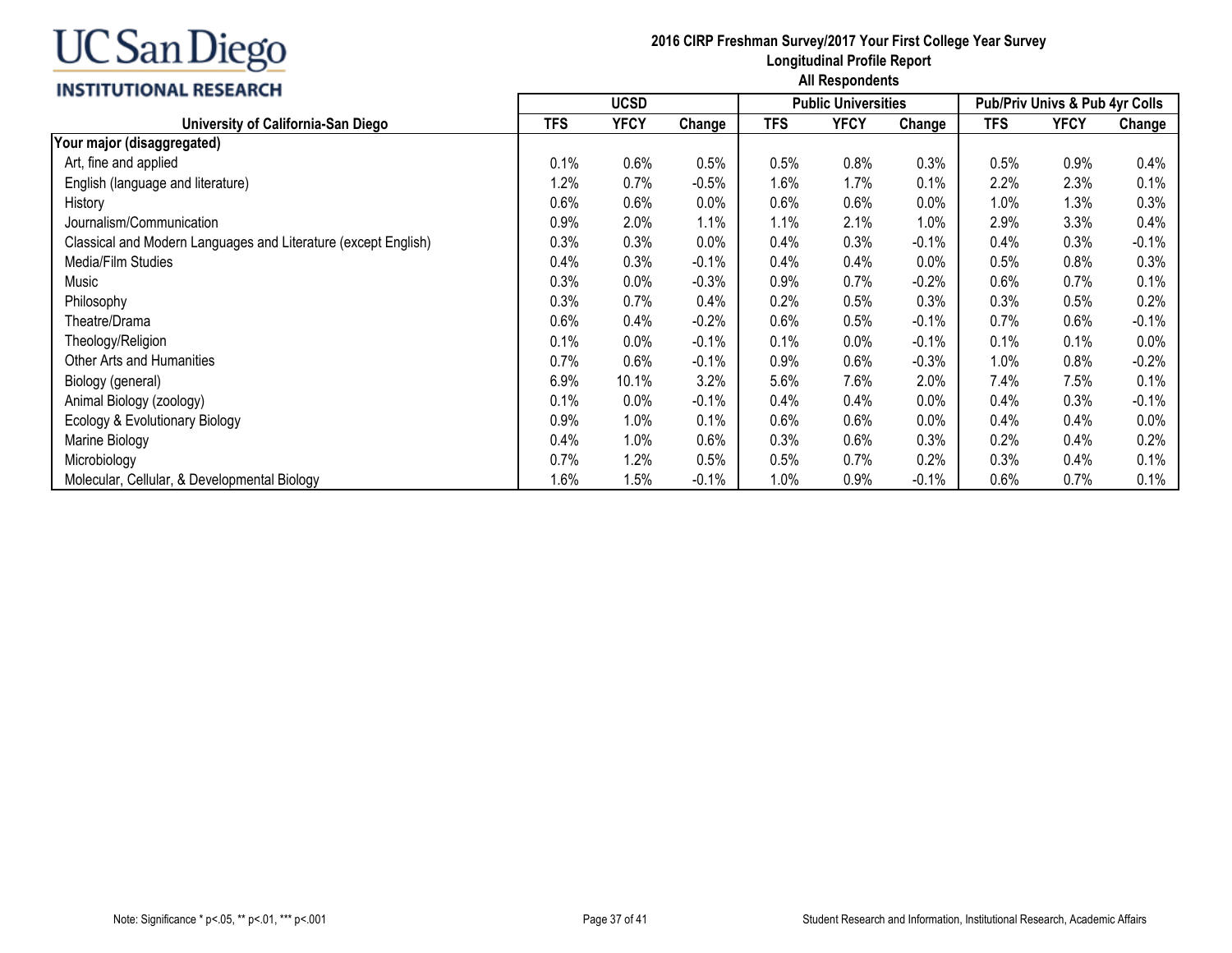### **INSTITUTIONAL RESEARCH**

|                                                | <b>UCSD</b> |             |         |            | <b>Public Universities</b> |         | Pub/Priv Univs & Pub 4yr Colls |             |         |
|------------------------------------------------|-------------|-------------|---------|------------|----------------------------|---------|--------------------------------|-------------|---------|
| University of California-San Diego             | <b>TFS</b>  | <b>YFCY</b> | Change  | <b>TFS</b> | <b>YFCY</b>                | Change  | <b>TFS</b>                     | <b>YFCY</b> | Change  |
| Your major (disaggregated)                     |             |             |         |            |                            |         |                                |             |         |
| Neurobiology/Neuroscience                      | 3.4%        | 3.8%        | 0.4%    | 2.2%       | 2.4%                       | 0.2%    | 2.2%                           | 1.8%        | $-0.4%$ |
| Plant Biology (botany)                         | 0.0%        | 0.0%        | 0.0%    | 0.0%       | 0.0%                       | 0.0%    | 0.1%                           | 0.0%        | $-0.1%$ |
| Agriculture/Natural Resources                  | 0.1%        | 0.0%        | $-0.1%$ | 0.2%       | 0.2%                       | 0.0%    | 0.1%                           | 0.1%        | 0.0%    |
| Biochemistry/Biophysics                        | 7.3%        | 6.0%        | $-1.3%$ | 4.7%       | 3.9%                       | $-0.8%$ | 3.2%                           | 2.8%        | $-0.4%$ |
| <b>Environmental Science</b>                   | 0.6%        | 0.1%        | $-0.5%$ | 0.6%       | 0.2%                       | $-0.4%$ | 0.5%                           | 0.3%        | $-0.2%$ |
| Other Biological Science                       | 8.3%        | 7.9%        | $-0.4%$ | 5.6%       | 5.6%                       | 0.0%    | 3.3%                           | 3.2%        | $-0.1%$ |
| Accounting                                     | 0.0%        | 0.0%        | 0.0%    | 1.0%       | 1.2%                       | 0.2%    | 1.7%                           | 1.6%        | $-0.1%$ |
| Business Admin. (general)                      | 0.0%        | 0.0%        | 0.0%    | 1.1%       | 0.5%                       | $-0.6%$ | 1.9%                           | 2.1%        | 0.2%    |
| Entrepreneurship                               | 0.0%        | 0.0%        | 0.0%    | 0.2%       | 0.1%                       | $-0.1%$ | 0.4%                           | 0.1%        | $-0.3%$ |
| Finance                                        | 0.0%        | 0.0%        | 0.0%    | 0.6%       | 0.6%                       | 0.0%    | 4.1%                           | 3.7%        | $-0.4%$ |
| Hospitality/Tourism                            | 0.1%        | 0.0%        | $-0.1%$ | 0.2%       | 0.0%                       | $-0.2%$ | 0.3%                           | 0.0%        | $-0.3%$ |
| Human Resources Management                     | 0.0%        | 0.0%        | 0.0%    | 0.5%       | 0.4%                       | $-0.1%$ | 0.3%                           | 0.3%        | 0.0%    |
| <b>International Business</b>                  | 1.2%        | 1.9%        | 0.7%    | 1.1%       | 1.6%                       | 0.5%    | 1.0%                           | 1.1%        | 0.1%    |
| Marketing                                      | 0.0%        | 0.0%        | 0.0%    | 0.6%       | 0.7%                       | 0.1%    | 1.6%                           | 1.7%        | 0.1%    |
| Management                                     | 1.0%        | 0.7%        | $-0.3%$ | 1.2%       | 1.5%                       | 0.3%    | 1.0%                           | 0.9%        | $-0.1%$ |
| <b>Computer/Management Information Systems</b> | 0.1%        | 0.1%        | 0.0%    | 0.2%       | 0.3%                       | 0.1%    | 0.2%                           | 0.3%        | 0.1%    |
| Real Estate                                    | 0.0%        | 0.0%        | 0.0%    | 0.0%       | 0.0%                       | 0.0%    | 0.1%                           | 0.0%        | $-0.1%$ |
| <b>Other Business</b>                          | 0.0%        | 0.1%        | 0.1%    | 0.1%       | 0.3%                       | 0.2%    | 0.3%                           | 0.6%        | 0.3%    |
| <b>Elementary Education</b>                    | 0.0%        | 0.0%        | 0.0%    | 1.1%       | 1.1%                       | 0.0%    | 0.8%                           | 0.7%        | $-0.1%$ |
| Music/Art Education                            | 0.0%        | 0.0%        | 0.0%    | 0.5%       | 0.2%                       | $-0.3%$ | 0.3%                           | 0.1%        | $-0.2%$ |
| <b>Physical Education/Recreation</b>           | 0.0%        | 0.0%        | 0.0%    | 0.4%       | 0.1%                       | $-0.3%$ | 0.2%                           | 0.1%        | $-0.1%$ |
| Secondary Education                            | 0.1%        | 0.0%        | $-0.1%$ | 0.8%       | 0.6%                       | $-0.2%$ | 0.5%                           | 0.3%        | $-0.2%$ |
| Special Education                              | 0.0%        | 0.0%        | 0.0%    | 0.7%       | 0.5%                       | $-0.2%$ | 0.6%                           | 0.4%        | $-0.2%$ |
| Other Education                                | 0.0%        | 0.0%        | 0.0%    | 0.5%       | 0.6%                       | 0.1%    | 0.3%                           | 0.3%        | $0.0\%$ |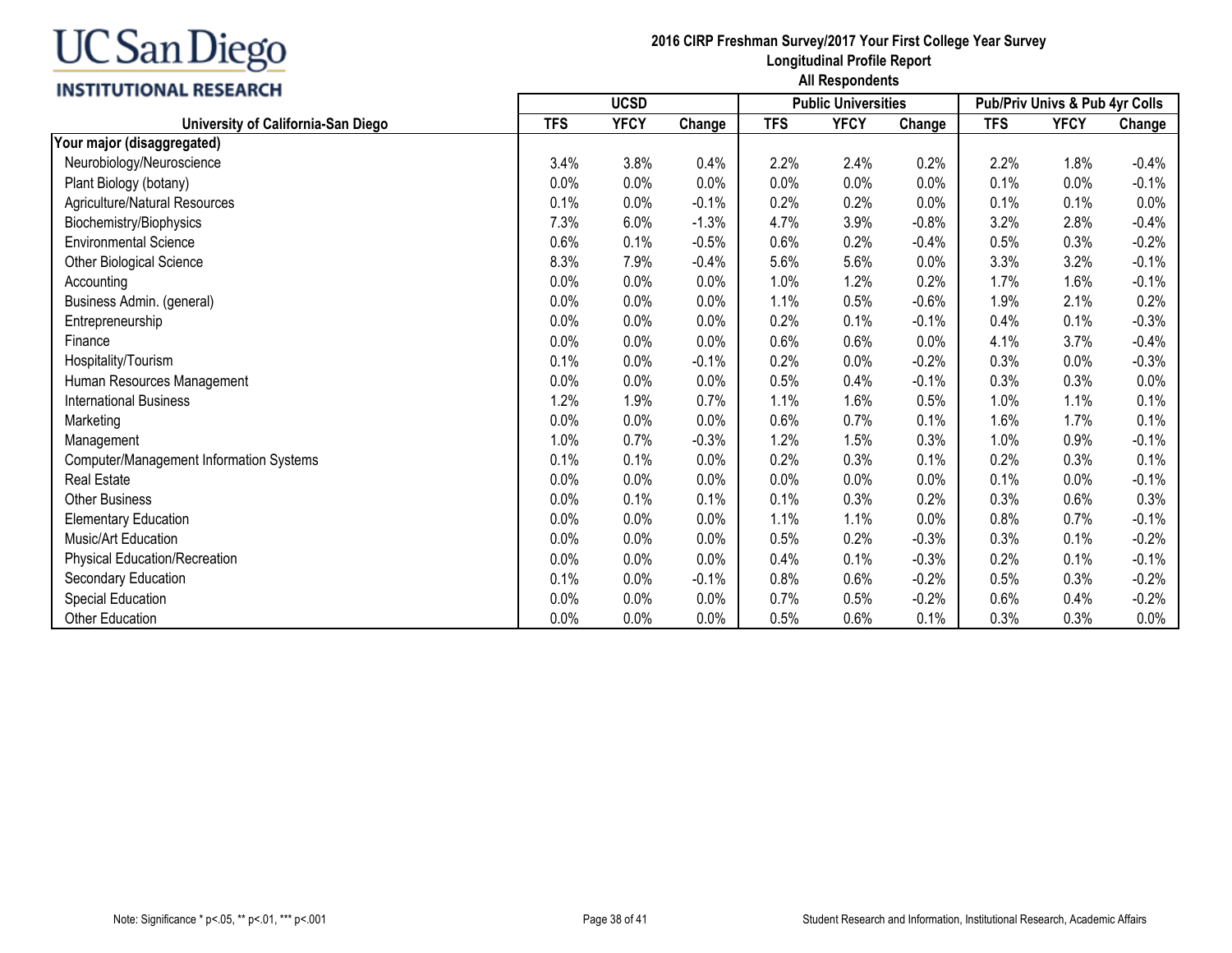### **INSTITUTIONAL RESEARCH**

| <b>INSTITUTIONAL RESEARCH</b>                    | <b>UCSD</b><br><b>Public Universities</b> |             |         |            |             | Pub/Priv Univs & Pub 4yr Colls |            |             |          |
|--------------------------------------------------|-------------------------------------------|-------------|---------|------------|-------------|--------------------------------|------------|-------------|----------|
| University of California-San Diego               | <b>TFS</b>                                | <b>YFCY</b> | Change  | <b>TFS</b> | <b>YFCY</b> | Change                         | <b>TFS</b> | <b>YFCY</b> | Change   |
| Your major (disaggregated)                       |                                           |             |         |            |             |                                |            |             |          |
| Aerospace/Aeronautical/Astronautical Engineering | 0.7%                                      | 0.6%        | $-0.1%$ | 0.5%       | 0.5%        | 0.0%                           | 0.4%       | 0.3%        | $-0.1%$  |
| <b>Biological/Agricultural Engineering</b>       | 0.4%                                      | 0.3%        | $-0.1%$ | 0.4%       | 0.2%        | $-0.2%$                        | 0.3%       | 0.1%        | $-0.2%$  |
| <b>Biomedical Engineering</b>                    | 2.8%                                      | 1.6%        | $-1.2%$ | 1.9%       | 1.3%        | $-0.6%$                        | 2.3%       | 1.7%        | $-0.6\%$ |
| <b>Chemical Engineering</b>                      | 1.9%                                      | 1.2%        | $-0.7%$ | 1.2%       | 0.7%        | $-0.5%$                        | 1.1%       | 0.8%        | $-0.3%$  |
| Civil Engineering                                | 0.7%                                      | 0.3%        | $-0.4%$ | 0.5%       | 0.2%        | $-0.3%$                        | 0.6%       | 0.3%        | $-0.3%$  |
| <b>Computer Engineering</b>                      | 1.9%                                      | 1.3%        | $-0.6%$ | 1.2%       | 0.8%        | $-0.4%$                        | 0.9%       | 0.7%        | $-0.2%$  |
| Electrical/Electronic Communications Engineering | 1.6%                                      | 0.9%        | $-0.7%$ | 1.0%       | 0.6%        | $-0.4%$                        | 0.8%       | 0.4%        | $-0.4%$  |
| <b>Engineering Science/Engineering Physics</b>   | 0.1%                                      | 0.1%        | 0.0%    | 0.2%       | 0.1%        | $-0.1%$                        | 0.4%       | 0.2%        | $-0.2%$  |
| Environmental/Environmental Health Engineering   | 0.6%                                      | 0.7%        | 0.1%    | 0.5%       | 0.5%        | 0.0%                           | 0.3%       | 0.3%        | 0.0%     |
| Industrial/Manufacturing Engineering             | 0.0%                                      | 0.0%        | 0.0%    | 0.0%       | 0.1%        | 0.1%                           | 0.1%       | 0.1%        | 0.0%     |
| Materials Engineering                            | 0.1%                                      | 0.0%        | $-0.1%$ | 0.1%       | 0.0%        | $-0.1%$                        | 0.3%       | 0.2%        | $-0.1%$  |
| <b>Mechanical Engineering</b>                    | 4.7%                                      | 2.8%        | $-1.9%$ | 3.2%       | 2.2%        | $-1.0%$                        | 2.7%       | 2.0%        | $-0.7%$  |
| Other Engineering                                | 1.9%                                      | 1.6%        | $-0.3%$ | 1.3%       | 1.0%        | $-0.3%$                        | 1.0%       | 0.7%        | $-0.3%$  |
| <b>Clinical Laboratory Science</b>               | 0.1%                                      | 0.0%        | $-0.1%$ | 0.1%       | 0.1%        | 0.0%                           | 0.1%       | 0.1%        | 0.0%     |
| <b>Health Care Administration/Studies</b>        | 0.3%                                      | 0.1%        | $-0.2%$ | 0.3%       | 0.2%        | $-0.1%$                        | 0.3%       | 0.1%        | $-0.2\%$ |
| Health Technology                                | 0.0%                                      | 0.0%        | 0.0%    | 0.1%       | 0.1%        | 0.0%                           | 0.1%       | 0.1%        | 0.0%     |
| Kinesiology                                      | 0.1%                                      | 0.0%        | $-0.1%$ | 0.7%       | 0.9%        | 0.2%                           | 0.5%       | 0.5%        | 0.0%     |
| Nursing                                          | 0.0%                                      | 0.0%        | 0.0%    | 5.0%       | 4.6%        | $-0.4%$                        | 3.2%       | 3.0%        | $-0.2%$  |
| Pharmacy                                         | 1.3%                                      | 1.0%        | $-0.3%$ | 0.9%       | 0.8%        | $-0.1%$                        | 0.5%       | 0.5%        | 0.0%     |
| Therapy (occupational, physical, speech)         | 0.1%                                      | 0.1%        | 0.0%    | 0.7%       | 0.6%        | $-0.1%$                        | 0.5%       | 0.4%        | $-0.1%$  |
| Other Health Profession                          | 0.6%                                      | 0.7%        | 0.1%    | 0.6%       | 1.1%        | 0.5%                           | 0.5%       | 0.9%        | 0.4%     |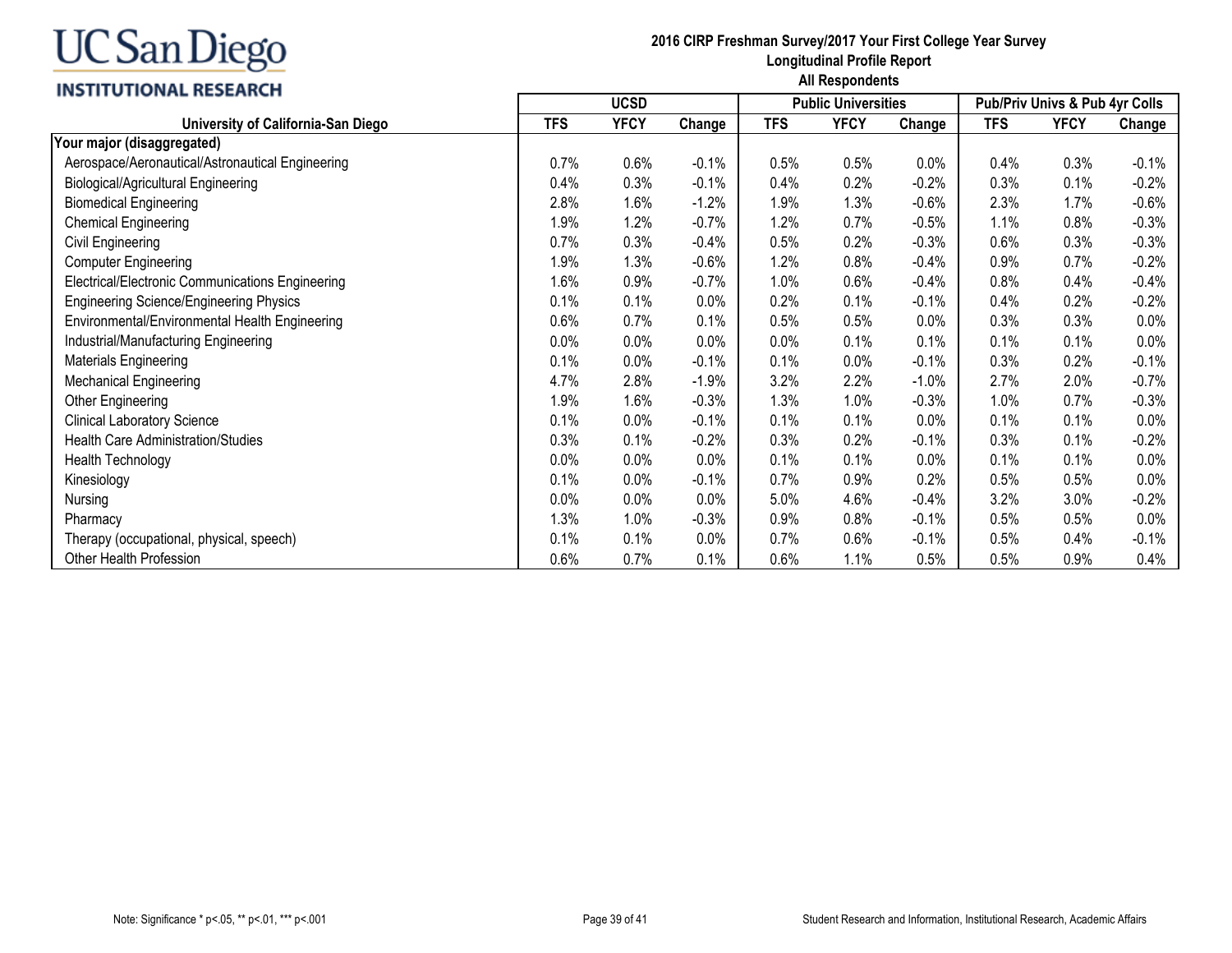## **INSTITUTIONAL RESEARCH**

|                                                     |            | <b>UCSD</b> |         |            | <b>Public Universities</b> |         | Pub/Priv Univs & Pub 4yr Colls |             |         |
|-----------------------------------------------------|------------|-------------|---------|------------|----------------------------|---------|--------------------------------|-------------|---------|
| University of California-San Diego                  | <b>TFS</b> | <b>YFCY</b> | Change  | <b>TFS</b> | <b>YFCY</b>                | Change  | <b>TFS</b>                     | <b>YFCY</b> | Change  |
| Your major (disaggregated)                          |            |             |         |            |                            |         |                                |             |         |
| <b>Computer Science</b>                             | 5.7%       | 1.8%        | $-3.9%$ | 4.3%       | 1.9%                       | $-2.4%$ | 3.8%                           | 2.8%        | $-1.0%$ |
| Mathematics/Statistics                              | 3.4%       | 2.5%        | $-0.9%$ | 2.4%       | 2.0%                       | $-0.4%$ | 2.2%                           | 2.1%        | $-0.1%$ |
| Other Math and Computer Science                     | 1.2%       | 3.6%        | 2.4%    | 1.1%       | 2.4%                       | 1.3%    | 0.8%                           | 1.6%        | 0.8%    |
| Astronomy & Astrophysics                            | 0.4%       | 0.0%        | $-0.4%$ | 0.4%       | 0.0%                       | $-0.4%$ | 0.4%                           | 0.1%        | $-0.3%$ |
| Atmospheric Sciences                                | 0.1%       | 0.0%        | $-0.1%$ | 0.1%       | 0.0%                       | $-0.1%$ | 0.1%                           | 0.0%        | $-0.1%$ |
| Chemistry                                           | 1.3%       | 1.5%        | 0.2%    | 1.0%       | 1.1%                       | 0.1%    | 1.0%                           | 1.4%        | 0.4%    |
| Earth & Planetary Sciences                          | 0.3%       | 0.0%        | $-0.3%$ | 0.2%       | 0.0%                       | $-0.2%$ | 0.2%                           | 0.0%        | $-0.2%$ |
| <b>Marine Sciences</b>                              | 0.6%       | 0.0%        | $-0.6%$ | 0.4%       | 0.0%                       | $-0.4%$ | 0.3%                           | 0.1%        | $-0.2%$ |
| Physics                                             | 1.3%       | 2.6%        | 1.3%    | 0.9%       | 1.8%                       | 0.9%    | 1.3%                           | 1.3%        | 0.0%    |
| Other Physical Science                              | 0.4%       | 0.0%        | $-0.4%$ | 0.3%       | 0.0%                       | $-0.3%$ | 0.2%                           | 0.1%        | $-0.1%$ |
| Anthropology                                        | 0.1%       | 0.1%        | 0.0%    | 0.1%       | 0.2%                       | 0.1%    | 0.3%                           | 0.4%        | 0.1%    |
| Economics                                           | 3.2%       | 3.4%        | 0.2%    | 2.1%       | 2.2%                       | 0.1%    | 2.7%                           | 2.3%        | $-0.4%$ |
| <b>Ethnic/Cultural Studies</b>                      | 0.0%       | 0.3%        | 0.3%    | 0.0%       | 0.2%                       | 0.2%    | 0.1%                           | 0.2%        | 0.1%    |
| Geography                                           | 0.0%       | 0.0%        | 0.0%    | 0.0%       | 0.0%                       | 0.0%    | 0.0%                           | 0.0%        | 0.0%    |
| Political Science (gov't., international relations) | 4.1%       | 3.9%        | $-0.2%$ | 2.9%       | 3.0%                       | 0.1%    | 3.6%                           | 3.7%        | 0.1%    |
| Psychology                                          | 6.0%       | 6.6%        | 0.6%    | 5.6%       | 6.2%                       | 0.6%    | 4.8%                           | 5.2%        | 0.4%    |
| <b>Public Policy</b>                                | 0.1%       | 0.1%        | 0.0%    | 0.1%       | 0.1%                       | 0.0%    | 0.1%                           | 0.1%        | 0.0%    |
| Social Work                                         | 0.0%       | 0.0%        | 0.0%    | 0.4%       | 0.6%                       | 0.2%    | 0.3%                           | 0.4%        | 0.1%    |
| Sociology                                           | 0.7%       | 1.2%        | 0.5%    | 0.6%       | 0.7%                       | 0.1%    | 0.7%                           | 0.8%        | 0.1%    |
| Women's/Gender Studies                              | 0.0%       | 0.0%        | 0.0%    | 0.0%       | 0.0%                       | 0.0%    | 0.0%                           | 0.0%        | 0.0%    |
| Your major (disaggregated)                          |            |             |         |            |                            |         |                                |             |         |
| <b>Other Social Science</b>                         | 1.3%       | 1.6%        | 0.3%    | 0.9%       | 1.1%                       | 0.2%    | 0.6%                           | 0.8%        | 0.2%    |
| Architecture/Urban Planning                         | 0.3%       | 0.1%        | $-0.2%$ | 0.3%       | 0.1%                       | $-0.2%$ | 0.2%                           | 0.1%        | $-0.1%$ |
| <b>Criminal Justice</b>                             | 0.0%       | 0.0%        | 0.0%    | 2.3%       | 2.5%                       | 0.2%    | 1.3%                           | 1.4%        | 0.1%    |
| <b>Library Science</b>                              | 0.0%       | 0.0%        | 0.0%    | 0.0%       | 0.0%                       | 0.0%    | 0.0%                           | 0.0%        | 0.0%    |
| Security & Protective Services                      | 0.0%       | 0.0%        | 0.0%    | 0.0%       | 0.0%                       | 0.0%    | 0.1%                           | 0.0%        | $-0.1%$ |
| Military Sciences/Technology/Operations             | 0.0%       | 0.0%        | 0.0%    | 0.0%       | 0.0%                       | 0.0%    | 0.0%                           | 0.0%        | 0.0%    |
| Other                                               | 3.4%       | 9.3%        | 5.9%    | 4.8%       | 9.1%                       | 4.3%    | 3.0%                           | 6.0%        | 3.0%    |
| Undecided                                           | 7.3%       | 6.1%        | $-1.2%$ | 8.9%       | 6.8%                       | $-2.1%$ | 11.3%                          | 12.7%       | 1.4%    |
| Total (n)                                           | 685.00     | 685.00      |         | 1081.00    | 1081.00                    |         | 1919.00                        | 1919.00     |         |